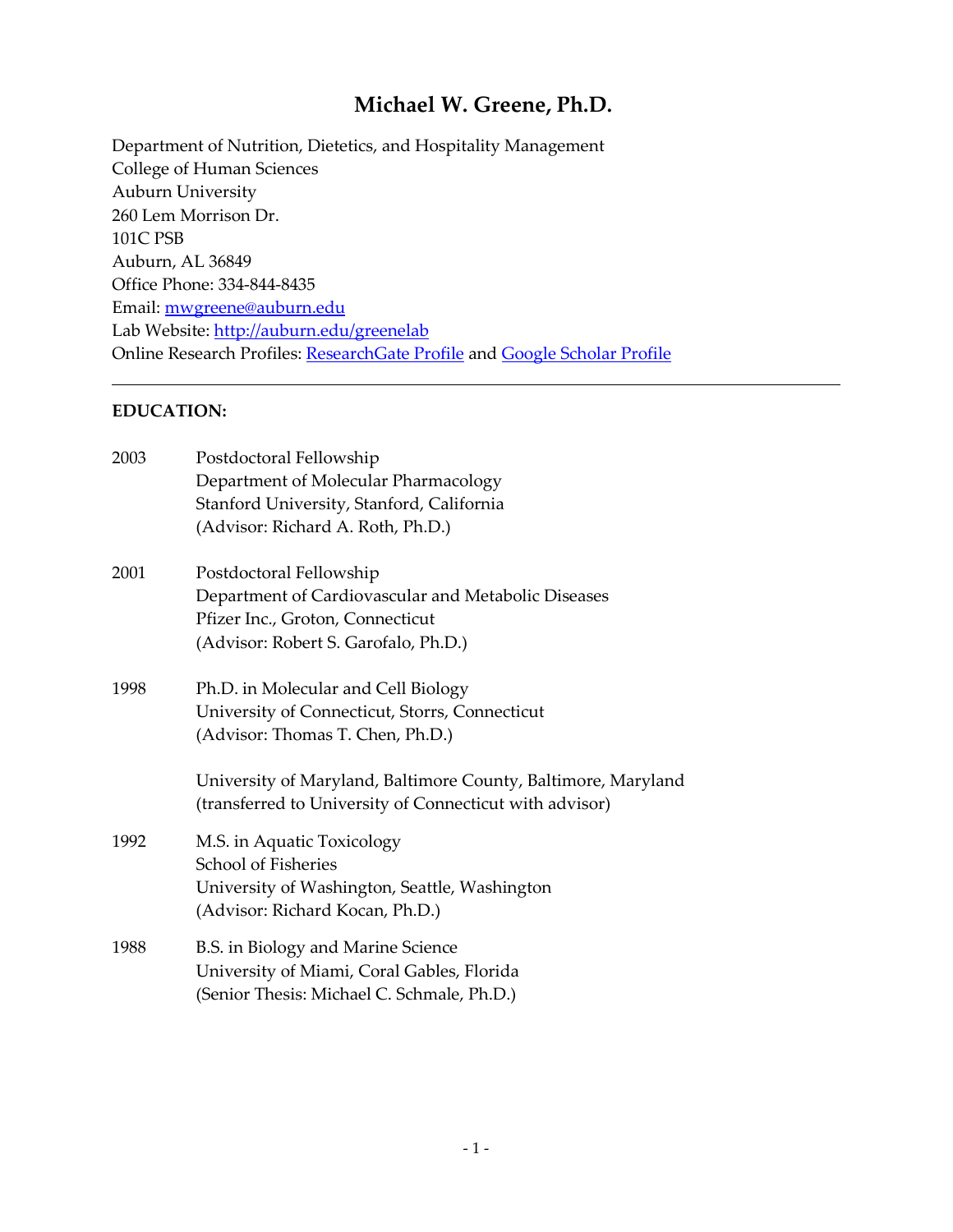## **PROFESSIONAL POSITIONS:**

|           | 2019-present Mike and Leann Rowe Endowed Professorship in International Studies                                                      |
|-----------|--------------------------------------------------------------------------------------------------------------------------------------|
|           | 2018-present Associate Professor, College of Human Sciences, Auburn University, Auburn, AL                                           |
|           | 2018-present Member, Center for Neuroscience Initiative, Auburn University, Auburn, AL                                               |
|           | 2014-present Director, Auburn University Metabolic Phenotyping Laboratory (AUMPL),<br>Auburn University, Auburn, AL                  |
|           | 2013-present Member, Cellular and Molecular Biosciences Program, Auburn University,<br>Auburn, AL                                    |
|           | 2012-present Investigator, Boshell Diabetes and Metabolic Disease Research Program, Auburn<br>University, Auburn, AL                 |
|           | 2012-present Investigator, Auburn University Research Initiative in Cancer (AURIC), Auburn<br>University, Auburn, AL                 |
| 2012-2018 | Assistant Professor, College of Human Sciences, Auburn University, Auburn, AL                                                        |
| 2010-2012 | Head, Basic Science Group, Bassett Research Institute, Mary Imogene Bassett<br>Hospital, Bassett HealthCare Network, Cooperstown, NY |
| 2003-2012 | Research Scientist, Bassett Research Institute, Mary Imogene Bassett Hospital,<br>Bassett HealthCare Network, Cooperstown, NY        |
| 2003      | Consultant, CellGate, Inc., Sunnyvale, CA                                                                                            |
| 1995-1998 | Graduate Assistant, Department of Molecular and Cell Biology, University of<br>Connecticut, Storrs, CT                               |
| 1993      | Research Assistant, Department of Pathology, Portland VA Medical Center,<br>Portland, OR                                             |
| 1990-1992 | Consultant, School of Fisheries, University of Washington, Seattle, WA                                                               |
| 1985-1990 | Research technician, Rosenstiel School of Marine and Atmospheric Sciences,<br>University of Miami, Miami, FL                         |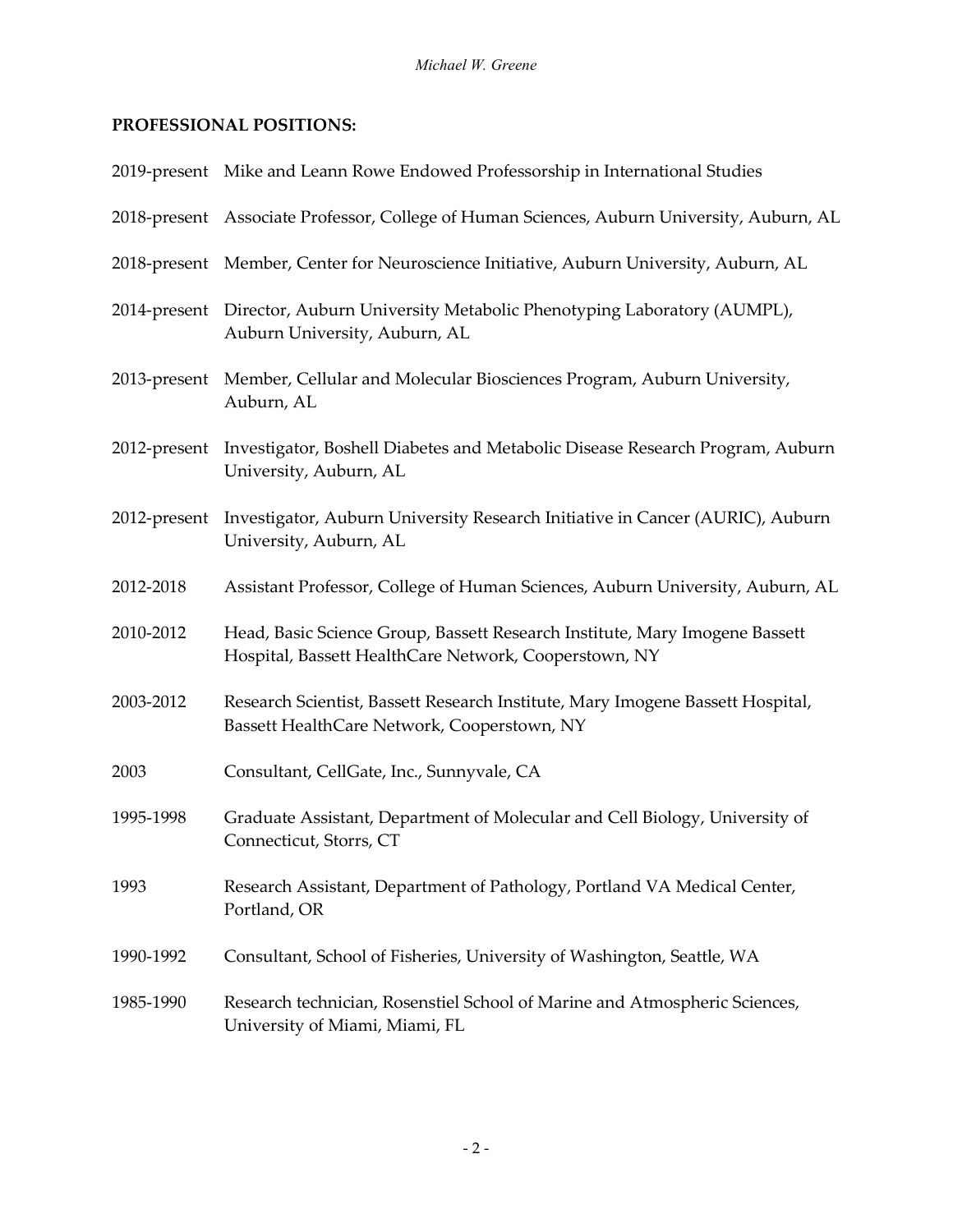## **PUBLICATIONS:**

- 1. Woodie, L.N., Johnson, R.M., Ahmed, B., Haynes, W., Fowler. S., Carmona, B., Reed, M., Suppiramaniam, V., and **Greene, M.W.** (2020) Western Diet-Induced Obesity Disrupts Diurnal Rhythmicity in the Mouse Hippocampus. *Brain, Behavior, and Immunity* S0889- 1591(20)30047-7. doi: 10.1016/j.bbi.2020.05.053 *Impact Factor: 6.170* (#36 out of 267 in Behavioral Sciences by Eigenfactor Score)
- 2. Woodie, L.N., Neinast, C.E., Haynes, W., Ahmed, B., Graff. E.C., and **Greene, M.W.** (2020) The physio-metabolic effects of time-restricting liquid sugar intake to six-hour windows during the mouse active phase. *Physiology & Behavior (in press) Impact Factor: 2.635* (#21 out of 53 in Behavioral Sciences by Eigenfactor Score)
- 3. Smith, S. S., **Greene, M.W.,** Jeganathan, R.B., and Fruge, A.D. (2019) Psychobiotics as treatment for mental health conditions and related symptoms. *Nutritional Neuroscience* (in press) *Impact Factor: 3.950* (#59 out of 86 in Nutrition & Dietetics by Eigenfactor Score)
- 4. Knight, C. J., Jackson, O., Rahman, I., Burnett, D.O., Fruge, A.D., and Greene, M.W. (2019) The Mediterranean diet in the Stroke Belt: a cross-sectional study on adherence and perceived knowledge, barriers, and benefits. Nutrients 11(8), 1847; <https://doi.org/10.3390/nu11081847> *Impact Factor: 4.171* (#3 out of 85 in Nutrition & Dietetics by Eigenfactor Score)
- 5. Chester, B., Jeganathan, R., **Greene, M. W**., and Thangiah, G. (2019) The Effects of popular diets on type 2 diabetes management. *Diabetes/Metabolism Research and Reviews* (in press) *Impact Factor: 3.904* (#48 out of 142 in Endocrinology & Metabolism by Eigenfactor Score)
- 6. Smith, K. Rundquist, S., **Greene, M. W.**, and Fruge, A.D. (2019) Development of the Dietary Habits and Colon Cancer Beliefs Survey (DHCCBS); an instrument assessing health beliefs related to red meat and green leafy vegetable consumption. *Journal of Oncology* (in press)

*Impact Factor: 2.600* (#208 out of 229 in Oncology by Eigenfactor Score)

7. Willis, A. W., Brown, O., and **Greene, M.W.** (2019) The use of theory in cardiovascular disease interventions promoting a Mediterranean style diet: a systematic review. *Nutrition, Metabolism & Cardiovascular Diseases* Apr;29(4):325-333 *Impact Factor: 3.318* (#21 out of 81 in Nutrition & Dietetics by Eigenfactor Score)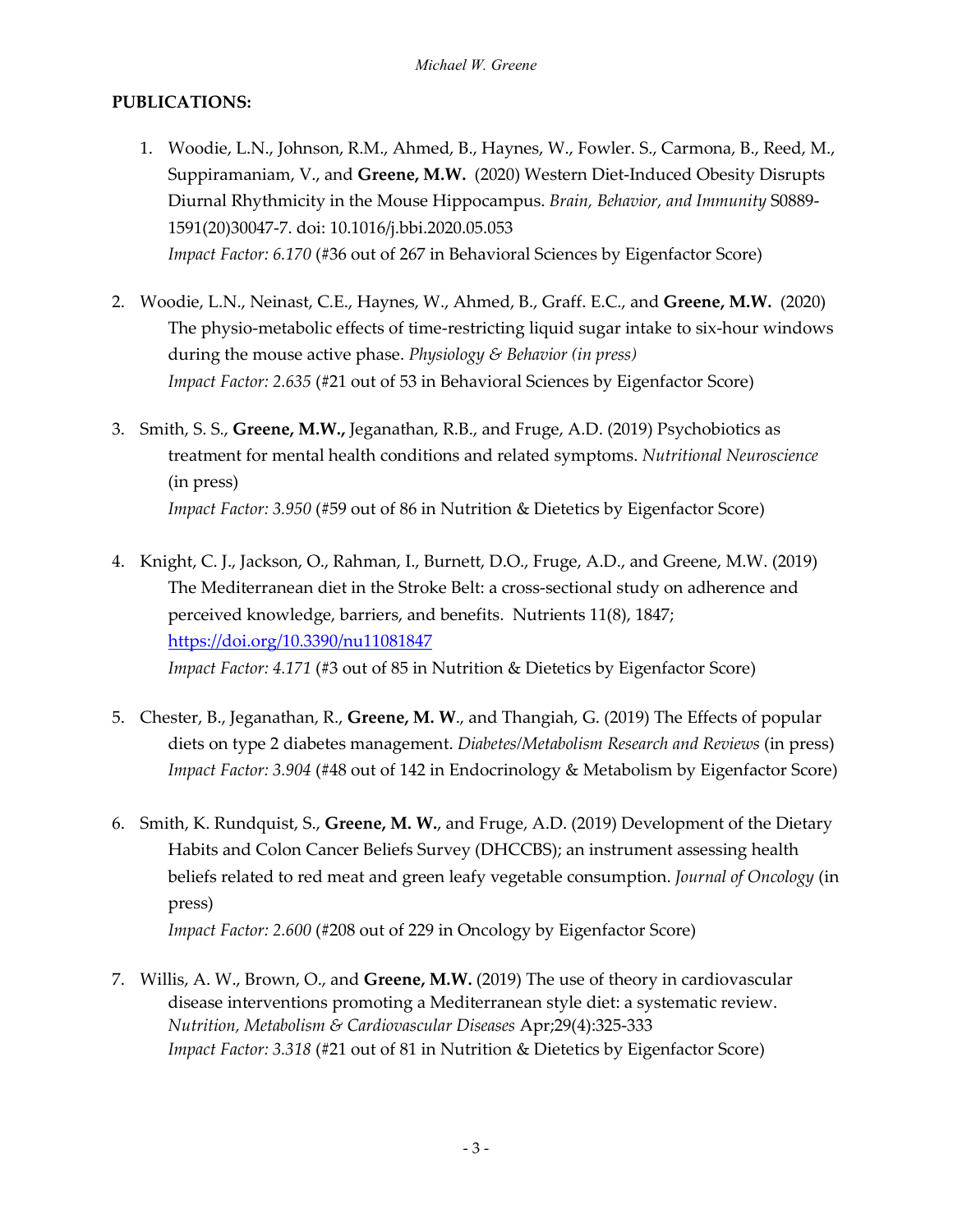- 8. Woodie, L. N., Altonji, O. M., Huggins, K., and Greene, M.W. (2018) The high-fat diet and the effects of its consumption on the Hypothalamus and Hippocampus. *CAB Reviews* 14: 1-9. *H index: 21* (#143 out of 268 in Agriculture and Biological Sciences by Scimago Rank))
- 9. O'Neill, A.M., Gillaspie, E., Burrington, C. M., Lynch, D. T., Dauchy, R.T., Blask, D. E., Tirrell, P.C., Reis, B., Horesman, M.J., and **Greene, M.W.** (2018) Development and characterization of a novel congenic rat strain for cancer research. *Nutrition and Cancer* doi: 10.1080/01635581.2018.1412483 *Impact Factor: 2.447* (#34 out of 81 in Nutrition & Dietetics by Eigenfactor Score)
- 10. Woodie, L.N., Luo, Y., Wayne, M. J., Graff. E.C., O'Neill, A.M., and **Greene, M.W.** (2018) Restricted feeding for 9 hours in the active period partially abrogates the detrimental metabolic effects of a Western diet with liquid sugar consumption in mice. Metabolism *Experimental and Clinical* 82:1-13 [\(https://doi.org/10.1016/j.metabol.2017.12.004\)](https://doi.org/10.1016/j.metabol.2017.12.004) *Impact Factor: 5.777* (#27 out of 134 in Endocrinology & Metabolism by Eigenfactor Score)
- 11. Bottcher, M.R., Marincic, P. Z., Nahay, K.L., Baerlocher, B.E., Willis, A.W., Park, P., Gaillard, P. and **Greene, M.W.** (2017) Nutrition knowledge and Mediterranean diet adherence in the southeast United States: Validation of a field-based survey instrument. Appetite. 2017;111:166-76 doi: 10.1016/j.appet.2016.12.029. Epub 2016 Dec 21. *Impact Factor: 3.125* (#7 out of 80 in Nutrition & Dietetics by Eigenfactor Score)
- 12. Kothari, V., Luo, Y., Tornabene, T., O'Neill, A.M., **Greene, M.W.** Thangiah, G., and Babu, J.R. (2017) High fat diet induces brain insulin resistance and cognitive impairment in mice. BBA – Molecular Basis of Disease. 1863:499-508 doi: 10.1016/j.bbadis.2016.10.006. Epub 2016 Oct 19. *Impact Factor: 5.158* (#57 out of 289 in Biochemistry & Molecular Biology by Eigenfactor Score)
- 13. O'Neill, A.M., Burrington, C. M., Gillaspie. E.A., Lynch, D.T., Horsman, M.J., and **Greene, M.W.** (2016) High fat western diet induced obesity contributes to increased tumor growth in mouse models of human colon cancer. Nutrition Research. 36:1325-34 doi: 10.1016/j.nutres.2016.10.005. Epub 2016 Oct 21. *Impact Factor: 2.523* (#30 out of 80 in Nutrition & Dietetics by Eigenfactor Score)
- 14. Luo, Y., Burrington, C. M., Graff. E.C., Zhang, J., Judd, R.L., Suksaranjit, P., Kaewpoowat, Q., Davenport, S.K., O'Neill, A.M., and **Greene, M.W.** (2016) Metabolic phenotype and adipose and liver features in the high fat Western diet-induced mouse model of obesitylinked NAFLD. Am J Physiol Endocrinol Metab. Mar 15; 310(6):E418-39. doi: 10.1152/ajpendo.00319.2015. Epub 2015 Dec 15. *Impact Factor: 3.785* (#14 out of 133 in Endocrinology & Metabolism by Eigenfactor Score)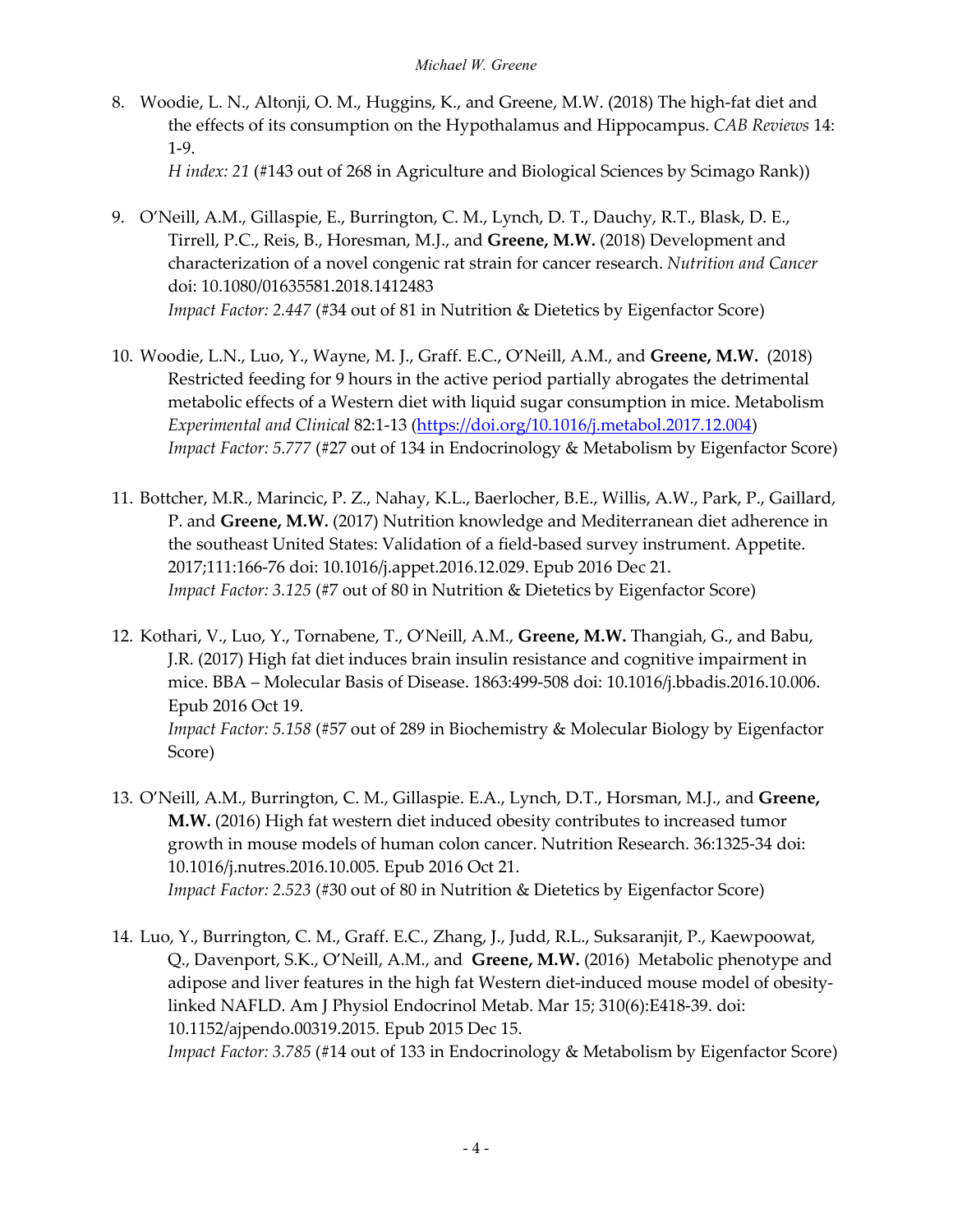- 15. Blask, D. E., Dauchy, R. T., Dauchy, E. M., Mao, L., Hill, S. M., **Greene, M. W.**, Belancio, V. P., Sauer, L. A., and Davidson, L. (2014). Light exposure at night disrupts host/cancer circadian regulatory dynamics: impact on the warburg effect, lipid signaling and tumor growth prevention. PLoS One 9(8): e102776. *Impact Factor: 3.534* (#4 out of 55 in Multidisciplinary Sciences by Eigenfactor Score)
- 16. Zhang, J., Burrington, C.M., Davenport, S.K., Johnson, A.K., Horsman. M.J., Chowdhry, S., and **Greene, M.W**. (2014) PKCdelta regulates hepatic triglyceride accumulation and insulin signaling in Lepr mice. Biochem Biophys Res Commun. doi: 10.1016/j.bbrc.2014.07.048. Epub 2014 Jul 15. *Impact Factor: 2.281* (#11 out of 291 in Biochemistry & Molecular Biology by Eigenfactor Score)
- 17. **Greene, M.W.**, Burrington, C. M., Luo, Y., Ruhoff, M. S., Lynch, D. T., and Chaithongdi, N. (2014) PKCδ is activated in the liver of obese Zucker rats and mediates diet-induced whole body insulin resistance and hepatocyte cellular insulin resistance. J. Nutr. Biochem. 25(3):281-8. doi: 10.1016/j.jnutbio.2013.10.008. Epub 2013 Nov 15. *Impact Factor: 4.592* (#12 out of 80 in Nutrition & Dietetics by Eigenfactor Score)
- 18. **Greene, M.W.**, Burrington, C. M., Lynch, D. T., Davenport, S. K., Johnson, A. J., Horsman, M. J., Chowdhry, S., Zhang, J., Sparks, J. D., and Tirrell, P. C. (2014) Lipid metabolism, oxidative stress and cell death are regulated by PKC delta in a dietary model of nonalcoholic steatohepatitis. PLoS ONE 9(1): e85848. doi:10.1371/journal.pone.0085848 *Impact Factor: 3.534* (#4 out of 55 in Multidisciplinary Sciences by Eigenfactor Score)
- 19. **Greene, M.W.** (2012) Circadian rhythms and tumor growth. Cancer Lett. 318(2):115-123. *Impact Factor: 5.016* (#23 out of 203 in Oncology by Eigenfactor Score)
- 20. Wu, J., Dauchy, R.T., Tirrell, P.C., Wu, S. S., Lynch, D. T., Jitawatanarat,J., Burrington, C. M., Dauchy, E.M., Blask, D. E. and **Greene, M.W.**, (2011) Light at night activates IGF-1R/PDK1 signaling and accelerates tumor growth in human breast cancer xenografts. Cancer Res. 71(1):2622-2631. *Impact Factor: 9.284* (#2 out of 203 in Oncology by Eigenfactor Score)
- 21. **Greene, M. W.**, Burrington, C. M., Ruhoff, M. S., Johnson, A. J., Chongkrairatanakul, T. and Kangwanpornsiri, A. (2010) Protein kinase C (PKC) delta is activated in a dietary model of steatohepatitis and regulates endoplasmic reticulum stress and cell death. J. Biol. Chem. 285(53):42115-42129. *Impact Factor: 4.600* (#1 out of 291 in Biochemistry and Molecular Biology by Eigenfactor Score)
- 22. Dauchy, R.T., Dauchy, E.M., Tirrell, R.P., Hill, C.R., Davidson, L.K., **Greene, M.W**., Tirrell, P.C., Wu, J., Sauer, L.A., and Blask, D. E. (2010) Dark-phase light contamination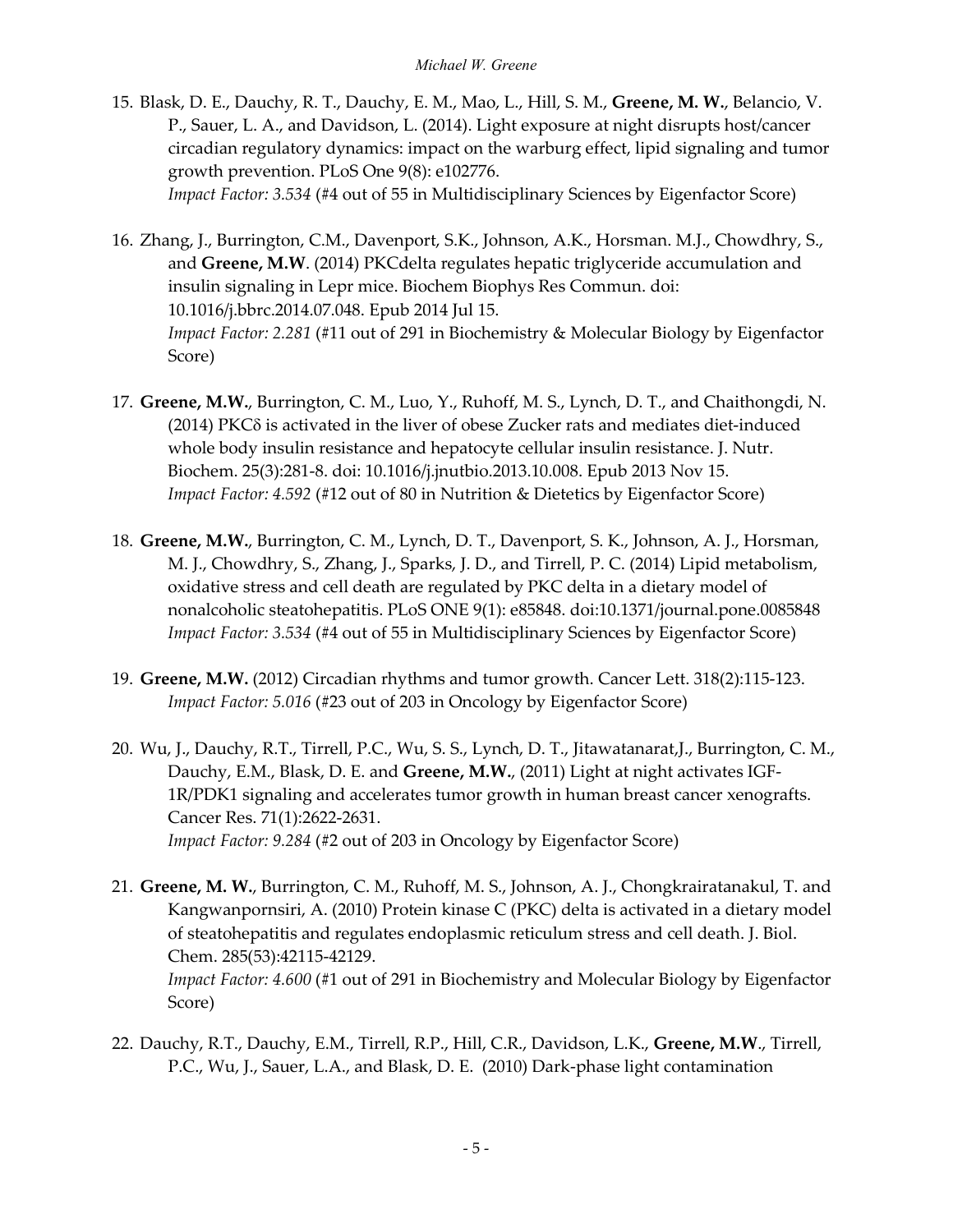disrupts circadian rhythms in plasma measures of endocrine physiology and metabolism in rats. Comp Med. 60(5):348-56. *Impact Factor: 0.760* (#53 out of 132 in Biochemistry and Molecular Biology by Eigenfactor

23. **Greene, M. W**., Ruhoff, M. S., Burrington, C. M., Garofalo, R. S., and Orena, S. J. (2010) TNFα-induced insulin resistance in hepatocytes is mediated by PKCδ. Cell. Signalling 22(2):274-84. *Impact Factor: 4.471* (#47 out of 185 in Cell Biology by Eigenfactor Score)

Score)

- 24. Ruhoff, M. S., **Greene, M. W**., and Peters, T. (2010) Location of the Mutation Site in the First Two Reported Cases of Analbuminemia. Clinical Biochemistry 43(4-5):525-527. *Impact Factor: 2.229* (#4 out of 31 in Medical Laboratory Technology by Eigenfactor Score)
- 25. Dauchy, R.T., Blask, D.E., Dauchy, E.M., Davidson, L.K., Tirrell, P.C., **Greene, M.W**., Tirrell, R.P., Hill, C.R., and Sauer, L.A. (2009) Antineoplastic effects of melatonin on a rare malignancy of mesenchymal origin: melatonin receptor-mediated inhibition of signal transduction, linoleic acid metabolism and growth in tissue-isolated human leiomyosarcoma xenografts. J Pineal Res. 47:32-34. *Impact Factor: 7.812* (#47 out of 124 in Endocrinology by Eigenfactor Score)
- 26. **Greene, M. W**., Ruhoff, M. S., Roth, R. A., Kim, J., Quon, M. J., and Krause, J. A. (2006) PKCδ-mediated IRS-1 Ser24 phosphorylation negatively regulates IRS-1 function. Biochem. Biophys. Res. Commun. 349(3): 976-986. *Impact Factor: 2.281* (#11 out of 291 in Biochemistry and Molecular Biology by Eigenfactor Score)
- 27. **Greene, M. W**., Morrice, N., Garofalo, R. S., and Roth R. A. (2004). Modulation of human insulin receptor substrate-1 tyrosine phosphorylation by protein kinase Cdelta. Biochem J. 378(1): 105-116. *Impact Factor: 4.779* (#22 out of 291 in Biochemistry and Molecular Biology by Eigenfactor Score)
- 28. **Greene, M. W**., Sakaue, H, Wang, L., Alessi, D., and Roth, R. A. (2003). Modulation of insulin-stimulated degradation of human insulin receptor substrate-1 by serine 312 phosphorylation. J. Biol. Chem. 278(10):8199-8211. *Impact Factor: 4.600* (#1 out of 291 in Biochemistry and Molecular Biology by Eigenfactor Score)
- 29. **Greene, M. W**. and Garofalo, R. S. (2002). Positive and negative regulatory role of insulin receptor substrate 1 and 2 (IRS-1 and IRS-2) serine/threonine phosphorylation. Biochemistry 41(22):7082-7092. *Impact Factor: 3.194* (#10 out of 291 in Biochemistry and Molecular Biology by Eigenfactor Score)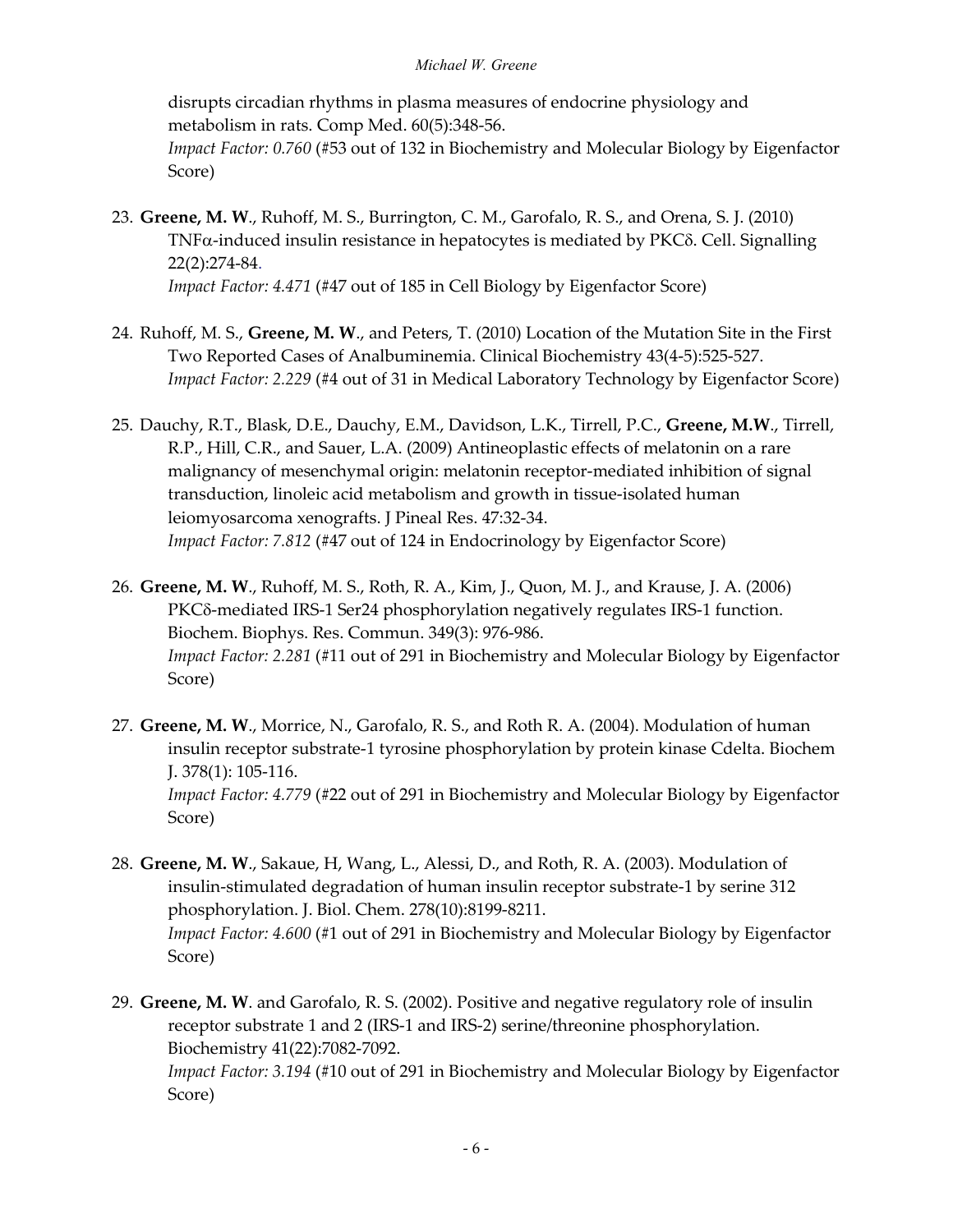- 30. Yang, B. Y., **Greene, M**., and Chen, T. T. (1999). Early embryonic expression of the growth hormone family protein genes in the developing rainbow trout, *Oncorhynchus mykiss*. Mol. Reprod. Dev. 53(2):127-34. *Impact Factor: 2.675* (#157 out of 291 in Biochemistry and Molecular Biology by Eigenfactor Score)
- 31. **Greene M. W**., Shamblott M. J., and Chen T. T. (1999). Presence of GH-dependent IGF-II mRNA in the diffuse pancreatic tissue of a teleost. Comp. Biochem. Physiol. Part B 122:287-292. *Impact Factor: 2.175* (#160 out of 291 in Biochemistry and Molecular Biology by Eigenfactor Score)
- 32. **Greene, M. W**. and Chen, T. T. (1999a). Characterization of insulin receptor family members. I. Developmental expression of insulin receptor messenger RNAs in rainbow trout. Gen. Comp. Endocrinol. 115:254-269. *Impact Factor: 2.674* (#29 out of 124 in Endocrinology by Eigenfactor Score)
- 33. **Greene, M. W**. and Chen, T. T. (1999b). Characterization of insulin receptor family members. II. Developmental expression of IGF receptor messenger RNAs in rainbow trout. Gen. Comp. Endocrinol. 115:270-281. *Impact Factor: 2.674 (#29* out of 124 in Endocrinology by Eigenfactor Score)
- 34. **Greene, M. W**. and Chen, T. T. (1999c). Quantitation of IGF-I, IGF-II, and multiple insulin receptor family member messenger RNAs during embryonic development in rainbow trout. Mol. Reprod. Dev. 54:348-361. *Impact Factor: 2.675* (#157 out of 291 in Biochemistry and Molecular Biology by Eigenfactor Score)
- 35. Shamblott, M. J., Leung, M., **Greene, M. W**., and Chen, T. T. (1998). Characterization of rainbow trout IGF-II gene: evidence for promoter CAAAT enhancer binding (C/EBP) sites and hepatic C/EBP. Mar. Mol. Biol. Biotechnol. 7(3):181-90. *Mar. Mol. Biol. Biotechnol. has been renamed Marine Biotechnol. (Impact Factor: 2.748)*
- 36. **Greene, M. W**. and Chen, T. T. (1997). Temporal expression pattern of IGF mRNA during embryonic development in rainbow trout (*Oncorhynchus mykiss*). Mar. Mol. Biol. Biotechnol. 6(2):144-151. *Mar. Mol. Biol. Biotechnol. has been renamed Marine Biotechnol. (Impact Factor: 2.748)*
- 37. **Greene, M. W**. and Kocan, R. M. (1997). Toxicological mechanisms of a multicomponent agricultural seed protectant in the rainbow trout (*Oncorhynchus mykiss*) and fathead minnow (*Pimephales promelas*). Can. J. Fish. Aquat. Sci. 54:1387-1390. *Impact Factor: 2.276* (#4 out of 50 in Fisheries by Eigenfactor Score)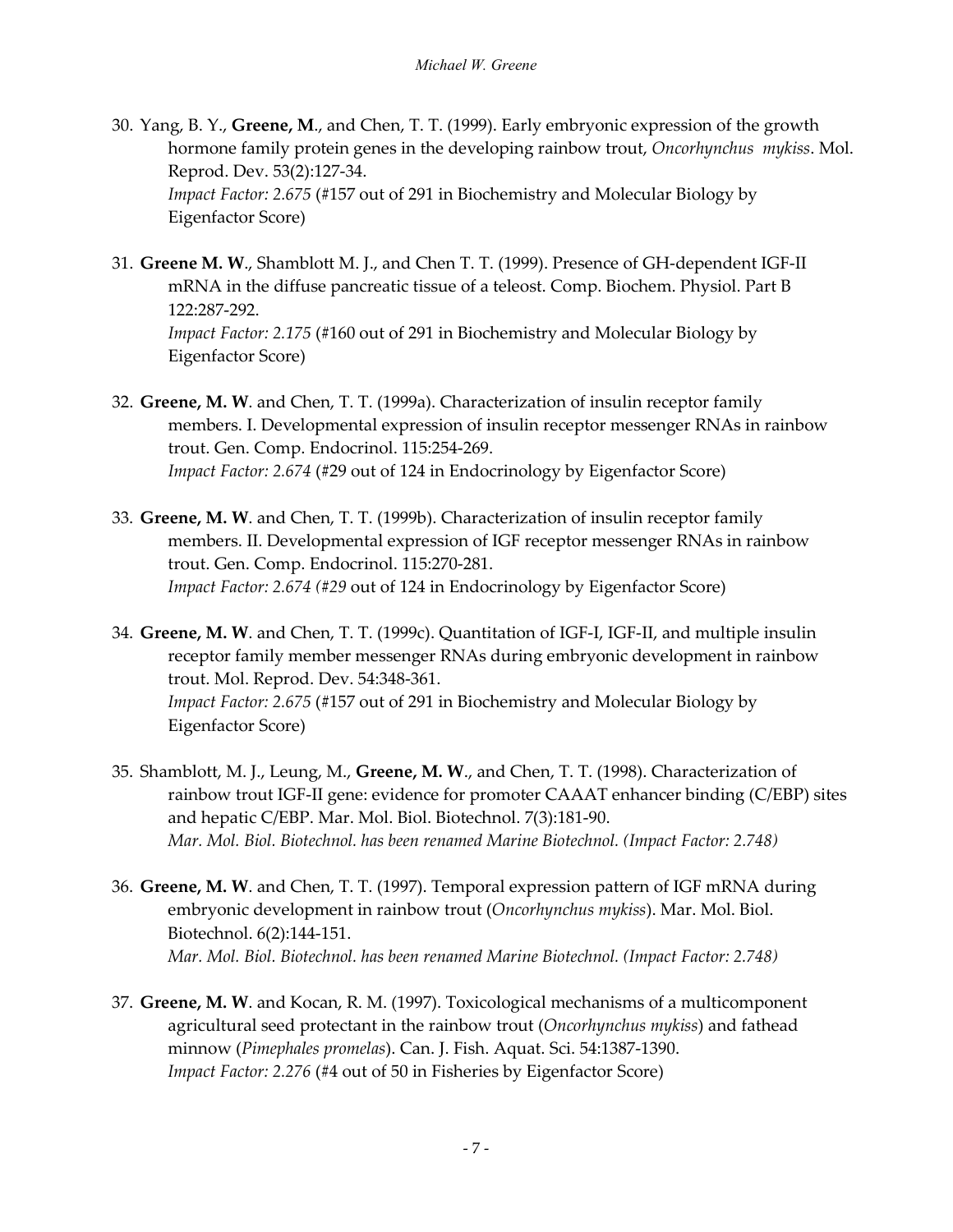## **BOOK CHAPTER OR ONLINE CONTENT:**

- 2016 Greene M.W. Glucose Metabolism. In: Schwabe M, editor. Encyclopedia of Cancer. Springer Press.<http://www.springer.com/us/book/9783662468746>
- 2012 Greene M.W. Glucose Metabolism. In: Schwabe M, editor. Encyclopedia of Cancer. Springer Press.<http://www.springer.com/us/book/9783642164828>

#### **THESIS AND DISSERTATION PUBLICATIONS:**

- 1998 Greene, M. W. Developmental expression of insulin-like growth factor and insulin receptor family member messenger RNAs in rainbow trout (*Oncorhynchus mykiss*). Doctoral Dissertation, University of Connecticut
- 1992 Greene, M. W. The interaction toxicity of thiram and ethylene glycol: toxicological mechanisms in the rainbow trout (*Oncorhynchus mykiss*) and fathead minnow (*Pimephales promelas*). Master's Thesis, University of Washington

#### **NEWSPAPER ARTICLES:**

- Marincic, P. Z. and **Greene, M. W.** (2016, Nov 4). Nutrition on the Plains: An Apple a Day. In *Opelika-Auburn News*.
- **Greene, M. W.** and Marincic, P. Z. (2016, Sept 23). Fruits and Vegetables: Things you may not know*. In Opelika-Auburn News.*
- Marincic, P. Z. and **Greene, M. W.** (2016, Mar 4). The results are in for the Dietary Guidelines 2015, and the winners are… . In *Opelika-Auburn News*.
- **Greene, M. W.** and Marincic, P. Z. (2016, Jan 15). The annual obsession with diets*. In Opelika-Auburn News.*
- Marincic, P. Z. and **Greene, M. W.** (2015, Nov 20). Summer gives way to winter squash**.** In *Opelika-Auburn News*.
- **Greene, M. W.** and Marincic, P. Z. (2015, Oct 2). With the new season comes fall fruits, vegetables*. In Opelika-Auburn News.*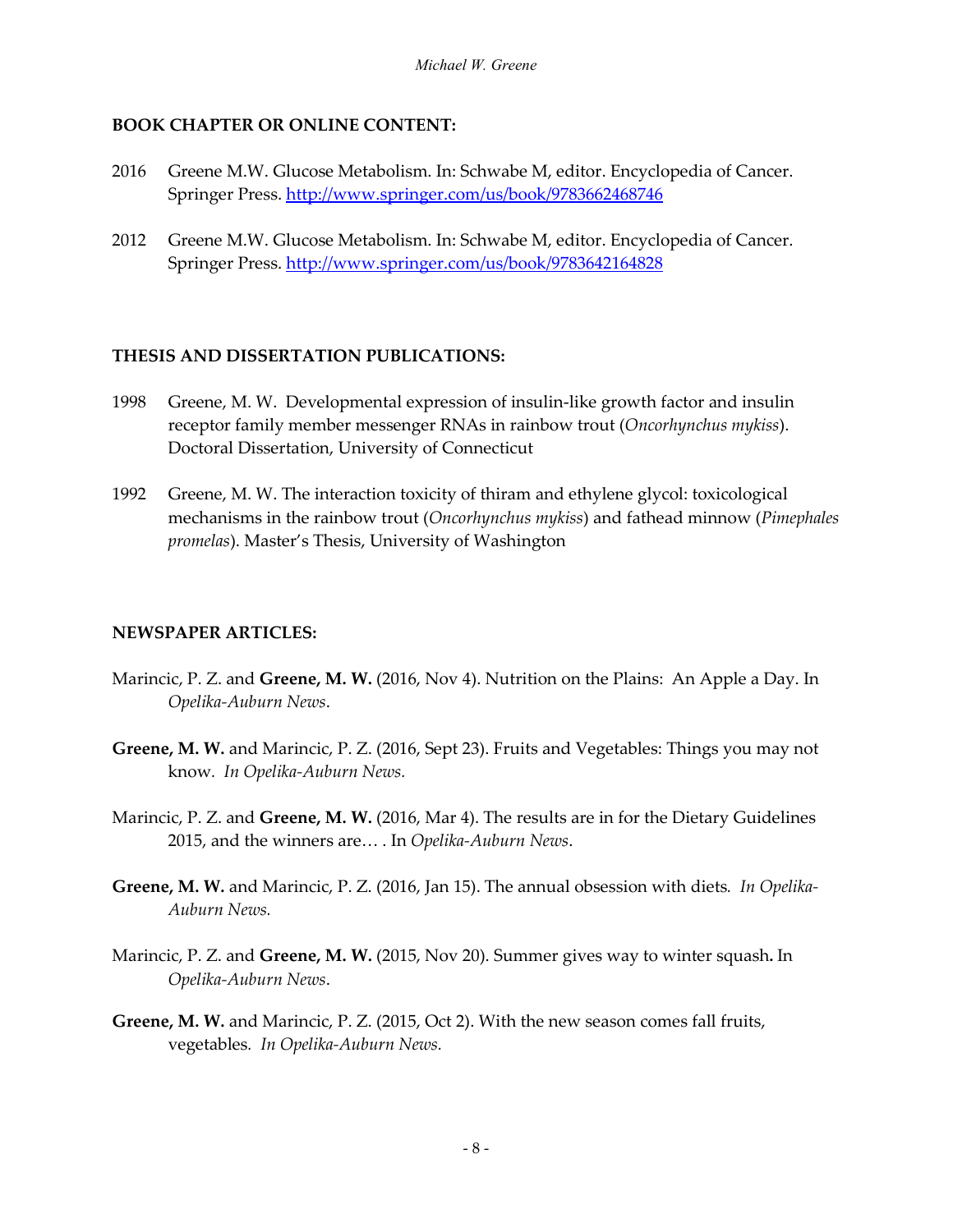- Marincic, P. Z. and **Greene, M. W.** (2015, Sept 3). Back to School: Nutrition Tips for Young Athletes**.** In *Opelika-Auburn News*.
- **Greene, M. W.** and Marincic, P. Z. (2015, July 24). The Dog Days of Summer and Extra Virgin Olive Oil. In Opelika-Auburn News.
- Marincic, P. Z. and **Greene, M. W.** (2015, June 26). Spinach: Nature's True Super Food! In *Opelika-Auburn News*.
- **Greene, M. W.** and Marincic, P. Z. (2015, May 7). Herbs and Spices: Seasonings in your backyard and from around the World. In *Opelika-Auburn News*.
- Marincic, P. Z. and **Greene, M. W.** (2015, March 26). Does the Easter Bunny have it right? In *Opelika-Auburn News*.
- **Greene, M. W.** and Marincic, P. Z. (2015, February 26). The not so "bad" egg. In *Opelika-Auburn News*.
- Marincic, P. Z. and **Greene, M. W**. (2015, January 24). Maintaining a Healthy Weight: Small Steps can Make Big Differences. In *Opelika-Auburn News*.
- **Greene, M. W.** and Marincic, P. Z. (2014, December 21). Is it bad to skip a meal during the Holidays? In *Opelika-Auburn News*.
- **Greene, M. W.** and Marincic, P. Z. (2014, November 23). The Humble Sweet Potato: It's not just for Thanksgiving. In *Opelika-Auburn News*.
- Marincic, P. Z. and **Greene, M. W.** (2014, October 19). Nutritious Nuts: The Finer Fats. In *Opelika-Auburn News*.
- **Greene, M. W.** and Marincic, P. Z. (2014, September 21). The not so sweet side of sugar sweetened beverages. In *Opelika-Auburn News*.

#### **PRESS/NEWS FEATURES**

July 2020 Auburn News Article titled 'Mediterranean diet, plant-based foods becoming more popular as pandemic disrupts food supply chain' featured on the Auburn University webpage The Frontline Auburn Experts Take On Coronavirus. [https://ocm.auburn.edu/experts/2020/06/171100-plant-based-foods](https://ocm.auburn.edu/experts/2020/06/171100-plant-based-foods-diet.php?ref=coronavirus&cat=medical)[diet.php?ref=coronavirus&cat=medical](https://ocm.auburn.edu/experts/2020/06/171100-plant-based-foods-diet.php?ref=coronavirus&cat=medical)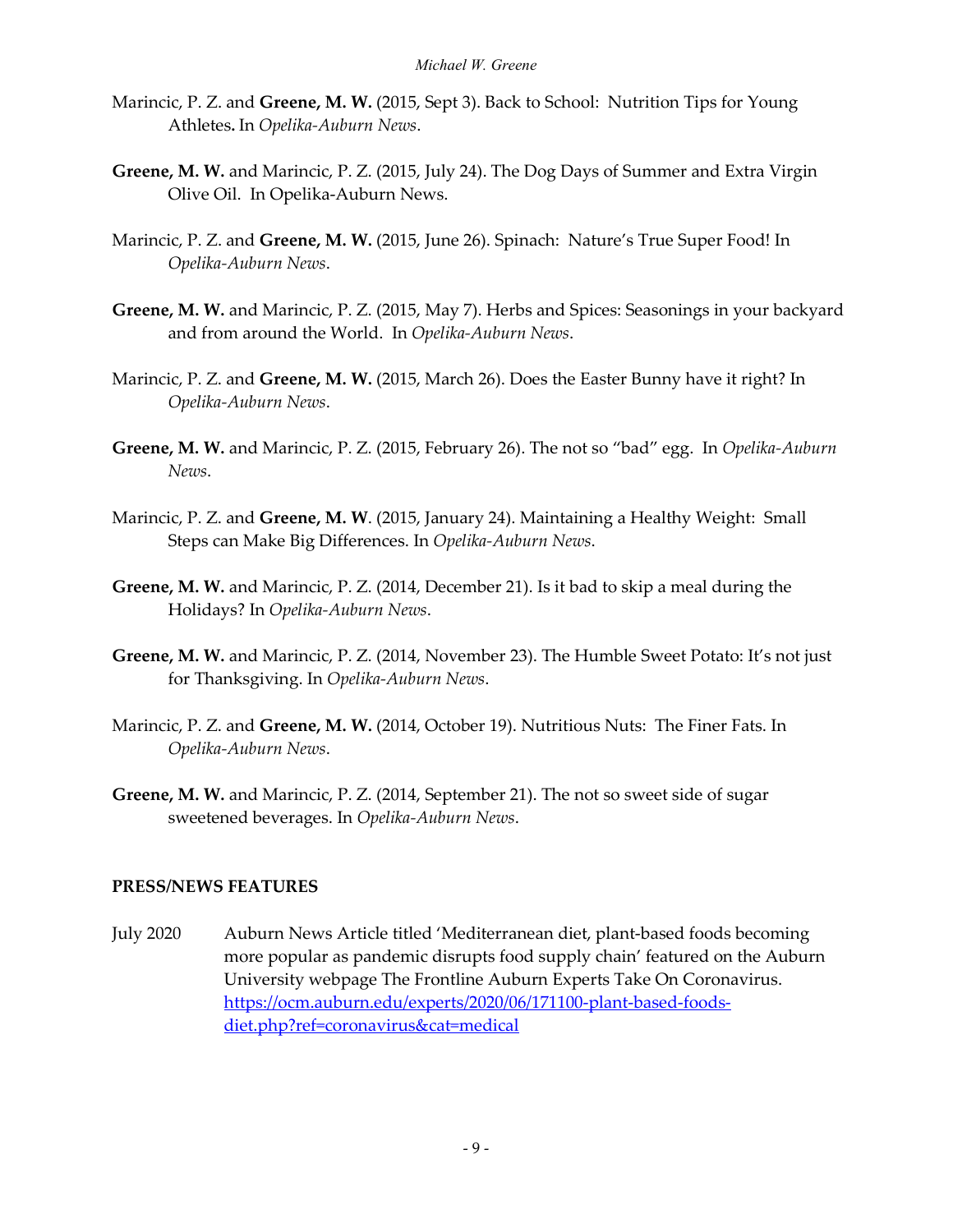- Sept 2019 Auburn News Article titled 'Auburn University nutrition researchers investigate promising keys to unlocking the mysteries of Alzheimer's disease' featured on the Auburn University homepage. [https://ocm.auburn.edu/newsroom/news\\_articles/2019/09/191336-nutrition-researchers](https://ocm.auburn.edu/newsroom/news_articles/2019/09/191336-nutrition-researchers-alzheimers-disease.php)[alzheimers-disease.php](https://ocm.auburn.edu/newsroom/news_articles/2019/09/191336-nutrition-researchers-alzheimers-disease.php)
- April 2018 Research highlighted in the 2018 Auburn University AAES Research Accomplishments
- April 2018 Research highlighted in the 2018 Auburn University AAES Annual Report
- March 2016 EagleEyeTv.com news article on the 'Western diet'. First aired: March 11, 2016. [http://www.eagleeyetv.com/auburn-nutrition-expert-helps-students-stay-healthy-while](http://www.eagleeyetv.com/auburn-nutrition-expert-helps-students-stay-healthy-while-eating-on-campus/)[eating-on-campus/](http://www.eagleeyetv.com/auburn-nutrition-expert-helps-students-stay-healthy-while-eating-on-campus/)
- March 2016 Auburn News Article titled 'Assistant professor, students' investigation of Western diet presented at Boshell Research Day' featured on the Auburn University homepage. [http://ocm.auburn.edu/newsroom/news\\_articles/2016/03/assistant-professor,-students](http://ocm.auburn.edu/newsroom/news_articles/2016/03/assistant-professor,-students-investigation-of-western-diet-presented-at-boshell-research-day.htm)[investigation-of-western-diet-presented-at-boshell-research-day.htm](http://ocm.auburn.edu/newsroom/news_articles/2016/03/assistant-professor,-students-investigation-of-western-diet-presented-at-boshell-research-day.htm)
- Sept. 2015 Auburn News Article titled 'New study tour option lets students experience Mediterranean Diet in Southern Italy' featured on the Auburn University homepage. [http://ocm.auburn.edu/newsroom/news\\_articles/2015/09/new-study-tour-option-lets](http://ocm.auburn.edu/newsroom/news_articles/2015/09/new-study-tour-option-lets-students-experience-mediterranean-diet-in-southern-italy.htm)[students-experience-mediterranean-diet-in-southern-italy.htm](http://ocm.auburn.edu/newsroom/news_articles/2015/09/new-study-tour-option-lets-students-experience-mediterranean-diet-in-southern-italy.htm)

# **AWARDS AND HONORS RECEIVED:**

2019-present Mike and Leann Rowe Endowed Professorship in International Studies 2018 SGA Outstanding Faculty Member for the College of Human Sciences, Auburn University 2018 Camp War Eagle Academic Representative for the College of Human Sciences, Auburn University 2016-present Honorary Member Alpha Epsilon Delta Honor Society 1998-present Member of Phi Kappa Phi Honor Society 1991-1992 John N. Cobb Memorial Scholarship

## **INSTITUTIONAL SERVICE:**

# **Auburn University**

*Department*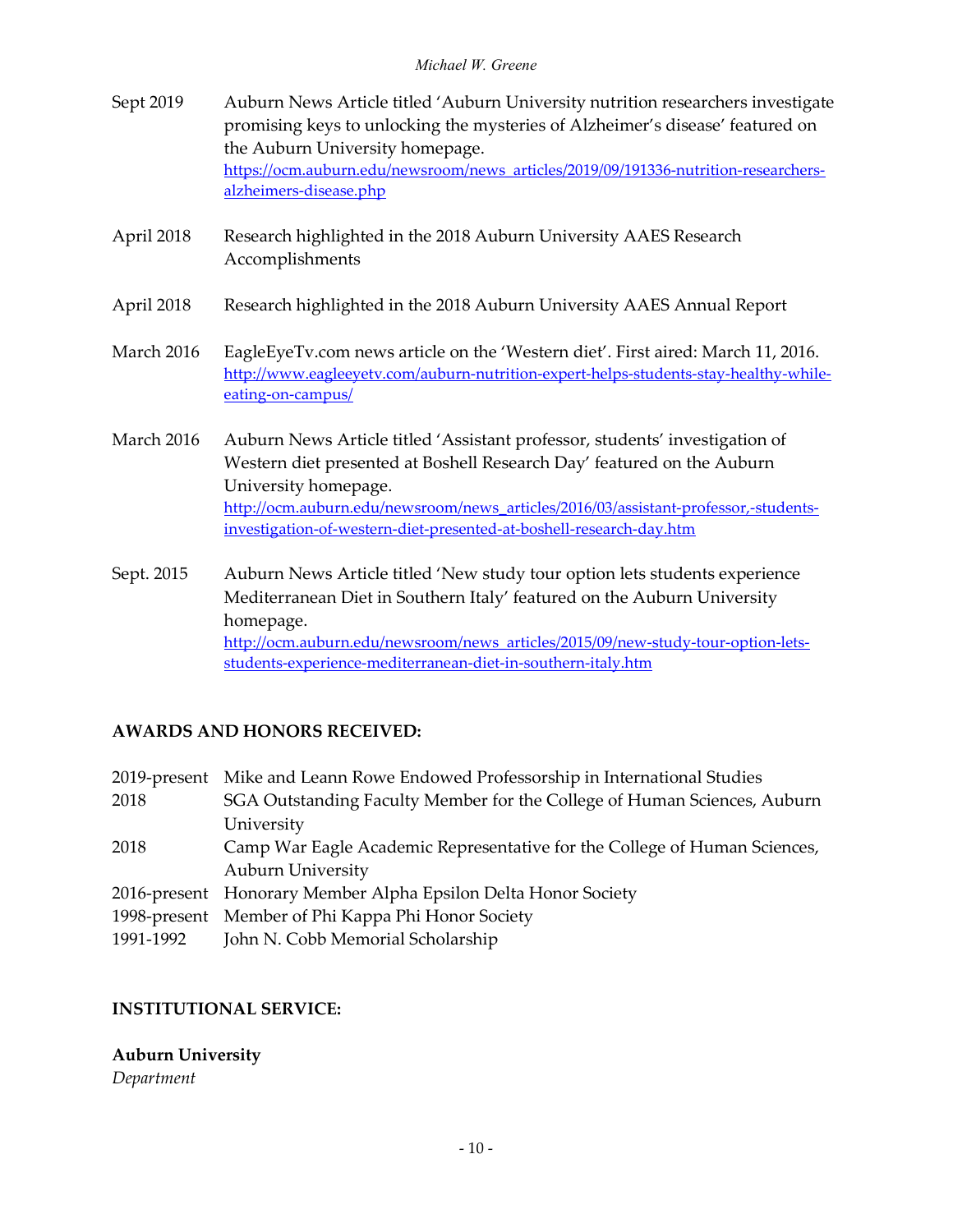| 2016-present Fred and Charlene Kam Endowed Fund for Research Excellence in Nutrition- |
|---------------------------------------------------------------------------------------|
| Dietetics Committee                                                                   |
| 2015-present Haggard Family Annual Undergraduate Research Award Committee             |
| 2014-present Research sub-committee faculty head, Nutrition Advisory Board            |
| 2013-present Malone-Zallen Award Committee                                            |
|                                                                                       |

# *College*

| 2019 | College of Human Sciences Dean search committee member            |
|------|-------------------------------------------------------------------|
| 2019 | Editorial Council member                                          |
|      | 2016-present Kappa Omicron Nu Honor Society Research Panel member |
| 2015 | College of Human Sciences Professional Development Contributor    |
| 2013 | Center for Health Ecology Research Draft Committee                |

*University*

| 2018-present | Institutional Animal Care and Use Committee (IACUC) Member                                   |
|--------------|----------------------------------------------------------------------------------------------|
| 2017-present | Board of Directors, Boshell Diabetes and Metabolic Diseases Research Program                 |
| 2017         | Judge for College of Agriculture Graduate Student Poster Showcase 2017                       |
| 2017-present | Provost's Award for Faculty Excellence in Undergraduate Research Mentoring                   |
|              | Committee                                                                                    |
| 2017         | Judge for Graduate student poster presentations, AU Research Week 2017                       |
| 2017         | Judge for Postdoctoral fellow/Graduate student poster presentations, 10 <sup>th</sup> Annual |
|              | <b>Boshell Diabetes Research Symposium</b>                                                   |
| 2016-2019    | University Senate, Departmental Senator                                                      |
| 2016         | Judge for Postdoctoral fellow/Graduate student poster presentations, 9 <sup>th</sup> Annual  |
|              | <b>Boshell Diabetes Research Symposium</b>                                                   |
| 2015         | Judge for Postdoctoral fellow/Graduate student poster presentations, 8 <sup>th</sup> Annual  |
|              | <b>Boshell Diabetes Research Symposium</b>                                                   |
| 2014-present | Research Infrastructure Task Force                                                           |
|              | 2013-present Honors College Advisory Committee                                               |

## **Mary Imogene Bassett Hospital**

| 2011-2012 | <b>General Medical Education Committee</b>                    |
|-----------|---------------------------------------------------------------|
| 2009-2012 | E. Donnall Thomas Resident Research Review Committee (Chair)  |
| 2007-2012 | Institutional Animal Care and Use Committee                   |
| 2007-2012 | E. Donnall Thomas Resident Research Review Committee (Member) |
| 2007-2012 | <b>Radiation Safety Committee</b>                             |

## **MANUSCRIPT PEER REVIEW:**

*Editorial Position* Academic Editor for PLOS One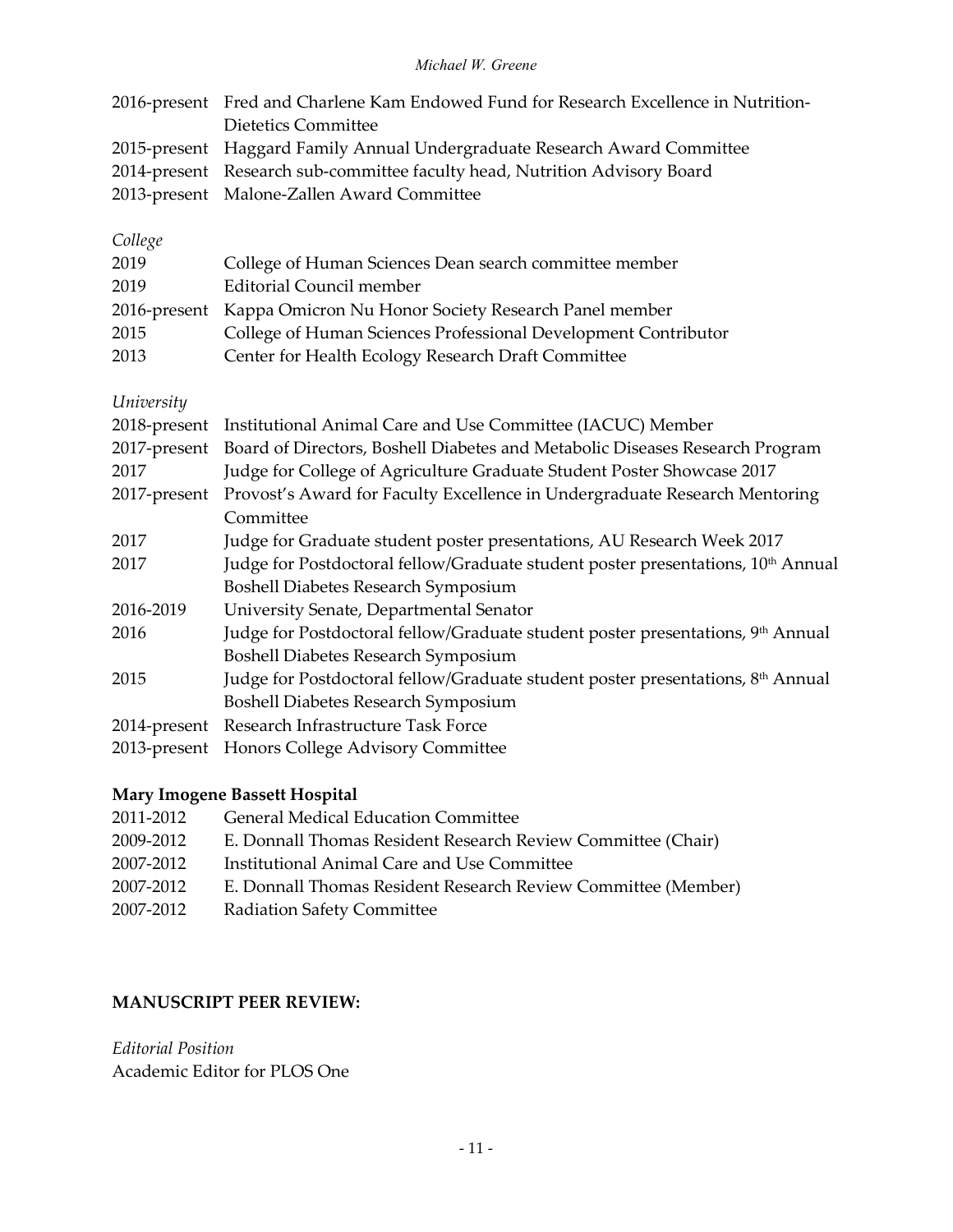#### *Ad-hoc Journal Review*

BBA - Molecular Basis of Disease, Biochimie, Biomedicine & Pharmacotherapy, British Journal of Nutrition, British Journal of Surgery, Cancer, Cancer Letters, Cancer Management and Research, Chemico-Biological Interactions, Diabetes, European Journal of Lipid Science and Technology, FEBS Open Bio, Food & Function, Food and Nutrition Research, Gastroenterology, Journal of Hepatology, Journal of Nutritional Biochemistry, Journal of the American Association for Laboratory Animal Science, Journal of Proteome Research, Journal of Translational Medicine, Metabolism, Molecular and Cellular Endocrinology, Nature Communications, Nutrients, Nutrition, Nutrition & Cancer, Nutrition and Diabetes, Metabolism & Cardiovascular Diseases, Oxidative Metabolism and Cellular Longevity, Physiology & Behavior, PLOS Computational Biology, PLOS One, and Preventive Medicine Reports, Proceedings of the National Academy of Sciences (PNAS), Stress, Toxicology Research

#### **GRANT PEER REVIEW:**

| 2019 | <b>AU IGP Grant Program</b>                                                                                |
|------|------------------------------------------------------------------------------------------------------------|
| 2018 | Diabetes UK: Project Grant Program (Review Cycle)                                                          |
| 2018 | USDA-AAES Agricultural Research Enhancement and Seed Funding Program                                       |
| 2018 | <b>AU IGP Grant Program</b>                                                                                |
| 2017 | AU Research Initiative in Cancer: Major Grant Program                                                      |
| 2016 | Croatian Science Foundation (HRZZ) August Review Cycle                                                     |
| 2016 | Worldwide Cancer Research (formerly known as AICR) February Review Cycle                                   |
| 2016 | USDA, Alabama Agricultural Experiment Station (AAES) Hatch Review                                          |
| 2015 | USDA, National Institute of Food and Agriculture: Exploratory Research Program<br><b>July Review Cycle</b> |
| 2015 | Diabetes UK: Project Grant Program (Feb and July Review Cycles)                                            |
| 2014 | USDA, Alabama Agricultural Experiment Station (AAES) Hatch Review                                          |
| 2013 | AU Research Initiative in Cancer: Seed Award                                                               |
| 2013 | USDA, Alabama Agricultural Experiment Station (AAES) Hatch Review                                          |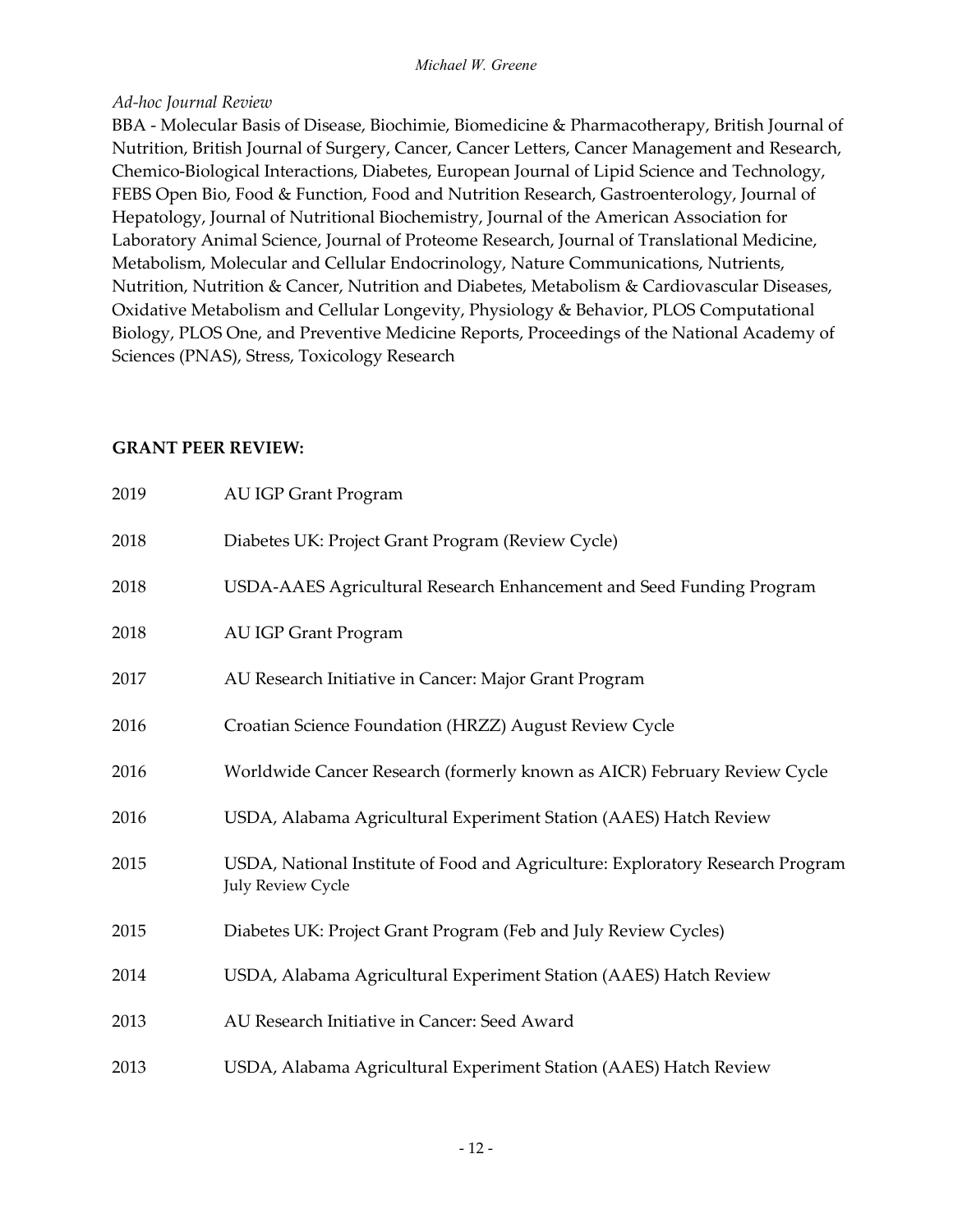| 2012 | NIH ZRG1 EMNR-S (90) AREA:<br>Endocrinology, Metabolism, Nutrition and Reproduction<br>October Review Cycle |
|------|-------------------------------------------------------------------------------------------------------------|
| 2012 | NIH IPOD<br>Integrative Physiology of Obesity and Diabetes Study Section<br>October Review Cycle            |
| 2007 | Israel Science Foundation                                                                                   |

## **TEACHING EXPERIENCE:**

| <b>Auburn University</b>                              |                |                 |                  |
|-------------------------------------------------------|----------------|-----------------|------------------|
| Course                                                | Credits        | <b>Students</b> | Term             |
| Nutrition in Disease Prevention (NTRI 5100/6100)      | $\overline{2}$ | 9               | Summer 2020      |
| Nutrition in Disease Prevention (NTRI 5100/6100)      | $\overline{2}$ | 39              | Spring 2020      |
| Nutrition and Health (NTRI 2000)                      | 3              | 260             | Spring 2020      |
| Honors Undergraduate Research (NTRI 4980)             | 3              | $\mathbf{1}$    | Spring 2020      |
| Mediterranean Diet Pre-Study Abroad (NTRI 5380/6380)1 |                | 14              | Spring 2020      |
| Minerals (NTRI 7500)                                  | 3              | 7               | Fall 2019        |
| Minerals - Distance (NTRI 7506)                       | 3              | 6               | Fall 2019        |
| Nutrition in Disease Prevention (NTRI 5100/6100)      | $\overline{2}$ | 24              | Spring 2019      |
| Nutrition and Health (NTRI 2000)                      | 3              | 257             | Spring 2019      |
| Honors Nutrition and Health (NTRI 2007)               | 3              | 17              | Spring 2019      |
| Honors Research Seminar (HONR 3987)                   | 3              | 8               | Spring 2019      |
| Undergraduate Research (NTRI 4980)                    | 3              | 1               | Spring 2019      |
| Minerals (NTRI 7500)                                  | $\mathfrak{Z}$ | 7               | <b>Fall 2018</b> |
| Minerals - Distance (NTRI 7506)                       | 3              | 13              | <b>Fall 2018</b> |
| Mediterranean Diet Study Abroad (NTRI 5380)           | 4              | 13              | Summer 2018      |
| Nutrition in Disease Prevention (NTRI 6106)           | 2              | 9               | Summer 2018      |
| Honors Undergraduate Research (NTRI 4980)             | 3              | $\mathbf{1}$    | Summer 2018      |
| Nutrition in Disease Prevention (NTRI 5100/6100)      | $\overline{2}$ | 24              | Spring 2019      |
| Nutrition and Health (NTRI 2000)                      | 3              | 257             | Spring 2019      |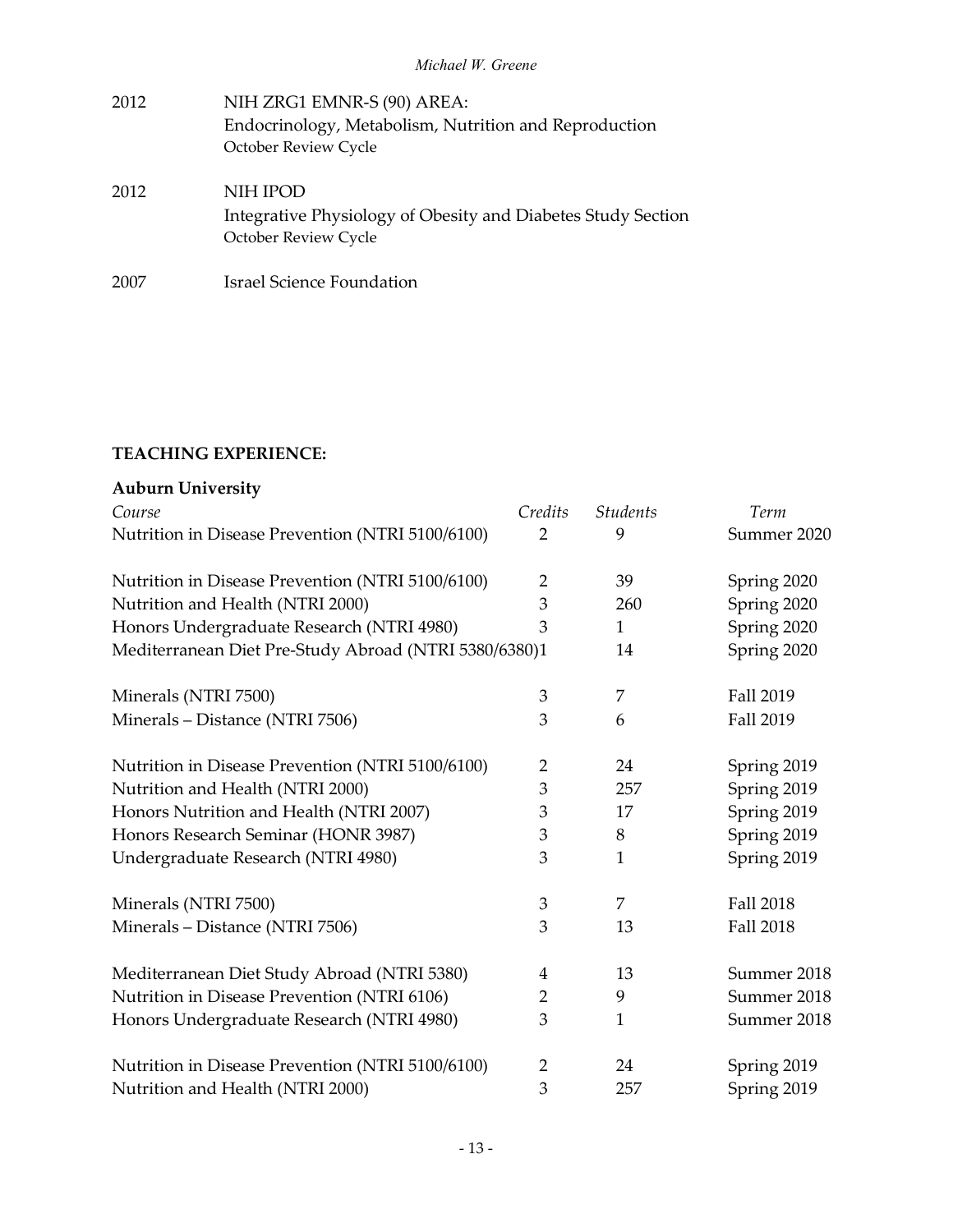| Honors Nutrition and Health (NTRI 2007)            | 3              | 17             | Spring 2019 |
|----------------------------------------------------|----------------|----------------|-------------|
| Honors Research Seminar (HONR 3987)                | 3              | 8              | Spring 2019 |
| Undergraduate Research (NTRI 4980)                 |                | $\mathbf{1}$   | Spring 2019 |
| Nutrition in Disease Prevention (NTRI 5100/6100)   | $\overline{2}$ | 15             | Spring 2018 |
| Nutrition and Health (NTRI 2000)                   | 3              | 233            | Spring 2018 |
| Honors Nutrition and Health (NTRI 2007)            | 3              | 8              | Spring 2018 |
| Honors Research Seminar (HONR 3987)                | 3              | 11             | Spring 2018 |
| Mediterranean Diet Pre-Study Abroad (NTRI 5380)    | $\mathbf{1}$   | 13             | Spring 2018 |
| Honors Undergraduate Research (NTRI 4980)          | 3              | $\mathbf{1}$   | Spring 2018 |
| Minerals (NTRI 7500)                               | 3              | 12             | Fall 2017   |
| Minerals - Distance (NTRI 7506)                    | 3              | 8              | Fall 2017   |
| Undergraduate Research and Study (NTRI 4980)       | $\overline{2}$ | 3              | Summer 2017 |
| Mediterranean Diet Study Abroad (NTRI 5380)        | $\overline{4}$ | 8              | Summer 2017 |
| Nutrition in Disease Prevention (NTRI 5100 sec 01) | $\overline{2}$ | 9              | Spring 2017 |
| Nutrition in Disease Prevention (NTRI 5100 sec 02) | $\overline{2}$ | 5              | Spring 2017 |
| Nutrition in Disease Prevention (NTRI 6100)        | $\overline{2}$ | $\mathfrak{Z}$ | Spring 2017 |
| Nutrition and Health (NTRI 2000)                   | 3              | 181            | Spring 2017 |
| Honors Nutrition and Health (NTRI 2007)            | 3              | 12             | Spring 2017 |
| Honors Research Seminar (HONR 3987)                | 3              | 13             | Spring 2017 |
| Minerals (NTRI 7500)                               | 3              | 12             | Fall 2016   |
| Minerals - Distance (NTRI 7506)                    | 3              | 5              | Fall 2016   |
| Mediterranean Diet Study Abroad (NTRI 5380)        | 5              | 8              | Summer 2016 |
| Mediterranean Diet Study Abroad (NTRI 6380)        | 5              | 3              | Summer 2016 |
| Nutrition in Disease Prevention (NTRI 5100)        | $\overline{2}$ | 5              | Summer 2016 |
| Advanced Independent Study (NTRI 7930)             | 3              | 1              | Summer 2016 |
| Mediterranean Diet Pre-Study Abroad (NTRI 5380)    | $\mathbf{1}$   | 8              | Spring 2016 |
| Mediterranean Diet Pre-Study Abroad (NTRI 6380)    | $\mathbf{1}$   | 2              | Spring 2016 |
| Nutrition in Disease Prevention (NTRI 5100 sec 01) | $\overline{2}$ | 25             | Spring 2016 |
| Nutrition in Disease Prevention (NTRI 5100 sec 02) | $\overline{2}$ | 3              | Spring 2016 |
| Nutrition in Disease Prevention (NTRI 6100)        | $\overline{2}$ | $\overline{2}$ | Spring 2016 |
| Nutrition in Disease Prevention (NTRI 6106)        | $\overline{2}$ | $\mathbf{1}$   | Spring 2016 |
| Nutrition and Health (NTRI 2000)                   | 3              | 249            | Spring 2016 |
| Honors Nutrition and Health (NTRI 2007)            | 3              | $8\phantom{1}$ | Spring 2016 |
| Honors Thesis (NTRI 4997)                          | $\overline{2}$ | $\mathbf{1}$   | Spring 2016 |
| Minerals (NTRI 7500)                               | 3              | 15             | Fall 2015   |
| Minerals - Distance (NTRI 7506)                    | 3              | 5              | Fall 2015   |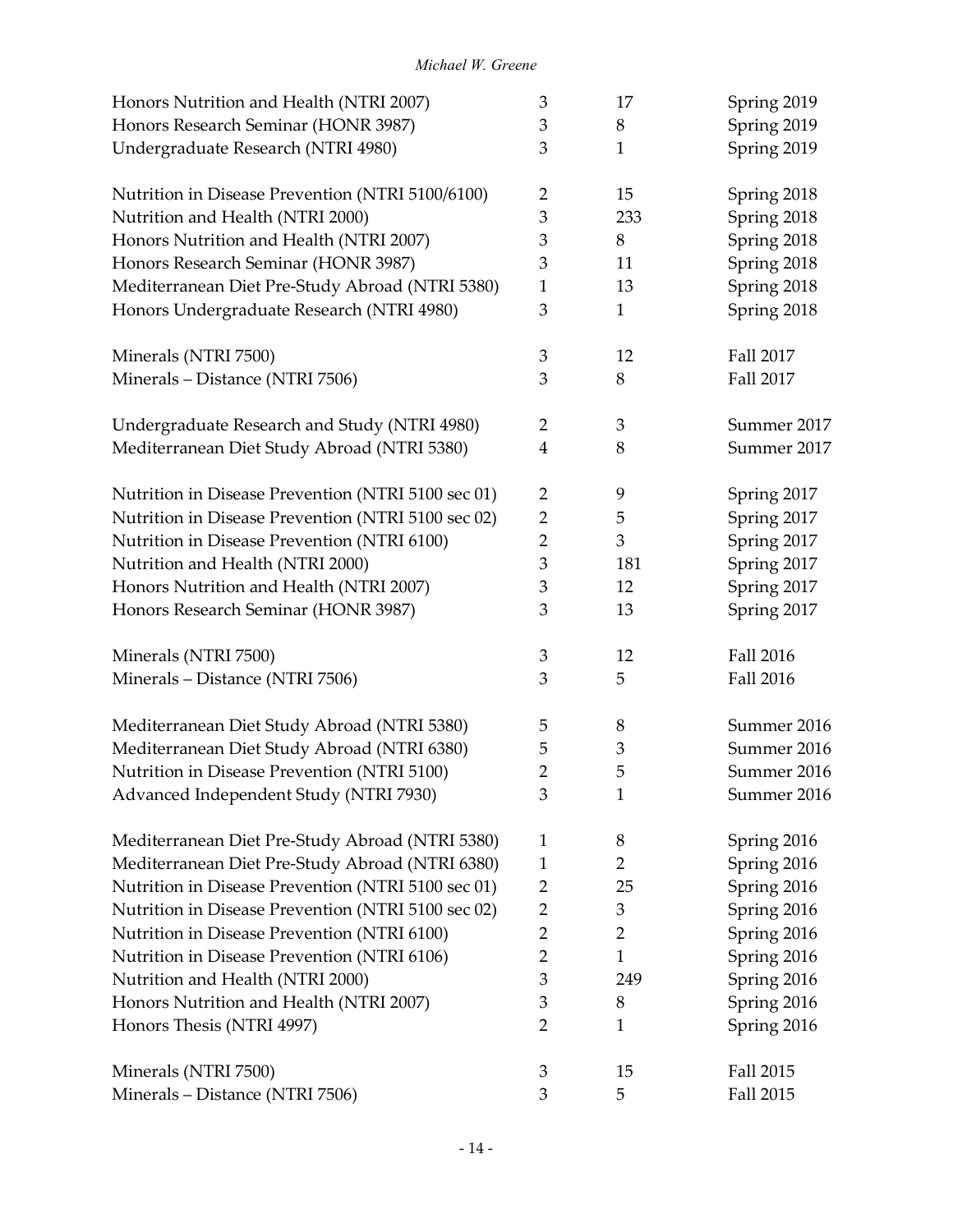| Methods of Research (NTRI 7050)                  | $\overline{2}$ | 22             | Fall 2015        |
|--------------------------------------------------|----------------|----------------|------------------|
| Methods of Research - Distance (NTRI 7056)       | 2              | 10             | Fall 2015        |
| Research Seminar (NTRI 7850-8850)                | 1              | 7              | Fall 2015        |
| Special Problems (NTRI 7960)                     | 3              | $\mathbf{1}$   | Fall 2015        |
| Mediterranean Diet Study Abroad (NTRI 5380)      | 5              | 12             | Summer 2015      |
| Honors Research Seminar (HONR 3987)              | 3              | 12             | Spring 2015      |
| Mediterranean Diet Pre-Study Abroad (NTRI 5380)  | $\mathbf{1}$   | 12             | Spring 2015      |
| Nutrition in Disease Prevention (NTRI 5100)      | 2              | 15             | Spring 2015      |
| Nutrition in Disease Prevention (NTRI 6100)      | $\overline{2}$ | $\overline{2}$ | Spring 2015      |
| Honors Nutrition and Health (NTRI 2007)          | 3              | 12             | Spring 2015      |
| Undergraduate Research and Study (NTRI 4980)     | $\overline{2}$ | $\mathbf{1}$   | Spring 2015      |
| Directed Studies (NTRI 4930)                     | 1              | $\mathbf{1}$   | Spring 2015      |
| Nutrition in Disease Prevention (NTRI 5100)      | $\overline{2}$ | 15             | Fall 2014        |
| Nutrition in Disease Prevention (NTRI 6100)      | $\overline{2}$ | 3              | Fall 2014        |
| Minerals (NTRI 7500)                             | 3              | 12             | Fall 2014        |
| Honors Nutrition and Health (NTRI 2007)          | 3              | 8              | Fall 2014        |
| Nutrition in Disease Prevention (NTRI 5100)      | $\overline{2}$ | 14             | Spring 2014      |
| Honors Nutrition and Health (NTRI 2007)          | 3              | 9              | Spring 2014      |
| Honors Nutrition and Health (NTRI 2007)          | 3              | 25             | Fall 2013        |
| Minerals (NTRI 7500)                             | $\overline{2}$ | 12             | Fall 2013        |
| Undergraduate Research and Study (NTRI 4980)     | $\overline{2}$ | $\overline{2}$ | Fall 2013        |
| Honors Nutrition and Health (NTRI 2007, sec 001) | 3              | 20             | Spring 2013      |
| Honors Nutrition and Health (NTRI 2007, sec 002) | 3              | 20             | Spring 2013      |
| Nutrition and Health (NTRI 2000)                 | 3              | 109            | <b>Fall 2012</b> |

## **University of Connecticut**

| Course                                | Term                        |
|---------------------------------------|-----------------------------|
| Experiments in Molecular Genetics Lab | Fall 2007                   |
| Head TA (MCB 215/323)                 |                             |
| Intro. Biology Lab - TA (BIO 107)     | 1995-1997 (Fall and Spring) |
|                                       |                             |

# **University of Maryland, Baltimore County**

| Course                            | Term      |
|-----------------------------------|-----------|
| Cell Biology Lab - TA (BIOL 303)  | Fall 1994 |
| Intro. Biology Lab -TA (BIOL 101) | Fall 1993 |

## **GUEST LECTURES:**

# **Auburn University**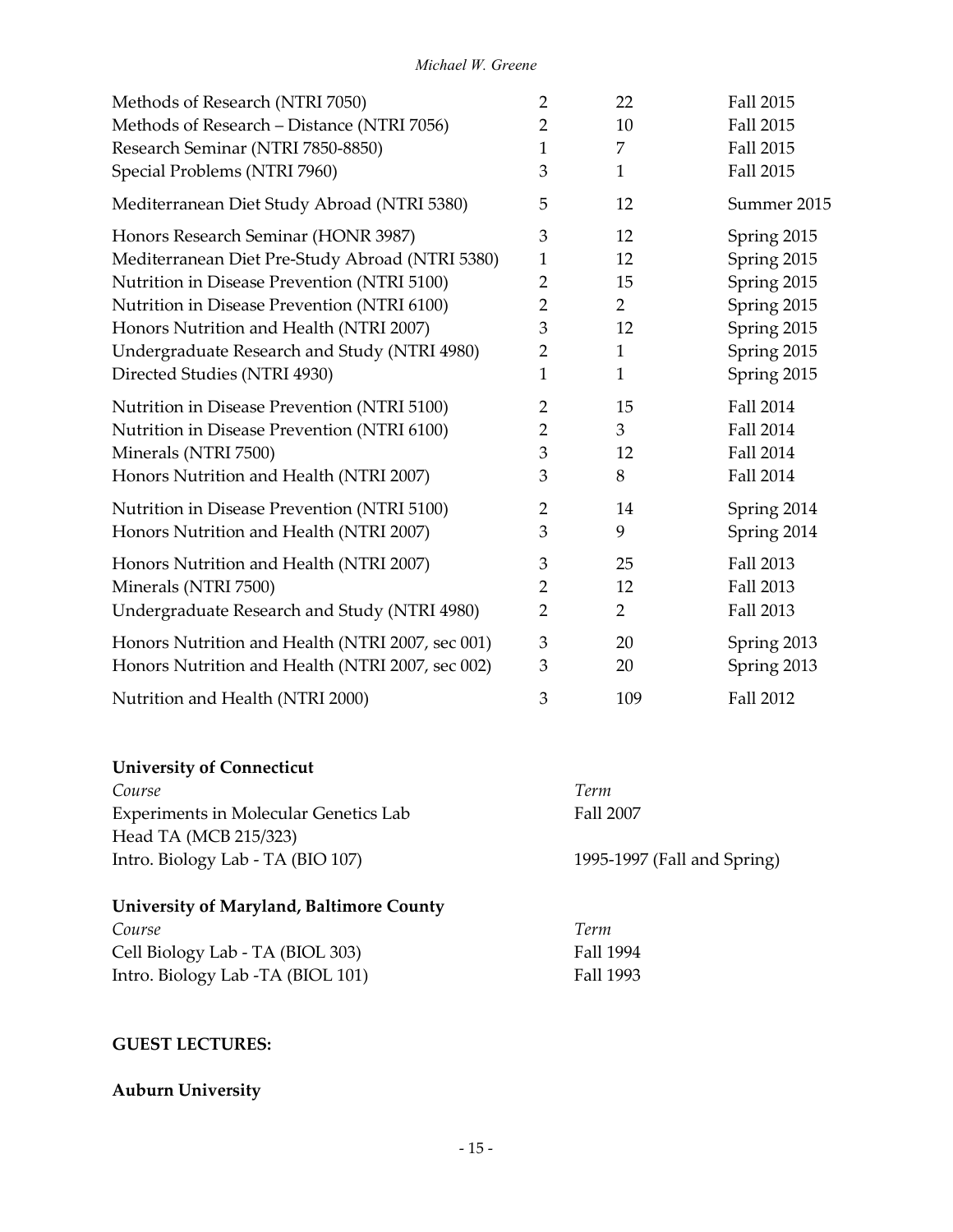*Course Term* Honors Lyceum (HONR 1087) Spring 2020 Cancer Biology & Genetics (VBMS 7970) Fall 2019 Honors Lyceum (HONR 1087) Spring 2016

## **COURSE DEVELOPMENT:**

#### **Auburn University Description**

Minerals – Distance (NTRI 7506) new class offering (Fall 2015) Methods of Research (NTRI 7050) redesign (Fall 2015) Methods of Research – Distance (NTRI 7056) redesign (Fall 2015) Mediterranean Diet Study Abroad (NTRI 5380) new class offering (Spring 2015) Honors Research Seminar (HONR 3987) new class offering (Spring 2015) Nutrition in Disease Prevention (NTRI 5100) new class offering (Spring 2014) Nutrition in Disease Prevention (NTRI 6100) new class offering (Fall 2014) Minerals (NTRI 7500) The method of the set of the redesign from 2 to 3 credit hours

(2014)

## **PROFFESIONAL DEVELOPMENT:**

# **Instructional** 2019 AU Biggio Center Workshop: Mental Health and College Students: The Professor's Role 2017 AU Biggio Center EASL Academy 1.4: Integration Follow-Up 2017 AU Biggio Center EASL Academy 1.3: Space: the learning frontier 2013 Mid-Semester Small Group Instructional Feedback (NTRI 2007) 2012 AU Biggio Center Seminar: PDS: Concept Mapping for Learning Complex Topics 2012 AU Biggio Center Seminar: Effective Evaluation of Teaching: A Guide for Faculty and Administrators 2012 Mid-Semester Feedback (NTRI 2000) 2012-present Weekly Online Continuing Education [tomorrows-professor-bounces@mailman.stanford.edu](mailto:tomorrows-professor-bounces@mailman.stanford.edu) 2012 New Faculty Teaching Scholar **Technical** 2019 Academic Training in Rigor, Reproducibility & Transparency (R2T). CCTS, Universty of Alabama, Birmingham 2014 Sable Systems Respirometry Course. Las Vegas, NV 1999 BIA Basic Training Course. BIACORE AB, Piscataway, NJ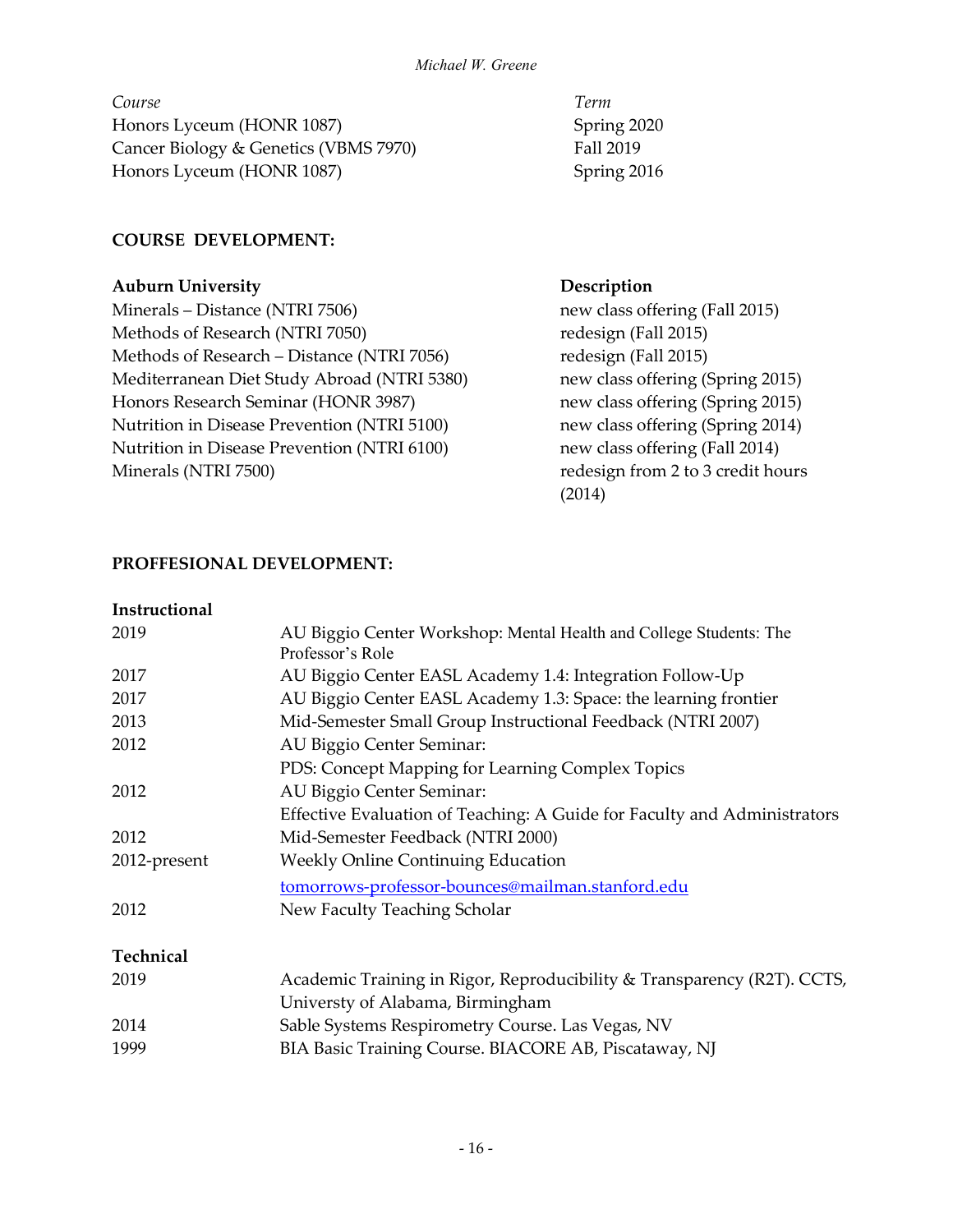## **MENTORING EXPERIENCE:**

## **Current Mentees**

| <b>Junior Faculty</b>                                  | <b>Current Position</b>                    |                              |  |
|--------------------------------------------------------|--------------------------------------------|------------------------------|--|
| Annie Kirby, Ph.D., R.D., L.D.<br>Assistant Professor, |                                            |                              |  |
|                                                        | Edward Via College of Osteopathic Medicine |                              |  |
| Graduate Student                                       | <b>Current Position</b>                    |                              |  |
| Roberto Couto (2 <sup>nd</sup> Yr)                     | MS student, Auburn University              |                              |  |
| Luoqi Miao (1st Yr)                                    | MS student, Auburn University              |                              |  |
| Patrick Downing (1st Yr)                               | MS student, Auburn University              |                              |  |
| Alexis Roberts (1 <sup>st</sup> Yr)                    | MS student, Auburn University              |                              |  |
| Megan Roberts (1 <sup>st</sup> Yr) Co-advisor          | PhD student, Auburn University             |                              |  |
| <b>Undergraduate Students</b>                          | Position                                   | Institution                  |  |
| Savanah Fowler                                         | Undergraduate Asst.                        | <b>Auburn University</b>     |  |
| Beatriz Carmona                                        | <b>Research Fellow</b>                     | Auburn University            |  |
| Jenna Goulart                                          | Undergraduate Asst.                        | <b>Auburn University</b>     |  |
| <b>Past Mentees</b>                                    |                                            |                              |  |
| Post-doctoral Fellow                                   | <b>Current Position</b>                    | <b>Current Institution</b>   |  |
| Jinghai Wu, M.D., Ph.D.                                | <b>Research Scientist</b>                  | <b>Ohio State University</b> |  |
| Ann Marie O'Neill, Ph.D.                               | <b>Assistant Professor</b>                 | Auburn University at         |  |
|                                                        |                                            | Montgomery                   |  |
| <b>PhD Graduate Student</b>                            | <b>Current Position</b>                    | <b>Current Institution</b>   |  |
| Amy Willis, Ph.D., R.D., L.D.                          | Clinical Dietitian                         | Fort Washington Medical      |  |
|                                                        |                                            | Center, MD                   |  |
| Yuwen Luo, Ph.D.                                       | Maternity leave                            | N/A                          |  |
| Lauren Woodie, Ph.D.                                   | Postdoctoral Fellow                        | Univ. of Penn Medical School |  |
| Bulbul Ahmed, Ph.D.                                    | Postdoctoral Fellow                        | <b>TBD</b>                   |  |
| <b>Masters Graduate Student</b>                        | <b>Current Position</b>                    | <b>Current Institution</b>   |  |
| Michael Wayne                                          | Research Asst.                             | <b>UT Southwestern</b>       |  |
| Mary Rose Bottcher                                     | Clinical Dietitian                         | Dallas, TX                   |  |
| Makenzie Callahan                                      | PhD student                                | Univ. of Alabama,            |  |
|                                                        |                                            | Birmingham                   |  |
| Erin Landgrebe                                         | Clinical Dietitian                         | Montgomery, AL               |  |
| Jenna Plummer                                          | Food & Nutrition                           | Everett, WA                  |  |
|                                                        | Supervisor                                 |                              |  |
| Shane Braden                                           | Clinical Dietitian                         | Davenport, Florida           |  |
|                                                        | $-17-$                                     |                              |  |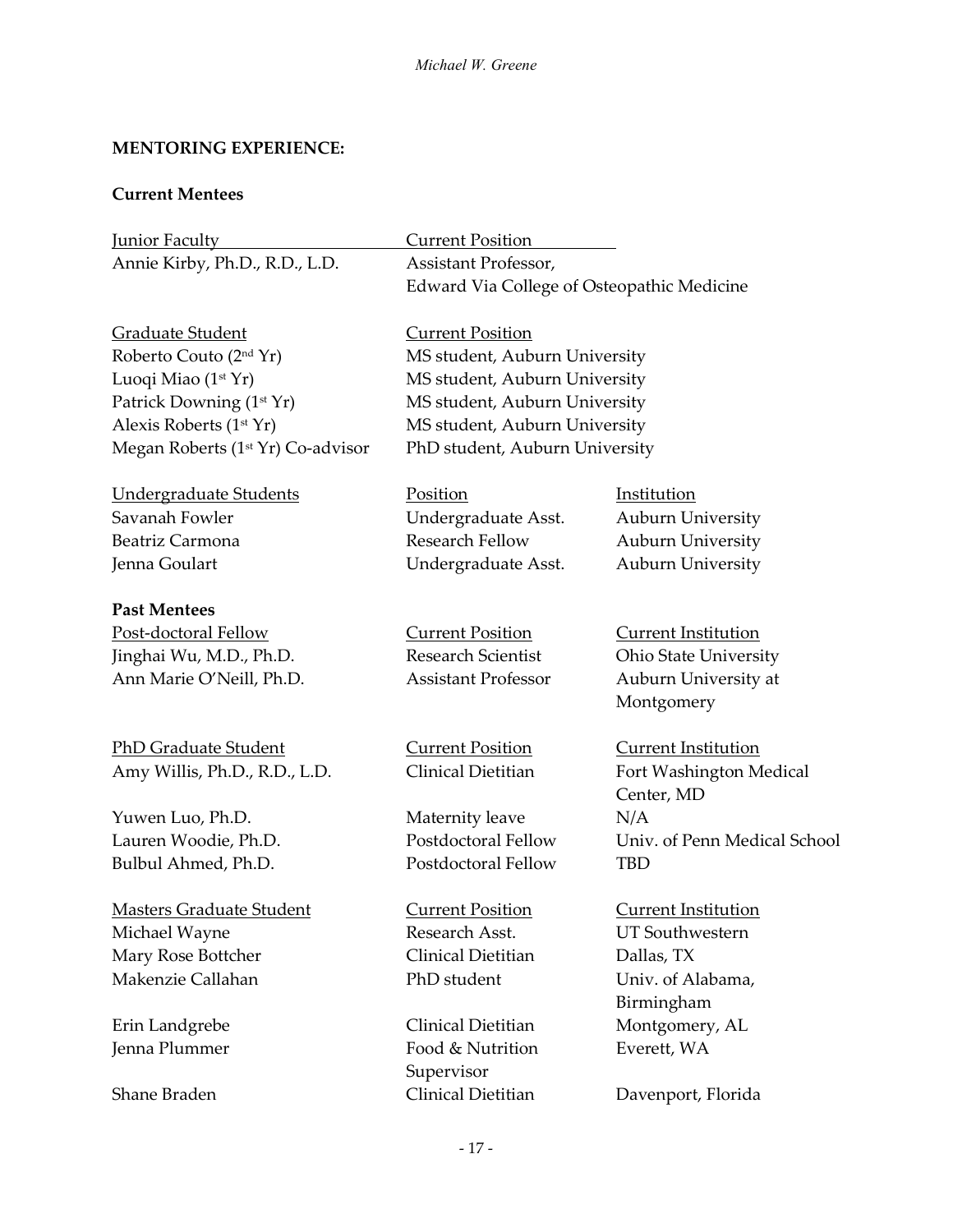Internal Medicine Residents Current Position Current Institution Matthew P. Gilbert, D.O., M.P.H. Attending - Endo University of Vermont Niyutchai Chaithongdi, M.D. Attending - Endo Sanford Clinic, ND Petpring Prajuabpansri, M.D. Attending - Internal Little Rock, AR Tepsiri Chongkrairatanakul, M.D. Attending - Neph Boston, MA Atipon Kangwanpornsiri, M.D. Attending - Neph San Luis Obispo, CA Potjana Jitawatanarat, M.D. Fellow - Hem/Oncol Roswell Park/SUNY, Buffalo Saleem Chowdhry, MBBS Fellow – GI Case Western Univ. Promporn Suksaranjit, M.D. Fellow – Cardio University of Utah Quanhathai Kaewpoowat, M.D. Fellow – ID University of Texas Nischala Ammannagari, MBBS Fellow - Hem/Oncol Roswell Park/SUNY, Buffalo

Surgery Resident Current Position Current Institution

Undergraduate Students **Position** Position **Institution** 

Caroline Knight Dietetic Intern University of Houston Sari Bornstein Clinical Dietitian Santa Rosa, CA Megan Culbreth Clinical Dietitian TBD

Hulkar Mamayusupova Senior Thesis student Hartwick College Adam Wood Senior Thesis student Hartwick College Jason Henderson Senior Thesis student Hartwick College Brian Reis Summer Student Harvard University Kristen Gue **Independent Study** Auburn University Julia Bottcher **Independent Study** Auburn University Sarah Bode Independent Study Auburn University Alex Cool Summer Research Fellow Auburn University Griffin Russell Summer Research Fellow Auburn University Jamie Reece Research Fellow Auburn University Katie Nahay **Research Fellow** Auburn University Josef Jackson Undergraduate Asst. Auburn University Morgan Satterfield Undergraduate Asst. Auburn University Delaney Reynolds Undergraduate Asst. Auburn University Claire Neinast Undergraduate Asst. Auburn University Patrick Downing Undergraduate Asst. Auburn University James Harris Undergraduate Asst. Auburn University Olivia Jackson Undergraduate Asst. Auburn University Peyton Kuhlers **Research Fellow** Auburn University Will Haynes **Undergraduate Asst.** Auburn University

Jennifer Goldstein Sports Nutrition Fellow New Orleans Saints/Pelicans

Erin Gillaspie, M.D. Attending – Surgery Vanderbilt University

High School Students **Position Position Institution**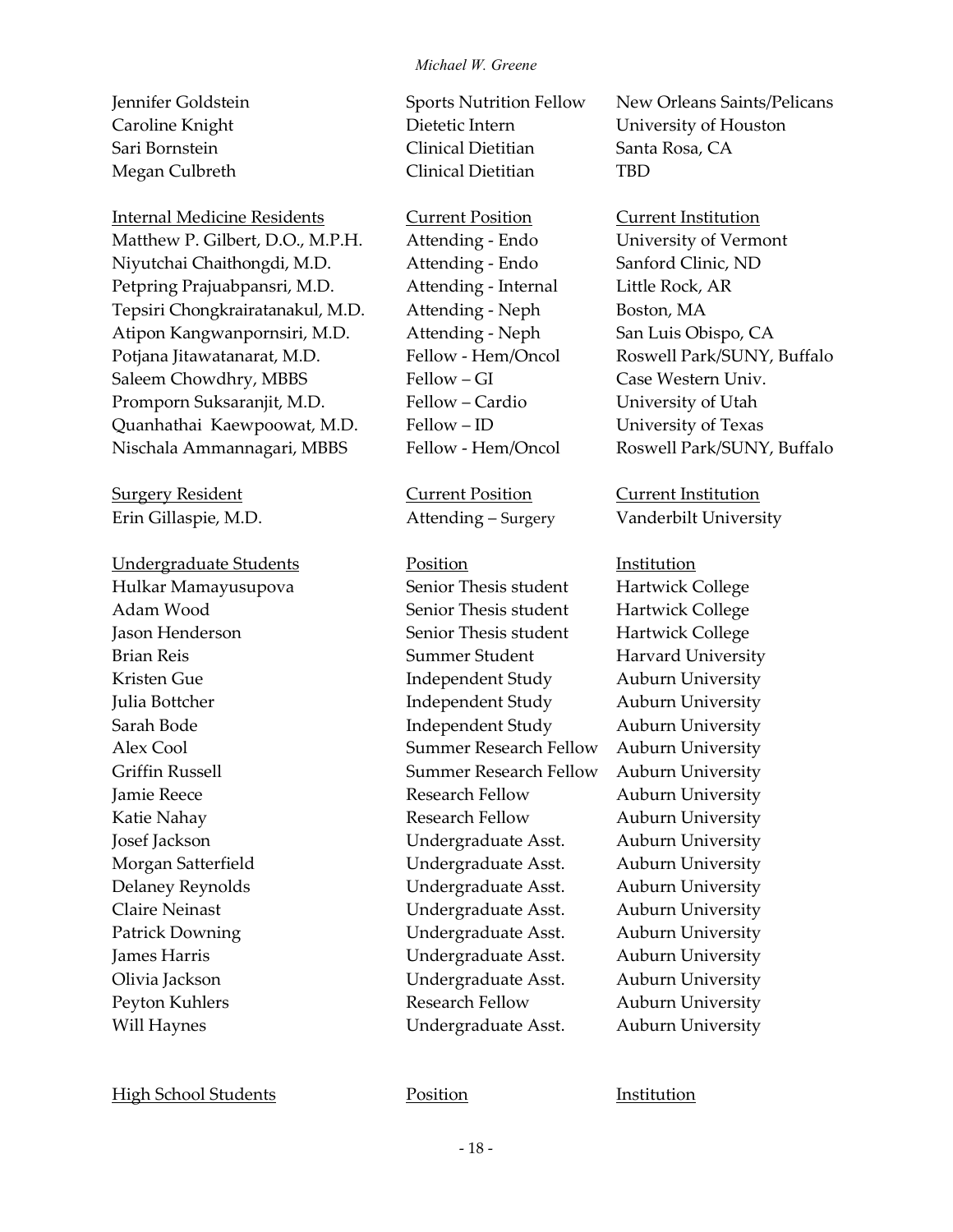Allison Chapple Summer Student Nevada Union HS, CA Cassidy Griger Summer Student Cooperstown HS, NY Erik Mebust Summer Student Cooperstown HS, NY

## **AUBURN UNIVERSITY GRADUATE THESIS/DISSERTATION COMMITTEE EXPERIENCE:**

| <b>PhD Candidates</b> |                     |                       |                          |
|-----------------------|---------------------|-----------------------|--------------------------|
| Student               | Department          | <b>Year Graduated</b> | Role                     |
| Megan Phillips        | Nutrition           | <b>NA</b>             | Committee Member         |
| Megan Roberts         | <b>Biology</b>      | N/A                   | Co-Major Professor       |
| Kayleen McCafferty    | Anatomy, Physiology | N/A                   | <b>Committee Member</b>  |
| <b>Euitaek Yang</b>   | Pharmacy, Drug      | N/A                   | <b>Committee Member</b>  |
| Robert Johnson        | <b>Biology</b>      | N/A                   | <b>Committee Member</b>  |
| Iman Hassani          | Chem. Engineering   | N/A                   | Committee Member         |
| Haley Hallowell       | <b>Biology</b>      | N/A                   | Committee Member         |
| Zhi-Shuai Hou         | Anatomy, Physiology | 2020                  | <b>University Reader</b> |
| Keah Higgins          | Biology             | 2020                  | <b>University Reader</b> |
| Amanda Gross          | Pathobiology        | 2020                  | <b>University Reader</b> |
| <b>Bulbul Ahmed</b>   | Nutrition           | 2019                  | Major Professor          |
| Lauren Woodie         | Nutrition           | 2019                  | Major Professor          |
| Han Fang              | Anatomy, Physiology | 2019                  | <b>Committee Member</b>  |
| Amy Willis            | Nutrition           | 2018                  | Major Professor          |
| Yuwen Luo             | Nutrition           | 2016                  | Major Professor          |
| Zhao Yang             | Anatomy, Physiology | 2016                  | <b>Committee Member</b>  |
| Farruk Kabir          | Pathobiology        | 2014                  | <b>University Reader</b> |
| Allison M. Bradbury   | Pathobiology        | 2014                  | <b>University Reader</b> |
| Nootan Bhattarai      | Chemistry           | 2013                  | <b>University Reader</b> |

#### **MS Candidates (Thesis)**

| Student                | Department   | Year Graduated | Role                    |
|------------------------|--------------|----------------|-------------------------|
| Caroline Knight        | Nutrition    | 2019           | Major Professor         |
| Maria Victoria Salazar | Nutrition    | 2017           | <b>Committee Member</b> |
| Mary Rose Bottcher     | Nutrition    | 2016           | Major Professor         |
| Michelle Hoffman       | Pathobiology | 2016           | <b>Committee Member</b> |
| Michael Wayne          | Nutrition    | 2015           | Major Professor         |

#### **MS Candidates (Non-Thesis)**

| Student               | Department       | Year Graduated | <u>Role</u>      |
|-----------------------|------------------|----------------|------------------|
| <b>Alexis Roberts</b> | Nutrition        | N/A            | Major Professor  |
| Luoqi Miao            | <b>Nutrition</b> | N/A            | Major Professor  |
| Roberto Couto         | <b>Nutrition</b> | N/A            | Major Professor  |
| Kara McCracken        | <b>Nutrition</b> | ΝA             | Committee Member |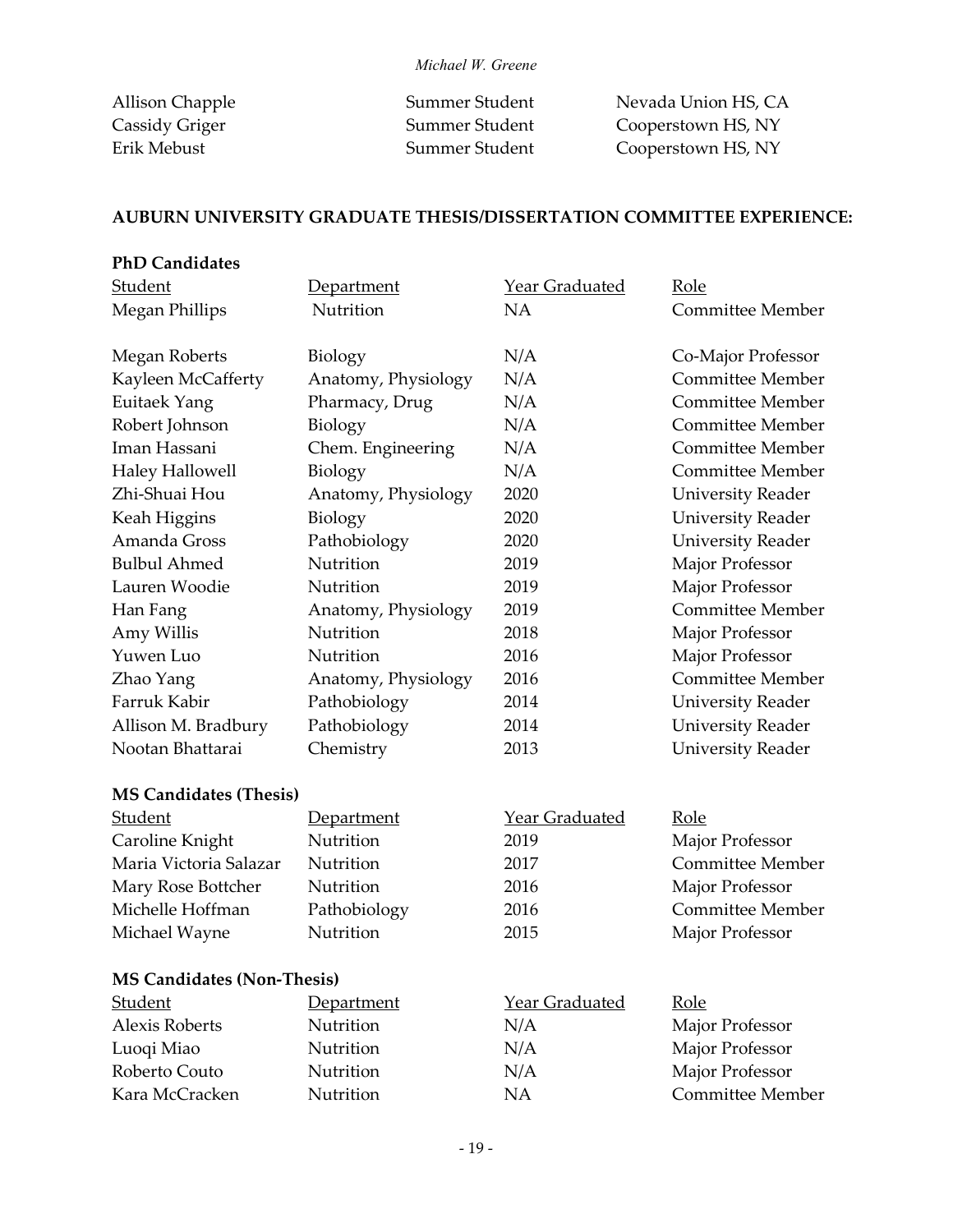| Megan Culbreth     | Nutrition        | 2020 | Major Professor         |
|--------------------|------------------|------|-------------------------|
| Jill Tharp         | Nutrition        | 2020 | Committee Member        |
| Katie Fields       | Nutrition        | 2020 | Committee Member        |
| Sari Bornstein     | Nutrition        | 2019 | Major Professor         |
| Sarah Cooper       | Nutrition        | 2019 | Committee Member        |
| Lily Zandieh       | Nutrition        | 2019 | Committee Member        |
| Camille Harris     | Nutrition        | 2018 | Major Professor         |
| Kristen Isacsson   | Nutrition        | 2018 | Committee Member        |
| Shane Braden       | Nutrition        | 2018 | Major Professor         |
| Jennifer Goldstein | Nutrition        | 2018 | Major Professor         |
| Jenna Plummer      | Nutrition        | 2018 | Major Professor         |
| Mallori Roberts    | Nutrition        | 2018 | Committee Member        |
| Makenzie Callahan  | Nutrition        | 2017 | Major Professor         |
| Erin Landgrebe     | Nutrition        | 2017 | Major Professor         |
| Lauren Lynch       | Nutrition        | 2017 | Committee Member        |
| Talia Tornabene    | <b>Nutrition</b> | 2017 | Committee Member        |
| Kathryn Heidt      | Nutrition        | 2016 | Committee Member        |
| Carly J. Moss      | Nutrition        | 2013 | <b>Committee Member</b> |
|                    |                  |      |                         |

## **AUBURN UNIVERSITY THESES AND DISSERTATIONS AS MAJOR PROFESSOR:**

| <b>Student</b><br>Lauren Woodie | <u>Degree</u><br>Ph.D. | <b>Year Graduated</b><br>2019 | <b>Title</b><br>Examining the metabolic, physiologic and<br>chronobiologic effects of Western diet-<br>induced obesity on cognitive impairment<br>in mice                                                       |
|---------------------------------|------------------------|-------------------------------|-----------------------------------------------------------------------------------------------------------------------------------------------------------------------------------------------------------------|
| <b>Bulbul Ahmed</b>             | Ph.D.                  | 2019                          | Development and characterization of<br>paired in vivo and in vitro models to<br>examine obesity-linked colorectal cancer                                                                                        |
| Caroline Knight                 | M.S.                   | 2019                          | The Mediterranean diet in the Stroke Belt:<br>a cross-sectional study on adherence and<br>perceived knowledge, barriers, and<br>benefits                                                                        |
| Amy Willis, RD                  | Ph.D.                  | 2018                          | The Evaluation of a Pilot Theory-Based<br>Nutrition Intervention Promoting a<br>Mediterranean Diet for the Reduction of<br>Cardiovascular Disease Risk Factors in a<br>High-Risk Population of the Southeastern |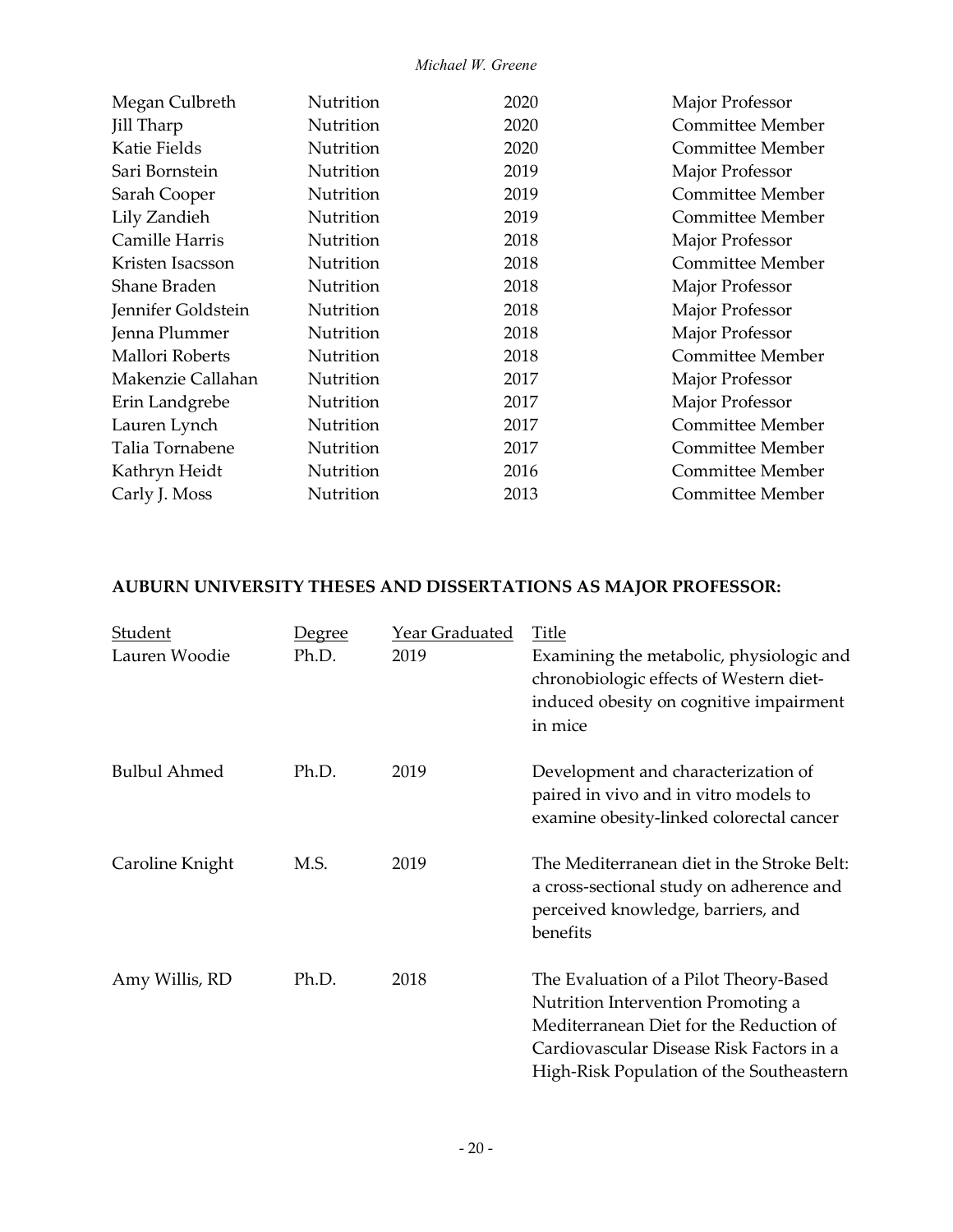|                    |       |      | United States: The Healthy Hearts<br>Program                                                                                                                     |
|--------------------|-------|------|------------------------------------------------------------------------------------------------------------------------------------------------------------------|
| Yuwen Luo          | Ph.D. | 2016 | The Role of Sugar-sweetened Water in the<br>Progression of Nonalcoholic Fatty Liver<br><b>Disease</b>                                                            |
| Mary Rose Bottcher | M.S.  | 2016 | Mediterranean Diet Adherence in the<br>Southeast United States: Validation of a<br>Field-Based Survey Instrument and the<br><b>Impact of Nutrition Knowledge</b> |
| Michael Wayne      | M.S.  | 2015 | Meal Timing & Its Effects on the<br>Pathogenesis of Metabolic Syndrome                                                                                           |

#### **AUBURN UNIVERSITY HONOR'S THESES AS MENTOR:**

| Student               | Year Graduated | Title                                                                                             |
|-----------------------|----------------|---------------------------------------------------------------------------------------------------|
| <b>Claire Neinast</b> | 2018           | Time Restricted Consumption of High<br>Fructose Corn Syrup in Preventing<br>Metabolic Dysfunction |
| Jamie Reece           | 2017           | Role of Sugary Water Consumption in<br>Adipose Gene Expression                                    |

#### **STUDENT OR MENTEE ACHIEVEMENTS AND RESEARCH SUPPORT:**

- 2020 Auburn News Student Research Spotlight on Beatriz Carmona. The feature was titled 'Studying the Physiological Impacts of Obesity' on the Auburn University homepage. Role: Mentor. [https://cws.auburn.edu/ovpr/pm/researchsymposia/student/2020Spot\\_BCarmona?nlan](https://cws.auburn.edu/ovpr/pm/researchsymposia/student/2020Spot_BCarmona?nlan)
- 2020 Auburn University This is Research. Undergraduate Student Poster Presentation. 3rd place prize awarded to Beatriz Carmona. Role: Mentor.
- 2020 Auburn University Journal of Undergraduate Scholarship (AUJUS) Research Highlight publication. Awarded to Beatriz Carmona. Citation: Beatriz Carmona, Michael Greene,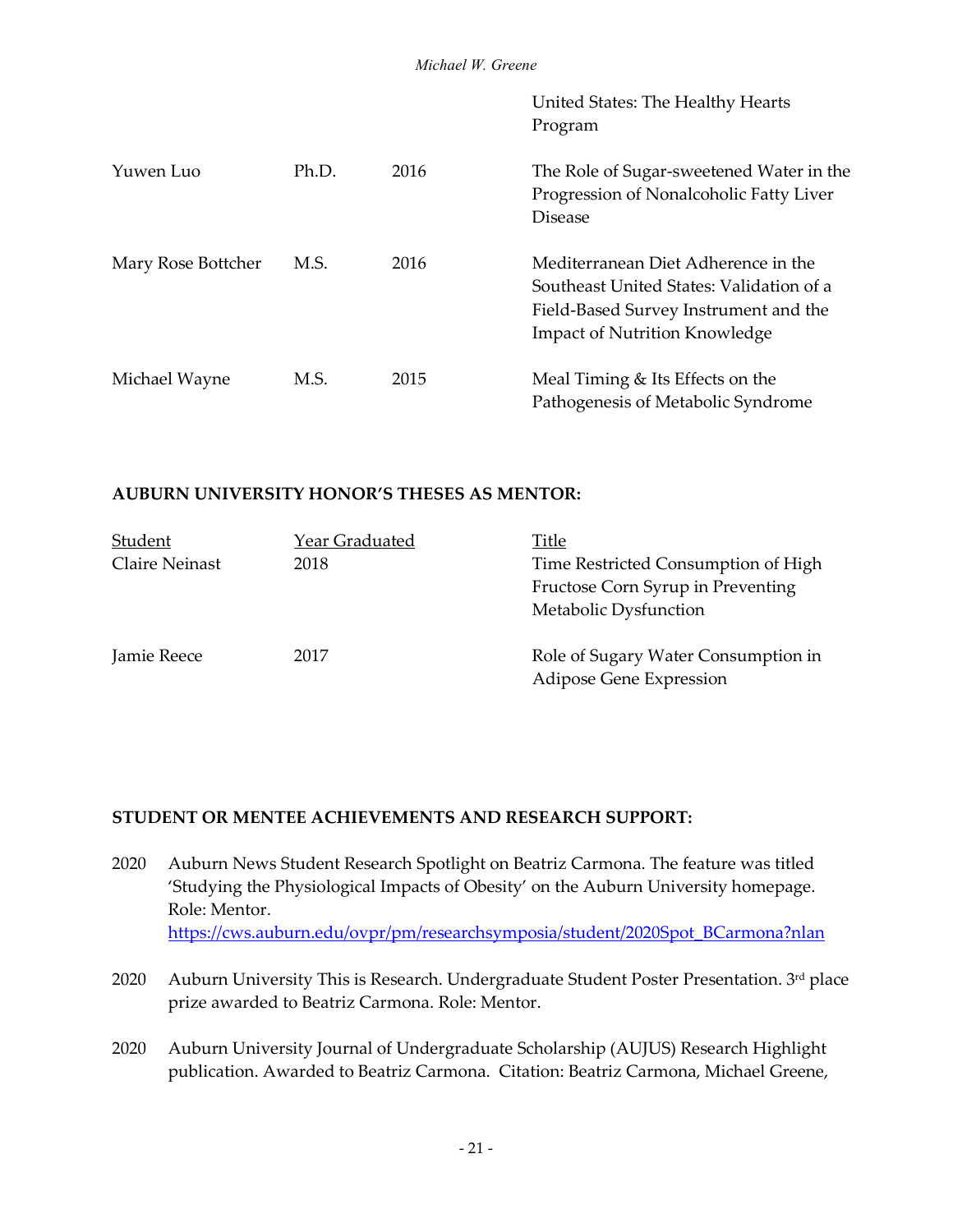and Lauren Woodie. (2020) Circadian Disruption of Core Clock Genes Bmal1, Reverb-α, Per2, and Cry1 in Adipose Tissue Due to Western Diet-Induced Obesity. AUJUS (8) pxx-xx

- 2019 Auburn University CNSi Graduate Research Fellowship. Awarded to Lauren Woodie. Role: Mentor. Total Award: \$2,500
- 2019 June GSC Travel fellowship. Awarded to Lauren Woodie. Role: Mentor. Total Award: \$250.
- 2019 Auburn University Malone-Zallen Graduate Research Fellowship. Awarded to Lauren Woodie. Role: Mentor. Total Award: \$1535. Project Funds: \$1535.
- 2019 Auburn University This is Research. Graduate Student Oral Presentation. 1<sup>st</sup> place prize awarded to Lauren Woodie. Role: Mentor.
- 2019 Auburn University This is Research. Undergraduate Student Poster Presentation.  $2<sup>nd</sup>$  place prize awarded to Peyton Kuhlers. Role: Mentor.
- 2019 Auburn University Undergraduate Research Fellowship. Awarded to Beatriz Carmona. Role: Mentor. Total Award: \$3000. Project Funds: \$750.
- 2019 Auburn University Fred and Charlene Kam Endowed Fund for Research Excellence in Nutrition-Dietetics. Awarded to Beatriz Carmona. Role: Mentor. Total Award: \$1500. Project Funds: \$1500.
- 2018 Auburn University Journal of Undergraduate Scholarship (AUJUS) Research Highlight publication. Awarded to Peyton Kuhlers. Citation: Peyton Kuhlers and Michael Greene. (2019) Development of an in vitro model to evaluate novel genes regulating inflammation and fibrosis. AUJUS (7) p65-66
- 2018 Auburn University CNSi Graduate Research Fellowship. Awarded to Lauren Woodie. Role: Mentor. Total Award: \$5,000.
- 2018 June GSC Travel fellowship. Awarded to Lauren Woodie. Role: Mentor. Total Award: \$250.
- 2018 Auburn University Undergraduate Research Fellowship. Awarded to Peyton Kuhlers. Role: Mentor. Total Award: \$3000.
- 2018 Three Minute Thesis Competition at the annual meeting of the Conference of *Southern* Graduate Schools Competition (Grand Prize Winner). Awarded to Lauren Woodie. Role: Mentor.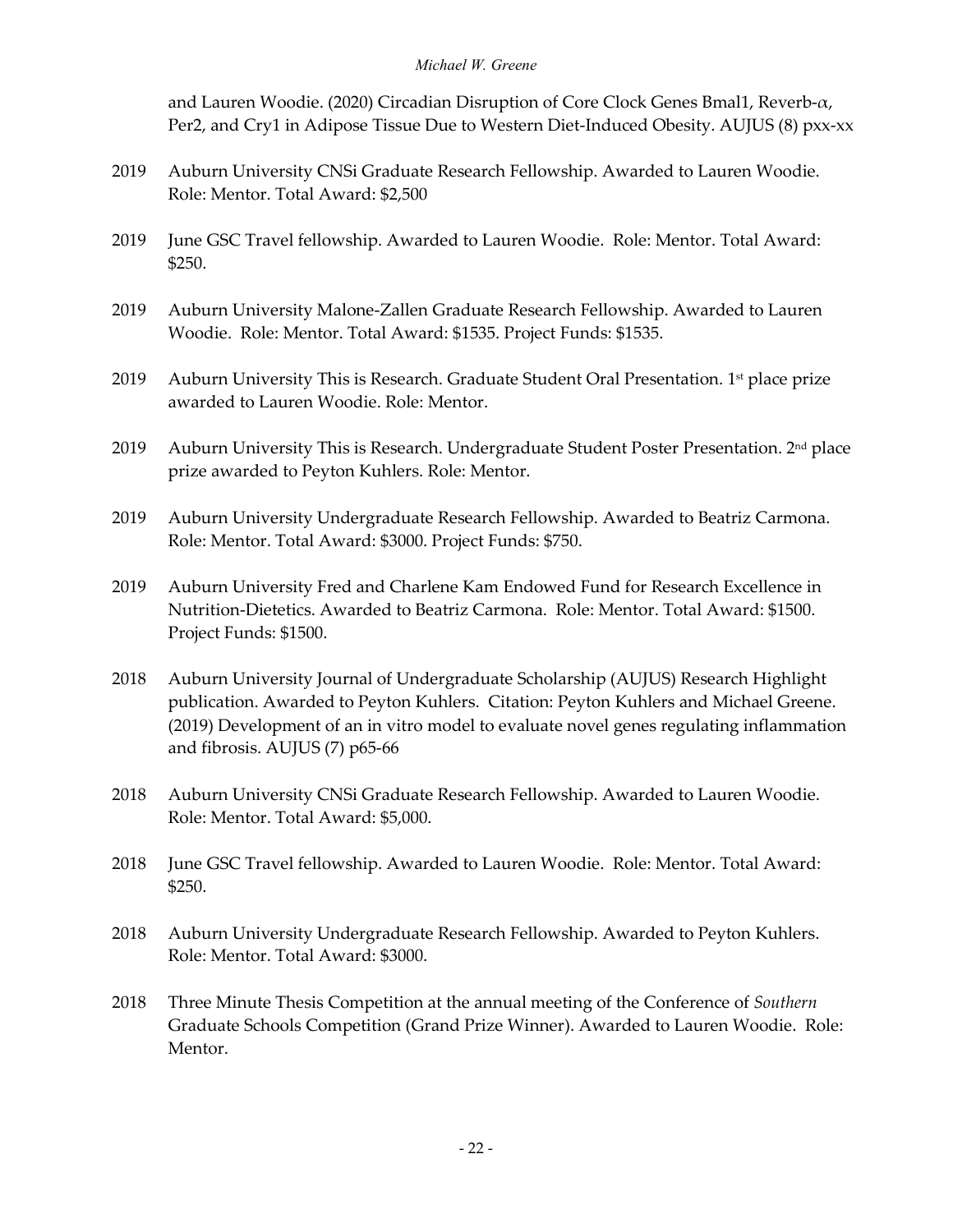- 2018 University of Alabama, Birmingham CCTS Clinical and Translation Science Training Program participant. Awarded to Annie Kirby. Role: Mentor.
- 2018 Auburn University Malone-Zallen Graduate Research Fellowship. Awarded to Bulbul Ahmed. Role: Mentor. Total Award: \$2000. Project Funds: \$2000.
- 2018 Auburn University Haggard Family Annual Award in Nutrition and Dietetics. Awarded to Olivia Jackson. Role: Mentor. Total Award: \$750. Project Funds: \$750.
- 2017 Three Minute Thesis Competition at Auburn University, University Competition (1<sup>st</sup>) Place). Awarded to Lauren Woodie. Role: Mentor.
- 2017 Three Minute Thesis at Auburn University, College of Human Sciences Competition (1st Place). Awarded to Lauren Woodie. Role: Mentor.
- 2017 Boshell Diabetes and Metabolic Diseases 8th Annual Research Day at Auburn University Poster Competition Award (2<sup>nd</sup> Place). Awarded to Lauren Woodie. Role: Mentor.
- 2016 Boshell Diabetes and Metabolic Diseases 8th Annual Research Day at Auburn University Poster Competition Award (3rd Place). Awarded to Lauren Woodie. Role: Mentor.
- 2016 Auburn University Honors Thesis. *Role of Sugary Water Consumption in Adipose Gene Expression.* Awarded to Jami Reece. Role: Mentor.
- 2016 Auburn University International Graduate Student Achievement Award. Awarded to Yuwen Luo. Role: Mentor.
- 2016 Auburn University Malone-Zallen Graduate Research Fellowship. Awarded to Amy Willis. Role: Mentor. Total Award: \$4500. Project Funds: \$4500.
- 2016 Auburn University Haggard Family Annual Award in Nutrition and Dietetics. Awarded to Morgan Satterfield. Role: Mentor. Total Award: \$1000. Project Funds: \$1000.
- 2016 Boshell Diabetes and Metabolic Diseases 9th Annual Research Day at Auburn University. 2<sup>nd</sup> place prize for best graduate student presentation awarded to Isabelle Crouch. Note: Isabelle Crouch competed in the graduate student category even though she is an undergraduate student. Role: Mentor.
- 2016 Boshell Diabetes and Metabolic Diseases 9th Annual Research Day at Auburn University. 2<sup>nd</sup> place prize for best graduate student poster awarded to Lauren Woodie. Role: Mentor.
- 2015 Auburn University Haggard Family Annual Award in Nutrition and Dietetics. Awarded to Katie Nahay. Role: Mentor. Total Award: \$500. Project Funds: \$500.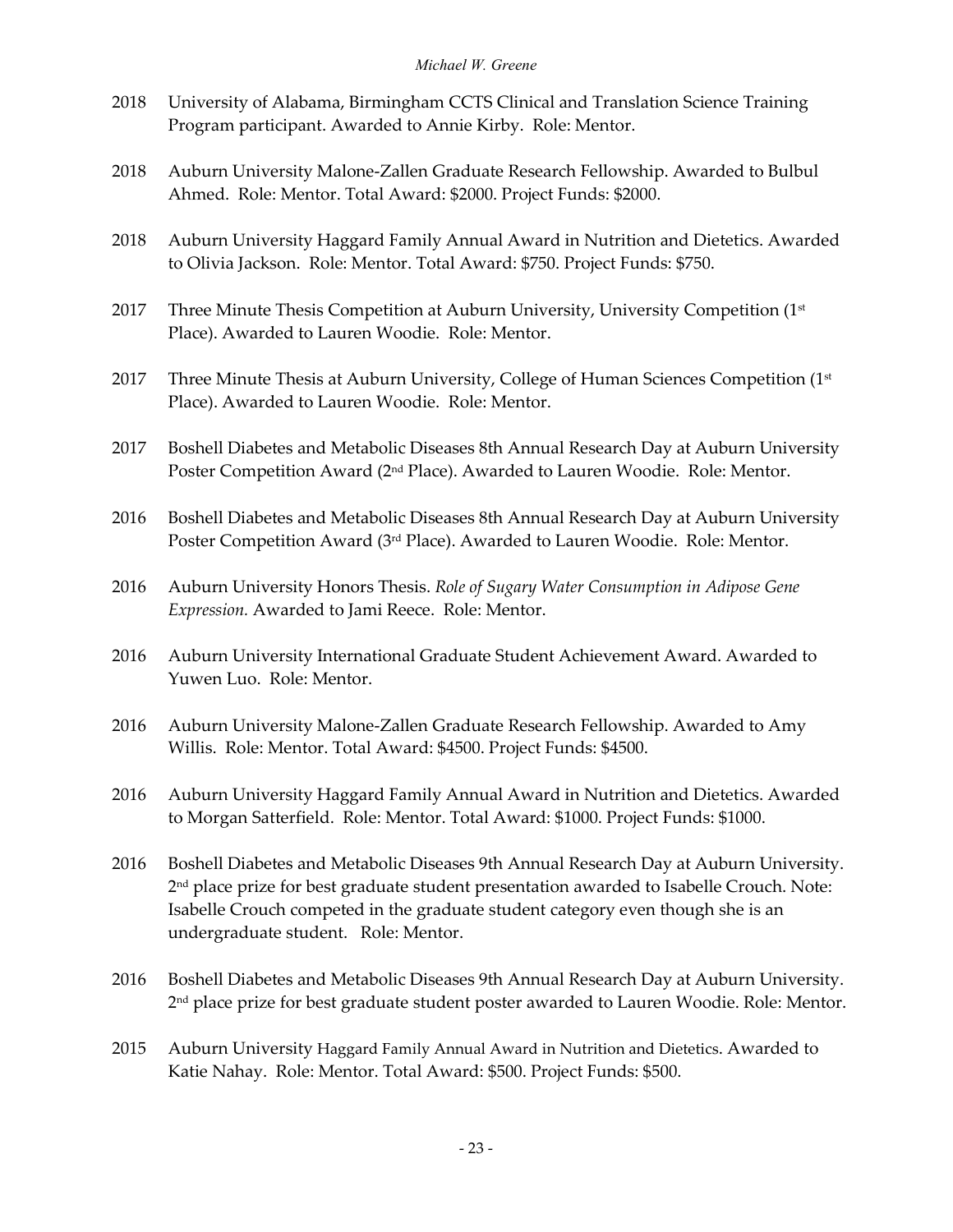- 2015 Auburn University Malone-Zallen Graduate Research Fellowship. Awarded to Yuwen Luo. Role: Mentor. Total Award: \$6000. Project Funds: \$6000.
- 2015 Auburn University Cellular and Molecular Biology Undergraduate Research Fellowship. Awarded to Griffin Russell. Role: Mentor. Total Award: \$4000. Project Funds: \$2000.
- 2015 Auburn University Undergraduate Research Fellowship. Awarded to Jamie Reece. Role: Mentor. Total Award: \$3000. Project Funds: \$2000.
- 2014 Auburn University Undergraduate Research Fellowship. Awarded to Alex Cool. Role: Mentor. Total Award: \$2000. Project Funds: \$2000.
- 2013 American College of Physicians, New York Chapter Meeting Abstract/Poster Competition Award (1st Place). Awarded to Nischala Ammannagari, MBBS. Role: Mentor
- 2012 E.D. Thomas Outstanding Research Presentation Award at the Bassett Medical Center  $(1^{st}$ Place). Awarded to Erin Gillaspie, M.D. Role: Mentor
- 2012 American College of Physicians, New York Chapter Meeting Abstract/Poster Competition Award (2st Place). Awarded to Quanhathai Kaewpoowat, M.D. Role: Mentor
- 2012 E.D. Thomas Medical Resident Fellowship. Awarded to Quanhathai Kaewpoowat, M.D. Role: Mentor. Total Award: \$12,075. Project Funds: \$12,075.
- 2012 E.D. Thomas Medical Resident Fellowship. Awarded to Promporn Suksaranjit, M.D. Role: Mentor. Total Award: \$11,180. Project Funds: \$11,180.
- 2012 E.D. Thomas Medical Resident Fellowship. Awarded to Nischala Ammannagari, MBBS. Role: Mentor. Total Award: \$10,812. Project Funds: \$10,812.
- 2011 American College of Physicians, National Meeting Abstract/Poster Competition Award (1st Place). Awarded to Atipon Kangwanpornsiri, M.D. Role: Mentor
- 2010 E.D. Thomas Medical Resident Fellowship. Awarded to Erin Gillaspie, M.D. Role: Mentor. Total Award: \$25,000. Project Funds: \$25,000.
- 2010 E.D. Thomas Medical Resident Fellowship. Awarded to Potjana Jitawatanarat, M.D. Role: Mentor. Total Award: \$13,200. Project Funds: \$13,200.
- 2009 E.D. Thomas Outstanding Research Presentation Award at the Bassett Medical Center  $(1^{st}$ Place). Awarded to Tepsiri Chongkrairatanakul, M.D. Role: Mentor
- 2009 E.D. Thomas Medical Resident Fellowship. Awarded to Tatpong Chit-ua-aree, M.D. Role: Mentor. Total Award: \$24,552. Project Funds: \$24,552.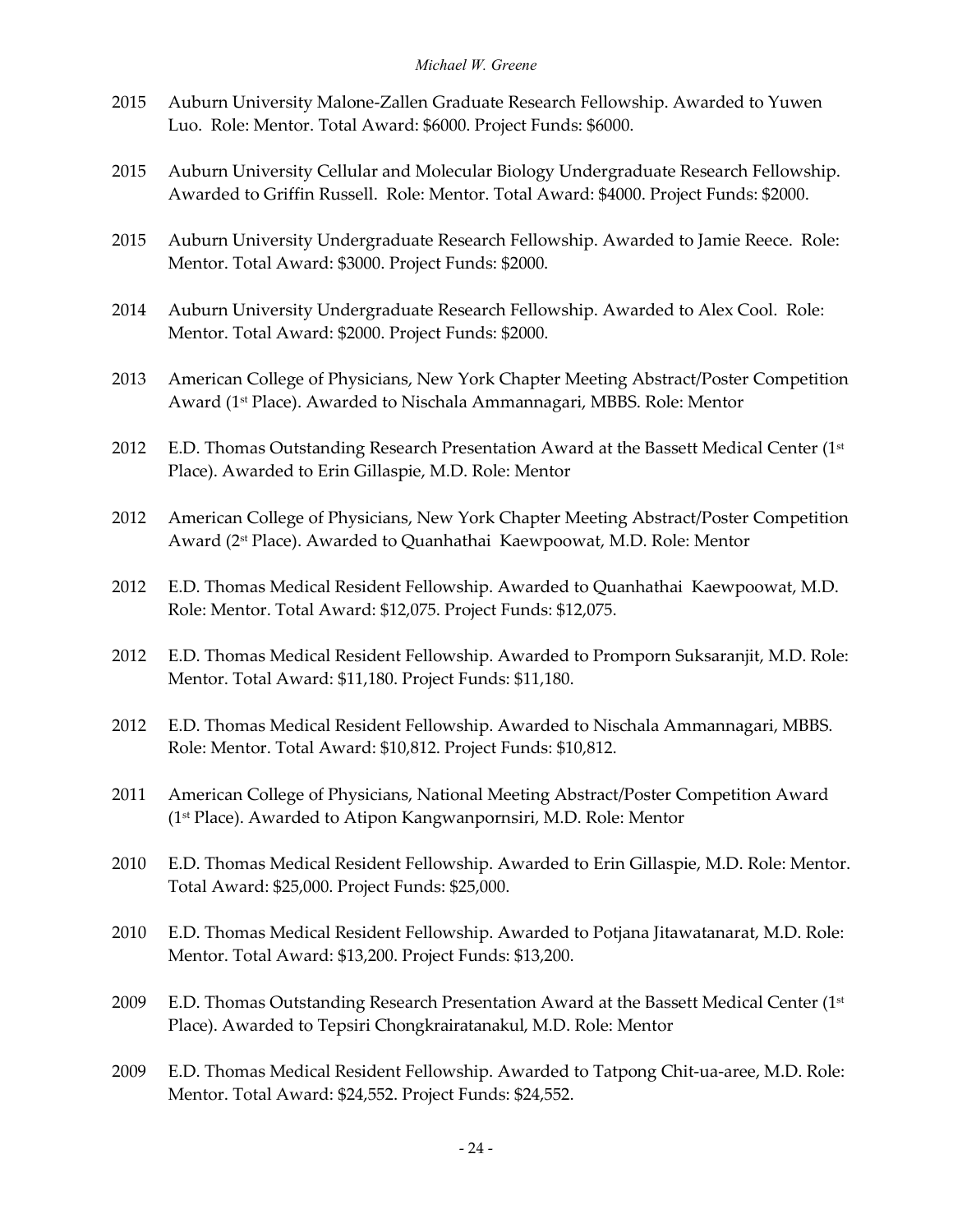- 2009 E.D. Thomas Medical Resident Fellowship. Awarded to Saleem Chowdhry, MBBS. Role: Mentor. Total Award: \$24,652. Project Funds: \$13,474.
- 2009 American College of Physicians, National Meeting Abstract/Poster Competition Award (Best Poster Prize). Awarded to Tepsiri Chongkrairatanakul M.D. Role: Mentor
- 2007 E.D. Thomas Medical Resident Fellowship. Awarded to Tepsiri Chongkrairatanakul M.D. Role: Mentor. Total Award: \$24,964. Project Funds: \$12,839.
- 2007 E.D. Thomas Medical Resident Fellowship. Awarded to Niyutchai Chaithongdi, M.D. Role: Mentor. Total Award: \$24,955. Project Funds: \$12,830.
- 2005 E.D. Thomas Medical Resident Fellowship. Awarded to Mathew Gilbert, DO, MPH. Role: Mentor. Total Award: \$24,994. Project Funds: \$8,800.

## **PAPERS AND POSTERS PRESENTED:**

## **Published Meeting Abstracts**

- 1. Woodie, L.N., Johnson, R., Ahmed, B., and Greene, M.W. Memories of Rhythms Past: Evidence for Hippocampal Core Clock Disruptions in a Murine Model of Western Dietinduced Obesity. American Society for Nutrition's NUTRITION 2019, Baltimore, MD. Curr Dev Nutr. 2019 Jun 13;3 (Suppl 1)
- 2. Johnson R, Olatunde A, Woodie L, Greene M, Schwartz E. The Metabolic Phenotype Associated with Mounting an Immune Response to a Systemic Infection of Listeria Monocytogenes (FS12-07-19). American Society for Nutrition's NUTRITION 2019, Baltimore, MD. Curr Dev Nutr. 2019 Jun 13;3 (Suppl 1)
- 3. I Hassani, B Anbiah, B Ahmed, NL Habbit, MW Greene, EA Lipke. In vitro recapitulation of in vivo obesity-promoted colorectal cancer growth using a patient-derived xenograft engineered tumor model, 2019 Proceedings of the AACR
- 4. B Anbiah, I Hassani, B Ahmed, NL Habbit, MW Greene, B Prabhakarpandian, EA Lipke. Patient derived xenograft colorectal cancer in a micro-vascularized tumor on a microfluidic chip, 2019 Proceedings of the AACR.
- 5. I Hassani, B Anbiah, B Ahmed, NL Habbit, MW Greene, EA Lipke. 3D Engineered Patient-Derived Xenograft Tumors to Recapitulate the Obese Colorectal Cancer Tumor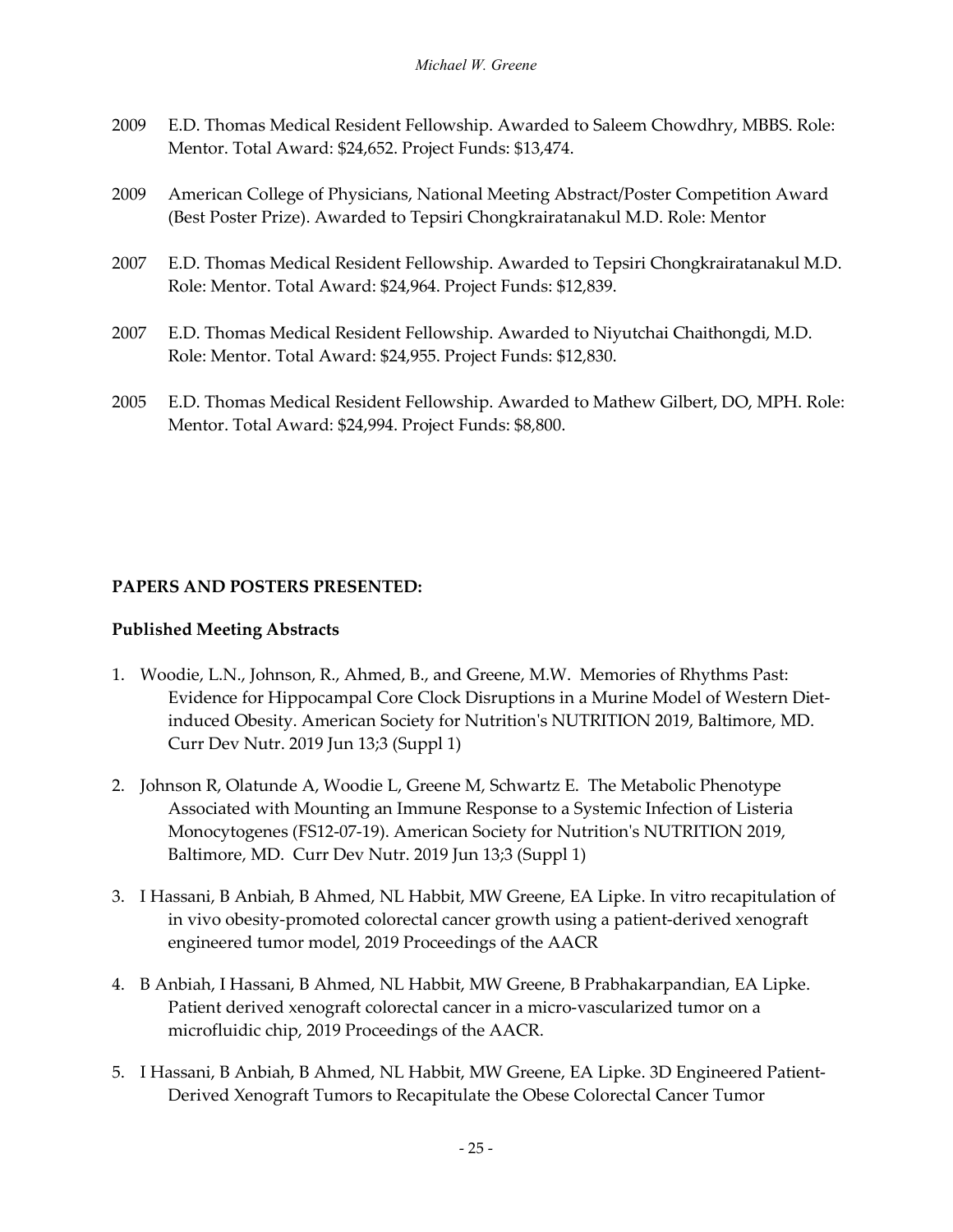Microenvironment, Transactions of the 42st Annual Meeting of the Society For Biomaterials 2019

- 6. I Hassani, B Anbiah, B Ahmed, NL Habbit, MW Greene, EA Lipke. Three-Dimensional Engineered Tumor Tissues Using Patient-Derived Colorectal Cancer Xenografts, Transactions of the Society for Biomaterials 2018
- 7. I Hassani, B Anbiah, B Ahmed, NL Habbit, MW Greene, EA Lipke. Engineered Colorectal Cancer Model Employing Patient-Derived Xenografts Mimics In Vivo Tumor Growth. Biomedical Engineering Society 2018 Annual Meeting, Atlanta, GA, October 2018
- 8. Smith K, Rundquist S, Greene M, Frugé A. (2018). Development of the Dietary Habits and Colon Cancer Beliefs Survey (DHCCBS): An Instrument Assessing Health Beliefs Related to Red Meat and Green Leafy Vegetable Consumption. Journal of the Academy of Nutrition and Dietetics. 118, A151.
- 9. Willis, A., Brown, O., and Greene, M.W. (2017). Development of an Education Program for Clinical Studies to Reduce Cardiovascular Disease Risk Factors. Journal of the Academy of Nutrition and Dietetics 117 (9), A44
- 10. Bottcher, M., Marincic, P., Nahay, K., Baerlocher, B., Willis, A., and Greene, M.W. (2016). Nutrition Knowledge and Mediterranean Diet Adherence: Validation of a Field Based Survey Instrument. Journal of the Academy of Nutrition and Dietetics 116 (9), A26
- 11. Kothari, V., Tornabene, T., Luo, Y., Greene, M.W., Thangiah, G., and Jeganathan, R. (2016). High Fat Western Diet-induced Brain Insulin Resistance and Cognitive Impairment. DIABETES 65, A498-A498
- 12. Luo, Y., Burrington, C.M., Zhang, J., Graff, E.C., Judd, R.L., Greene, M.W. (2014). Sugary Water Consumption Leads to Adipose, Liver, and Metabolic Dysfunction in a Western Diet-Induced Model of NAFLD. DIABETES 63, A468-A468
- 13. Greene, M.W., Ammannagari, N., Gillaspie, E., Burrington, C.M., Horsman, M.J. and Patel, A.V. (2013). Effect of diet-induced obesity on the efficacy of colon cancer treatment in mice. Journal of Clinical Oncology 31 (15\_suppl), e14632-e14632.
- 14. Greene, M.W., Burrington, C.M., Lynch, D.T., Davenport, S.K., Johnson, A.K., Horsman, M.J., Chowdhry, S., and Tirrell, P.C. (2012). Lipid metabolism, oxidative stress and cell death are regulated by protein kinase C (PKC) delta in dietary models of steatohepatitis. DIABETES 61, A457-A458
- 15. Wu, J., Dauchy, R.T., Tirrell, P.C., Wu, S.S., Dauchy, E.M., Blask, D.E., and Greene, M.W. (2010) Circadian disruption induced by light at night upregulates PCNA expression in tissue-isolated human breast cancer xenografts in nude rats. Cancer Research 70 (8 Supplement), 1047-1047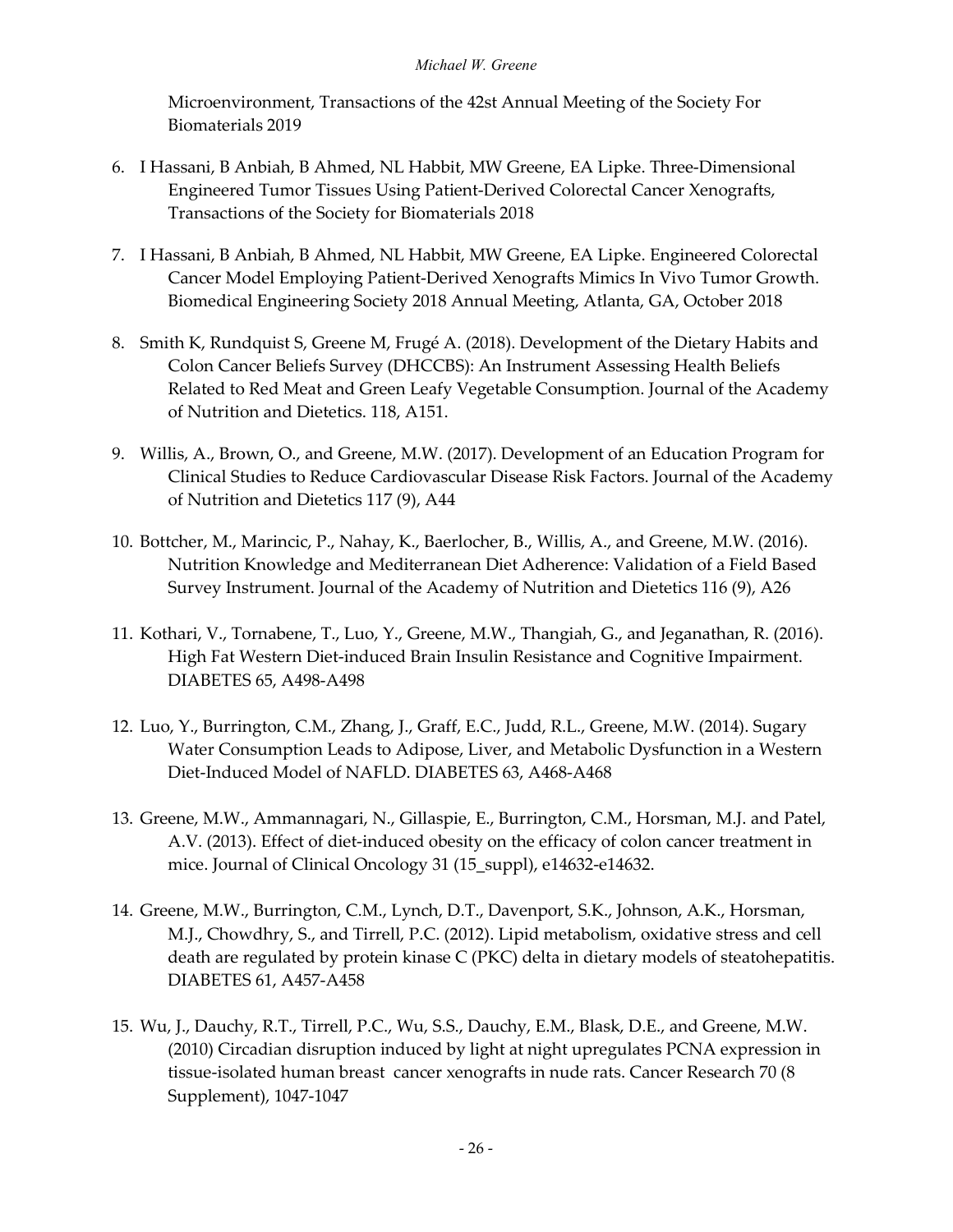- 16. Dauchy, E., Dauchy, R., Davidson, L., Tirrell, P., Greene, M., Wu, J., Hill, C., Sauer, L., Lynch, D. and Blask, D. (2009). Dietary Melatonin and Omega-3 Fatty Acids Inhibit Metabolism in Tissue-Isolated Human Tumor-Bearing Nude Rats In Vivo via Receptor-Mediated Signal Transduction, Cancer Research 69 (9 Supplement), 5240-5240
- 17. Dauchy, R., Blask, D., Dauchy, E., Hill, C., Davidson, L., Tirrell, P., Greene, M., Wu, J., Tirrell, R. and Lynch, D. (2009). Expression and light at night induced disruption of circadian dynamics in fatty acid and glucose metabolism, signal transduction, proliferative activity and clock gene expression in tissue-isolated human breast cancer xenografts in nude rats, Cancer Research 69 (9 Supplement), 4765-4765
- 18. Dauchy, R.T., Dauchy, E.M., Davidson, L.K., Tirrell, P.C., Greene, M.W., Wu, J., Hill, C.R., Sauer, L.A. and Blask, D.E. (2009). Dark-Phase Light Contamination in Laboratory Animal Facilities Induces Circadian Disruption in Nude Rat Metabolism and Promotes Diabetes and Human Cancer. J. Am. Assoc. Lab. Anim. Sci., 48(5), p. 633-634
- 19. Dauchy, R., Dauchy, E., Tirrell, R., Davidson, L., Tirrell, P., Dauchy, E., Lynch, D., Krause, J., Greene, M. and Sauer, L. (2008). Circadian dynamics of tissue-isolated human breast cancer xenograft proliferative, signal transduction, and metabolic activity. Cancer Research 68 (9 Supplement), 5193-5193
- 20. Chongkrairatanakul, T., Burrington, C.M. and Greene, M.W., 2008. Hepatic PKC delta is activated in a diet-induced model of nonalcoholic steatohepatitis, DIABETES. A421-A421.
- 21. Dauchy, R., Dauchy, E., Davidson, L., Tirrell, P., Lynch, D., Tirrell, R., Greene, M., Sauer, L. and Blask, D. (2008). Circadian disruption induced by dark-phase light contamination in laboratory animal facilities stimulates human tumor growth and metabolism in nude rats. Proceedings, 59th Annual Meeting, J. Am. Assoc. Lab. Anim. Sci., 47(6), Abstr. PS79, p. 94
- 22. Blask, D., Dauchy, R., Greene, M., Krause, J., Davidson, L., Lynch, D., Tirrell, P., Sauer, L., Dauchy, E. and Tirrell, R. (2007). Nocturnal melatonin levels inhibit while constant bright light stimulates signal transduction, linoleic acid metabolism and growth activity in tissueisolated PC3 human prostate cancer xenografts in male nude rats. Cancer Research 67 (9 Supplement), 4460-4460
- 23. Greene, M.W., Burrington, C.M. and Ruhoff, M.S. (2007). FFA and TNF  $\alpha$ -Mediated PKC  $\delta$ Activation in Primary Rat Hepatocytes, Diabetes. 56.
- 24. Greene, M.W. and Ruhoff, M.S. (2005). Modulation of IRS-1 PH and PTB Domain Function by Phosphorylation, Diabetes. 54, A322.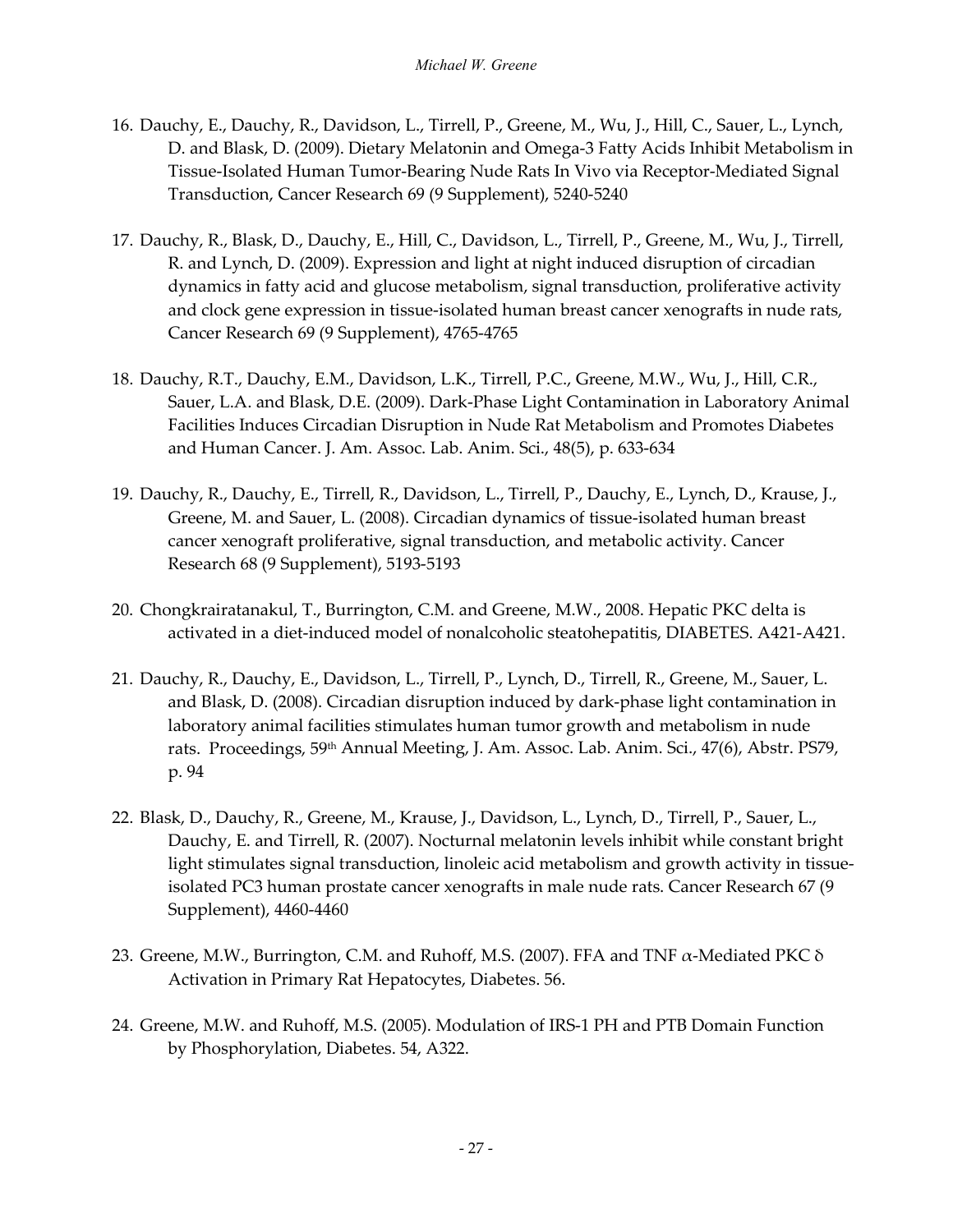- 25. Greene, M.W. and Roth, R.A. (2002). Modulation of Irs-1 Tyrosine Phosphorylation by Pkcδ, Diabetes. 51, A56.
- 26. Greene, M.W. and Garofalo, R.S. (2000). IRS-2 Tyrosine Phosphorylation by the Insulin Receptor Kinase Is Modulated by Serine Phosphorylation In Vitro by Multiple Ser/Thr Kinases, Diabetes. 49, A447.
- 27. Greene, M.W. (1998). Cloning and Characterization of Teleost Insulin Receptor Family Members: Expression of Insulin and IGF Type I Receptor Messenger RNAs, Marine Aquaculture: Emerging Technologies and Global Opportunities. 24.

## **Other Presentations**

- 1. Haynes, W., Woodie, L.N., Neinast, C.E., Ahmed, B., Graff, E.C., and Greene, M.W. (2019). Restricting Liquid Sugar to the First Six Hours of the Active Phase Ameliorates the Detrimental Physio-metabolic Effects of Liquid Sugar Consumption in Mice. Rhythms in Southeast Region RISER 2019, Atlanta, GA – June 2019.
- 2. Woodie, L.N., Johnson, R., Ahmed, B., and Greene, M.W. (2019). Memories of Rhythms Past: Evidence for Hippocampal Core Clock Disruptions in a Murine Model of Western Diet-induced Obesity. Rhythms in Southeast Region RISER 2019, Atlanta, GA – June 2019.
- 3. Greene, M.W., Knight, C., Jackson, O., Rahman, I., Burnett, D., and Fruge, A. (2019). The Mediterranean Diet in the Stroke Belt: A Cross-sectional Study on Adherence and Perceived Knowledge, Barriers, and Benefits. American Society for Nutrition's NUTRITION 2019, Baltimore, MD – June 2019.
- 4. Willis, A., Braxton-Lloyd, K., and Greene, M.W. (2019). An Experimental Study of a Mediterranean-style Diet Supplemented with Nuts and Extra-virgin Olive Oil for Cardiovascular Disease Risk Reduction: The Healthy Hearts Program. American Society for Nutrition's NUTRITION 2019, Baltimore, MD – June 2019.
- 5. Kuhlers, P. Woodie, L.N., Ahmed, B., and Greene, M.W. (2019). Validation of an in Vitro Non-alcoholic Steatohepatitis Cas9 Model. American Society for Nutrition's NUTRITION 2019, Baltimore, MD – June 2019.
- 6. Woodie, L.N., Higgins, K., Hallowell, H., Schwartz, E., and Greene, M.W. (2018). Temporal Evaluation of Metabolism and the Fecal Microbiome in a Mouse Model of Diet-Induced Obesity. American Society for Nutrition's NUTRITION 2018, Boston, MA – June 2018.
- 7. Obesity stimulates tumor growth in a novel paired in vitro and in vivo model using patientderived colorectal cancer xenografts. AACR Special Conference on Obesity and Cancer: Mechanisms Underlying Etiology and Outcomes, Austin, TX – January 2018.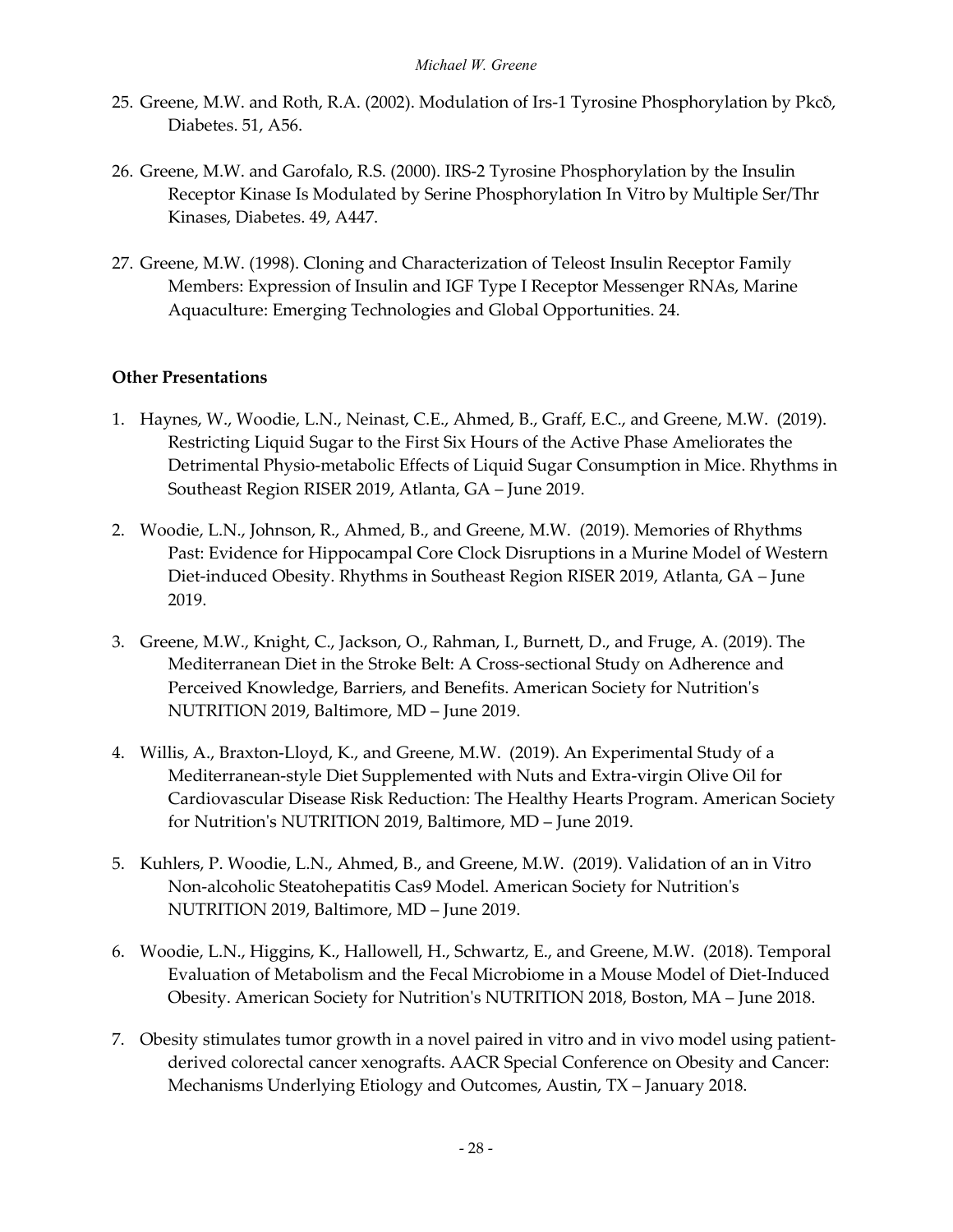- 8. Nutrition Knowledge and Mediterranean Diet Adherence: Validation of a Field Based Survey Instrument. Boshell Diabetes and Metabolic Diseases 8th Annual Research Day at Auburn University. Auburn, Alabama – March 2017 (Oral Presenter)
- 9. Effects of the High Fat Western Diet on Microbial and Viral Populations of the Murine Intestinal Microbiome. Boshell Diabetes and Metabolic Diseases 8th Annual Research Day at Auburn University. Auburn, Alabama – March 2017 (Graduate student Oral Presenter)
- 10. Development of Education Program for Clinical Study Addressing Prediabetic and High Risk Cardiovascular Disease Participants. Boshell Diabetes and Metabolic Diseases 8th Annual Research Day at Auburn University. Auburn, Alabama – March 2017 (Graduate student Oral Presenter)
- 11. Role of Western diet in maladies of the gut, liver, adipose tissue, and brain. Boshell Diabetes and Metabolic Diseases 9th Annual Research Day at Auburn University. Auburn, Alabama – February 2016 (Oral Presenter).
- 12. How I Came to Study Sugar. Auburn Talks. This is Research: Faculty Symposium at Auburn University. Auburn, Alabama – September 2015 (Oral Presenter).
- 13. Genome-wide transcriptome analysis of liver and adipose tissue in a western diet-induced model of NAFLD. Boshell Diabetes and Metabolic Diseases 8th Annual Research Day at Auburn University. Auburn, Alabama – February 2015 (Oral Presenter).
- 14. Development and characterization of a novel congenic rat strain for obesity and cancer research. Boshell Diabetes and Metabolic Diseases 6th Annual Research Day at Auburn University. Auburn, Alabama – February 2014 (Oral Presenter).
- 15. Development and characterization of a novel congenic rat strain for obesity and cancer research. Metabolic Signaling & Disease: from cell to organism. Cold Spring Harbor Laboratory, NY – August 2013.
- 16. Role of Fructose/Sucrose in Fatty Liver Disease Progression. Boshell Diabetes and Metabolic Diseases 6th Annual Research Day at Auburn University. Auburn, Alabama – February 2013 (Oral Presenter).
- 17. Obesity impairs the efficacy of colon cancer treatment in mice. American College of Physicians, New York Chapter Meeting. Rye Brook, New York - February 2013. **(Resident awarded a First prize in the Abstract Competition)**
- 18. Role of a High Carbohydrate Diet in Fatty Liver Disease Progression. American College of Physicians Annual Meeting. Albany, New York – Aug 2012. **(Resident awarded a Second prize in the Abstract Competition)**.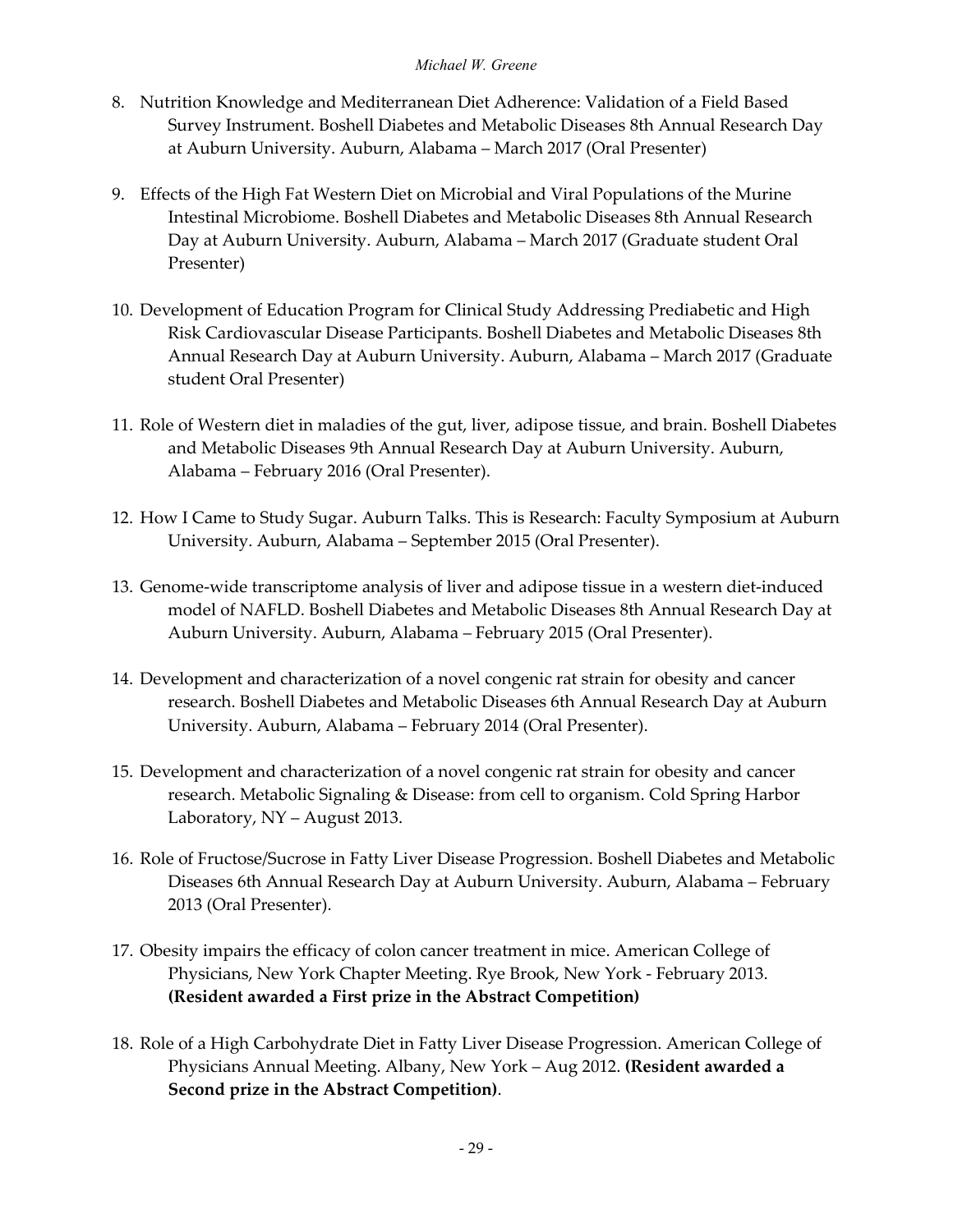- 19. Breast cancer growth and activation of insulin/IGF-1 signaling by circadian disruption.  $XI<sup>th</sup>$ International Symposium on Insulin Receptors and Insulin Action, Naples, Italy – Oct 2010 (oral presenter).
- 20. PKCδ and metabolic disease. XIth International Symposium on Insulin Receptors and Insulin Action, Naples, Italy – Oct 2010.
- 21. PKCδ activation in vivo and in vitro in experimental models of nonalcoholic steatohepatitis. American College of Physicians Annual Meeting. Philadelphia, Pennsylvania – Apr 2009. **(Resident awarded a Best Poster prize in National Abstract Competition)**
- 22. Role of PKC<sub>o</sub> in high fat diet-induced insulin resistance. American Diabetes Association 69<sup>th</sup> Scientific Sessions, New Orleans, Louisiana – Jun 2009. (Late-Breaking Abstract)
- 23. Role of PKCδ in TNFα-induced insulin resistance. Xth International Symposium on Insulin Receptors and Insulin Action, Stockholm, Sweden – May 2007 (oral presenter).
- 24. Knockdown of PKCδ blocks TNFα-mediated inhibition of insulin signaling. American Diabetes Association 66<sup>th</sup> Scientific Sessions, Washington, DC - Jun 2006 (Late-Breaking Abstract).
- 25. Expression of growth hormone, prolactin, somatolactin, IGF-I and IGF-II genes in rainbow trout (*Oncorhynchus mykiss*). 2nd IUBS Toronto Symposium "Advances in the Molecular Endocrinology of Fish", Toronto, Canada – May 1997.
- 26. Insulin-like growth factor mRNA detection in the diffuse pancreatic tissue of rainbow trout by *in situ* hybridization using digoxigenin labeled cRNA probes. 3rd International Symposium on Fish Endocrinology, Hakodaido, Japan – May 1996.
- 27. Expression of growth hormone and insulin-like growth factor genes in rainbow trout.  $3<sup>rd</sup>$ International Symposium on Fish Endocrinology, Hakodaido, Japan – May 1996.
- 28. Insulin-like growth factor mRNA detection in rainbow trout tissue by *in situ* hybridization using digoxigenin-labeled cRNA probes. 55<sup>th</sup> Annual Endocrine Society Meeting, Washington, DC – Jun 1995.
- 29. The interaction toxicity of thiram and ethylene glycol: toxicological mechanisms in the fathead minnow (*Pimephales promelas*). Pacific Northwest Chapter of the Society of Environmental Toxicology and Chemistry, Bellingham, Washington – Jun 1992.
- 30. Characterization of neoplastic transformation of cells involved in Damselfish Neurofibromatosis utilizing *in vitro* techniques. American Fisheries Society/Fish Health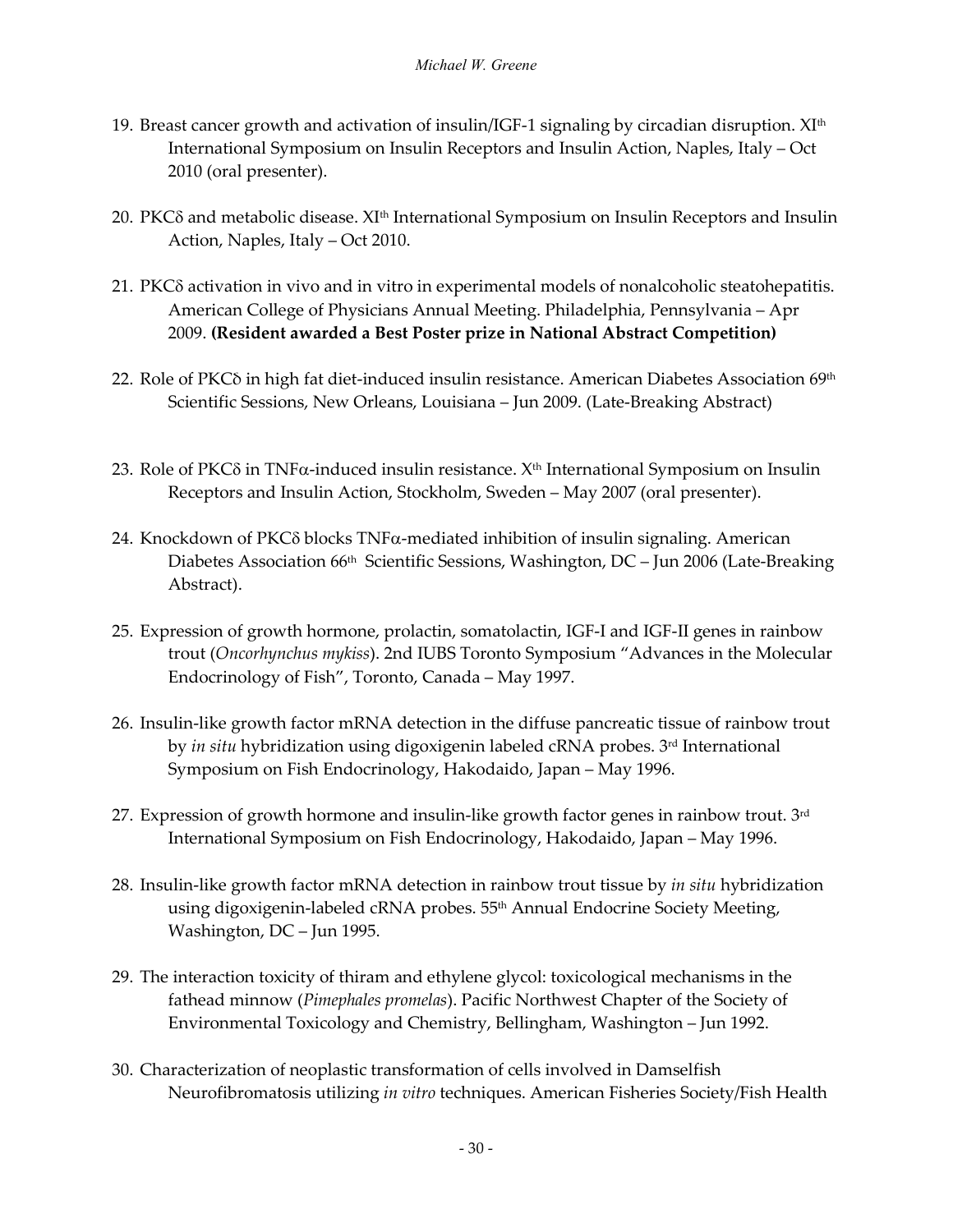Section and Western Fish Disease Conference, Newport, Oregon – Aug 1991 (copresenter).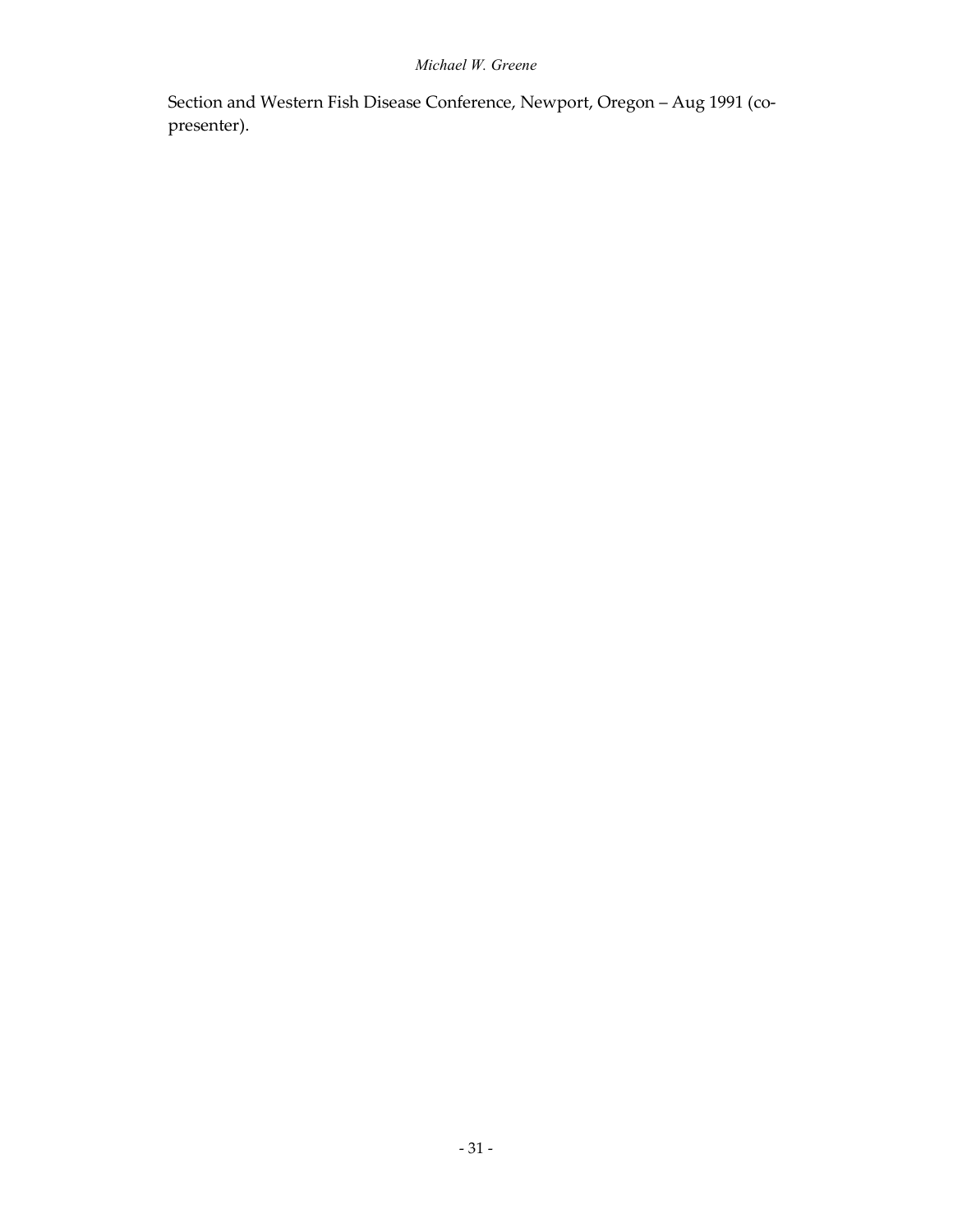## **OUTREACH PRESENTATIONS:**

- 1. The Mediterranean diet. The Women's Philanthropy Board Virtual Roundtable, Auburn University - July 2020
- 2. Blue Zones. Lunch and Learn. Tiger Zone Village Dining, Auburn University Sept 2018
- 3. The Mediterranean diet. Lunch and Learn. Tiger Zone Village Dining, Auburn University Sept 2017

#### **OUTREACH PANEL DISCUSSIONS:**

- 1. Topic: Trashed (2012 Documentary). Office of Sustainability. Langdon Hall, Auburn University - Oct 2018
- 2. Topic: United Nations Sustainable Development Goals. Gustolab Institute, Rome, Italy Jun 2018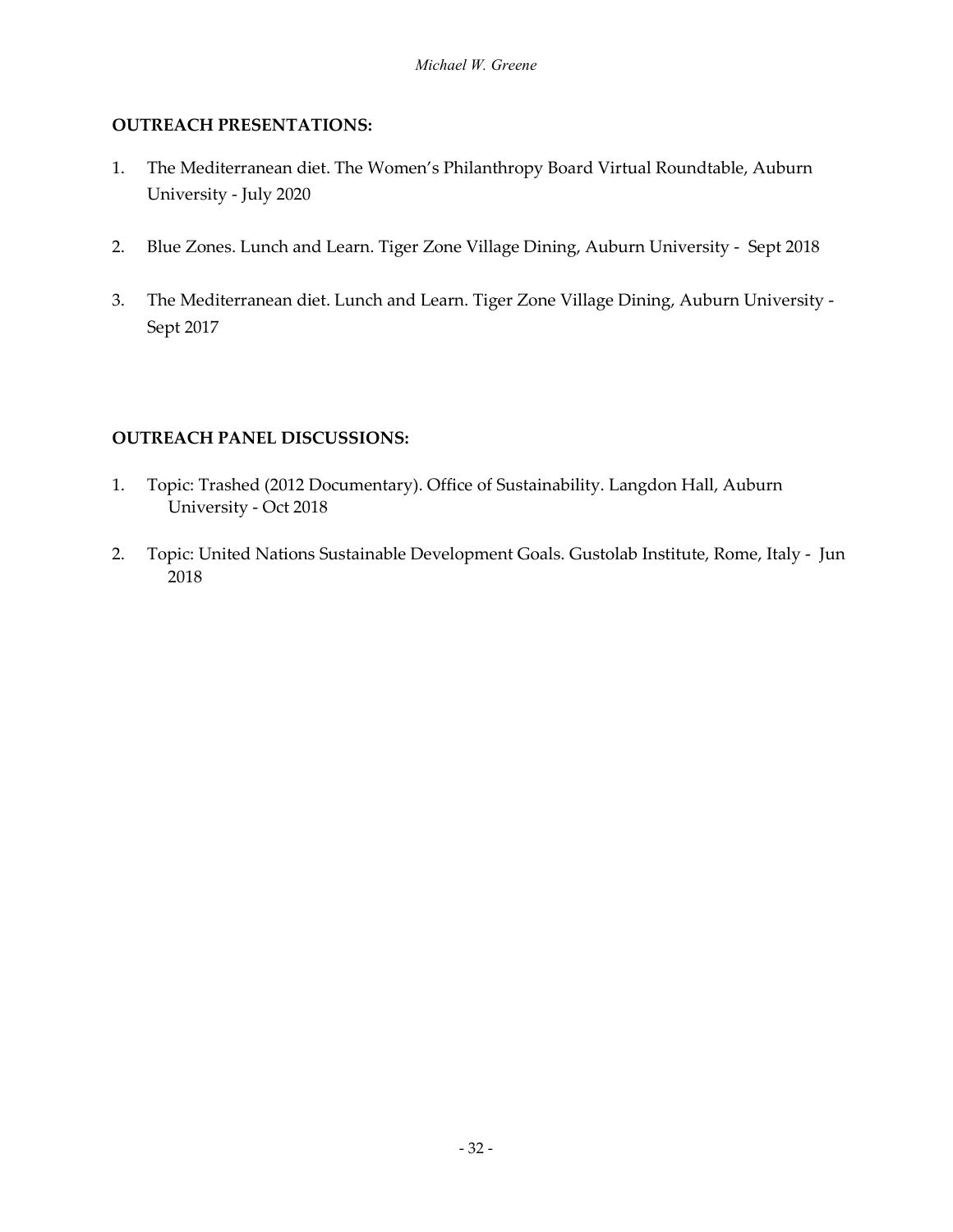#### **RESEARCH SUPPORT:**

#### *Current*

1. Title: Obesity-linked non-alcoholic fatty liver disease progression and colorectal cancer Agency or Foundation: Alabama Agricultural Experiment Station, USDA Hatch Funding Program Funding Mechanism: Hatch Grant

Project Director: Michael Greene, Ph.D. Funding Period: Oct 2018 – Sep 2023; Award: \$70,000

#### *Pending*

- 1. Title: Engineered Colon Cancer Tissue to Examine the Impact of the Obese Microenvironment Agency: National Institutes of Health (NIH) Funding Mechanism: R01 Project Director: Elizabeth Lipke, Ph.D./Michael Greene, Ph.D. Funding Period: April 2021 –March 2026; Award: \$2,000,000 Role: co- Principal Investigator
- 2. Title: Patient-derived Colorectal Cancer Tumor Microtissues to Advance Testing of Therapeutics Agency: Department of Defense (DoD) Funding Mechanism: CDMRP Peer Reviewed Cancer Research Program (PRCRP) Idea Award Project Director: Elizabeth Lipke, Ph.D./Michael Greene, Ph.D. Funding Period: Apr 2021 – March 2024; Award: \$500,000 Role: co- Principal Investigator
- 3. Title: The Impact of Macronutrient Cycling on the Gastrointestinal Microbiome in the Recovery of Metabolic Flexibility in a Western Diet Induced Obese Mouse Model Agency or Foundation: Edward Via College of Osteopathic Medicine Project Director: Annie Kirby, Ph.D., R.D. Funding Mechanism: Research Eureka Accelerator Program Funding Period: July 2020 – June 2022; Award: \$42,130, AU Subcontract Role: Co- Investigator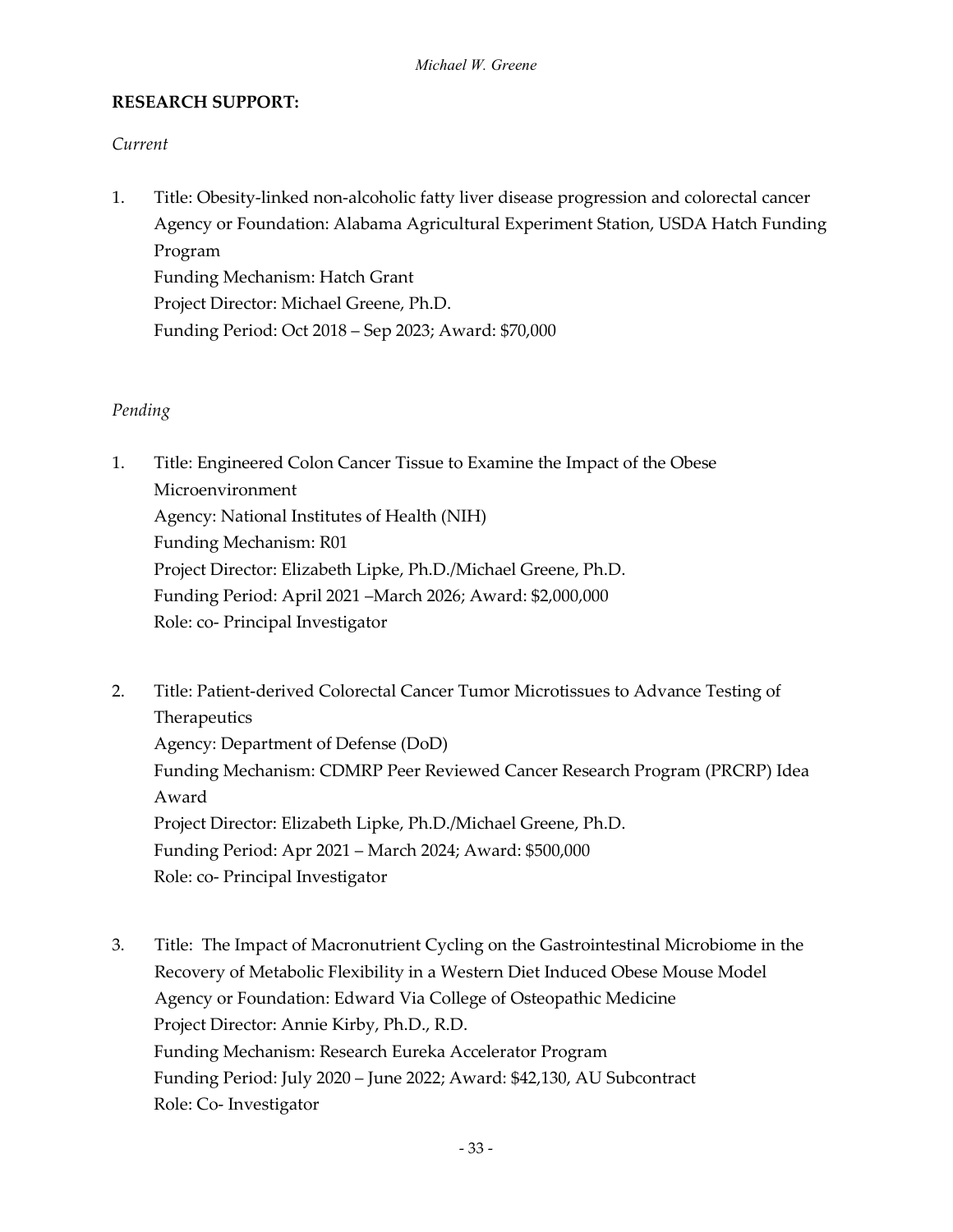#### *Completed*

1. Title: Patient-Derived Tumor Models to Evaluate the Obesity-Linked Colon Cancer Microenvironment.

Agency or Foundation: National Institutes of Health (NIH) Funding Mechanism: CCTS Network Interdisciplinary Pilot Program Project Director: Michael Greene, Ph.D./ Elizabeth Lipke, Ph.D. Funding Period: May 2019 – April 2020; Award: \$60,000 Role: co-Principal Investigator (co-PI: Elizabeth Lipke, Ph.D., Auburn University)

- 2. Title: Impact of a Western diet on the circadian clock and hippocampal functioning Agency or Foundation: Alabama Agricultural Experiment Station, USDA Hatch Funding Program Project Director: Michael Greene, Ph.D. Funding Mechanism: SEED Grant Funding Period: October 2017 – September 2019; Award: \$50,000 Role: Principal Investigator
- 3. Title: Obesity and Disruption of the Circadian Clock Funding Organization: Auburn University Honors College Project Director: Michael Greene, Ph.D. Funding Period: Jan 2019-Dec 2019; Award: \$10,000 Role: Principal Investigator
- 4. Title: The Effect of Macronutrient Cycling on Metabolic Flexibility in the Presence of Excess Adiposity Agency or Foundation: Edward Via College of Osteopathic Medicine Project Director: Annie Kirby, Ph.D., R.D. Funding Mechanism: Research Eureka Accelerator Program Funding Period: July 2018 – June 2019; Award: \$41,358 Role: Co- Investigator
- 5. Title: Role of sugary in obesity-linked non-alcoholic fatty liver disease progression Agency or Foundation: Alabama Agricultural Experiment Station, USDA Hatch Funding Program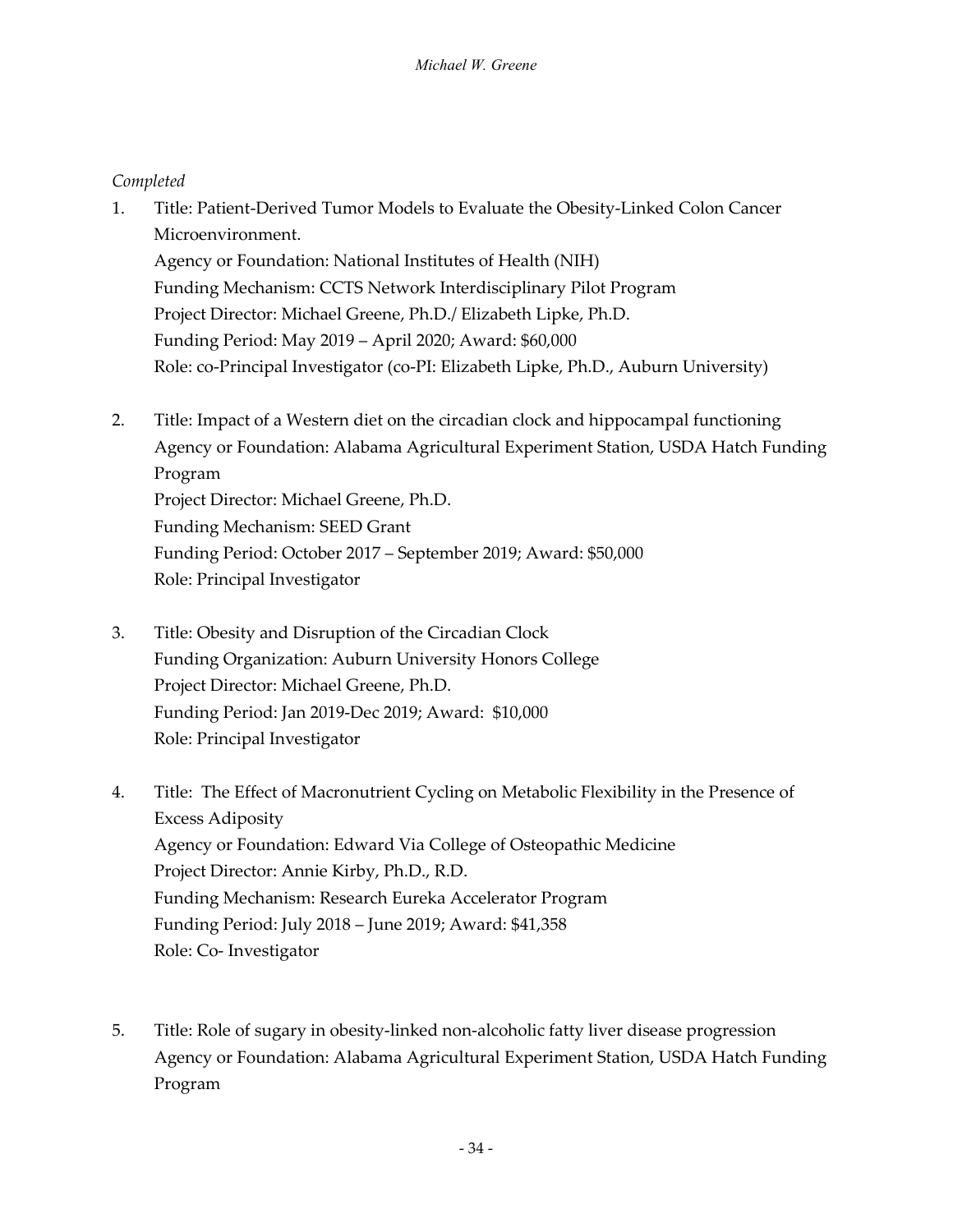Funding Mechanism: Hatch Grant Project Director: Michael Greene, Ph.D. Funding Period: Oct 2013 – Sep 2018; Award: \$70,000 Role: Principal Investigator

- 6. Title: Restricting high fructose corn syrup consumption in the active phase to improve metabolic health Funding Organization: Auburn University Honors College Project Director: Michael Greene, Ph.D. Funding Period: Oct 2017-Sept 2018; Award: \$10,000 Role: Principal Investigator
- 7. Title: Microenvironmental Stimulation of Obesity-linked and Health Disparity-Associated Patient-derived Colon Cancer Tumor Growth Agency or Foundation: Auburn University Research Initiative in Cancer (AURIC) Funding Mechanism: Major Program Grant Project Director: Michael Greene, Ph.D./ Elizabeth Lipke, Ph.D. Funding Period: Oct 2015 – Sep 2017; Award: \$199,973 Role: co-Principal Investigator (co-PI: Elizabeth Lipke, Ph.D., Auburn University)
- 8. Title: *In vivo* selection of RNA aptamers for CRC detection and therapy Agency or Foundation: Auburn University Research Initiative in Cancer (AURIC) Funding Mechanism: Seed Grant Project Director: Jacek Wower, Ph.D. Funding Period: Oct 2016 – Sept 2017; Requested Direct Costs: \$20,000 Role: co-Principal Investigator
- 9. Title: Meal timing to improve cognitive deficits Funding Organization: Auburn University Honors College Project Director: Michael Greene, Ph.D. Funding Period: Oct 2016-Sept 2017; Award: \$10,000 Role: Principal Investigator
- 10. Title: AAES Research Support Application Agency or Foundation: Alabama Agricultural Experiment Station, USDA Hatch Funding Program Project Director: Michael Greene, Ph.D. Funding Mechanism: Equipment Grant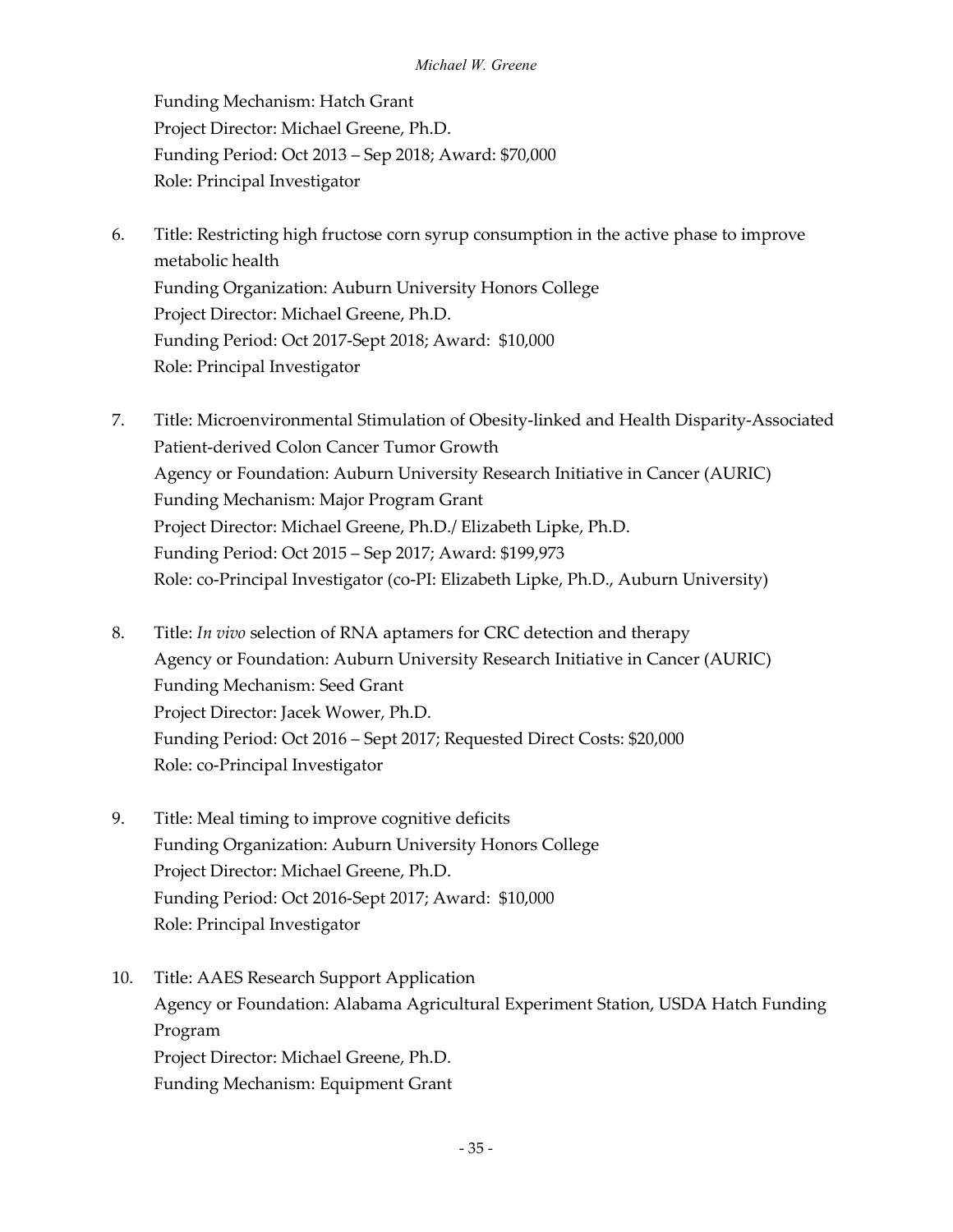Funding Period: May 2016 – April 2017; Award: \$18,744 Role: Principal Investigator

- 11. Title: Bacteriophage as a regulator of gut microbiome in obesity Agency or Foundation: Auburn University Intramural Grants Program Funding Mechanism: Good to Great Grant Project Director: Elizabeth Schwartz, Ph.D. Funding Period: Dec 2015 – Nov 2016; Award: \$41,000 Role: Co - Investigator
- 12. Title: Mediterranean Diet Study Abroad in Italy Funding Organization: Auburn University College of Human Sciences Study Abroad Grant Program Project Director: Michael Greene, Ph.D. Funding Period: May 2015-June 2015; Award: \$5,000 Role: Principal Investigator
- 13. Title: Role of sugary drinks in the development of obesity Funding Organization: Auburn University Honors College Project Director: Michael Greene, Ph.D. Funding Period: Jan 2015-May 2015; Award: \$10,000 Role: Principal Investigator
- 14. Title: Metabolic cages for cancer, drug, and metabolic disease research Agency or Foundation: Auburn University Research Initiative in Cancer and Auburn University Intramural Grants Program Funding Mechanism: Level 4 IGP Project Director: Michael Greene, Ph.D. Funding Period: March 2014; Award: \$182,078 Role: co-Principal Investigator (co PI: Robert Judd, Ph.D.)
- 15. Title: The mechanistic basis for improved metabolic health in females following lactation Agency or Foundation: National Institutes of Health (NIH) Funding Mechanism: NIH R03 Project Director: Wendy Hood, Ph.D. Funding Period: June 2014; Award: \$50,000 Role: Co – Investigator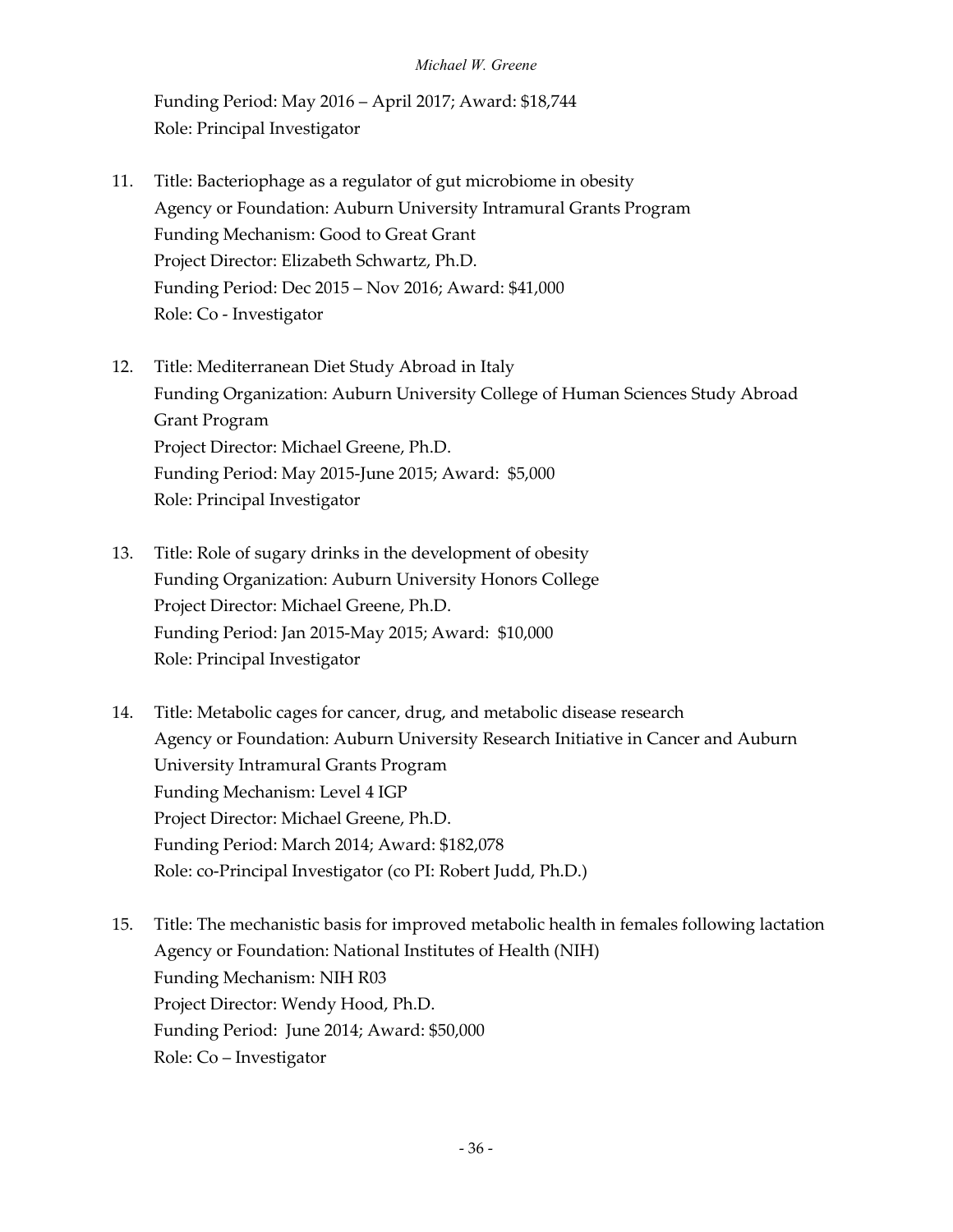- 16. Title: RNA profiling to determine the role of sugar in obesity-linked non-alcoholic fatty liver disease progression Funding Organization: Alabama Agricultural Experiment Station, USDA Hatch Funding Program – Young Investigator Research Support Program Project Director: Greene, Michael W. Years Funded: Oct 2013-Sept 2015; Award: \$50,000 Role: Principal Investigator
- 17. Title: Orthotopic Models of Human Colon Cancer Funding Organization: Auburn University Research Initiative in Cancer (AURIC) Project Director: Greene, Michael W. Years Funded: May 2012-Apr 2013; Award: \$20,000 Role: Principal Investigator
- 18. Project Title: PKC activation and inhibition of VLDL export defines a mechanism for nonalcoholic fatty liver disease: Reversal of hepatic steatosis by selective inhibition of PKC Funding Organization: National Institutes of Health (NIH), CTSA: Pilot Collaborative Translational and Clinical Sciences Award Project Director: Greene, Michael W. Years Funded: Jul 2011-Jun 2012; Award: \$50,000 Role: Co - Principal Investigator
- 19. Project Title: Melatonin Supplementation in Complementary Breast Cancer Prevention Funding Organization: National Institutes of Health, National Cancer Institute Project Director: Blask, David E. Years Funded: Apr 2008-Mar 2011; Award: \$162,596 Role: Co - Investigator
- 20. Project Title: Animal Facility Dark-Phase Light Contamination: Impact on Human Cancer Metabolism Funding Organization: Association for Assessment and Accreditation of Laboratory Animal Care Project Director: Dauchy, Robert T. Years Funded: Jul 2007-Jun 2008; Award: \$24,949 Role: Co - Investigator
- 21. Project Title: IRS-1 Membrane Localization and Phosphoinositide Binding Mutants Funding Organization: National Diabetes Trust Foundation